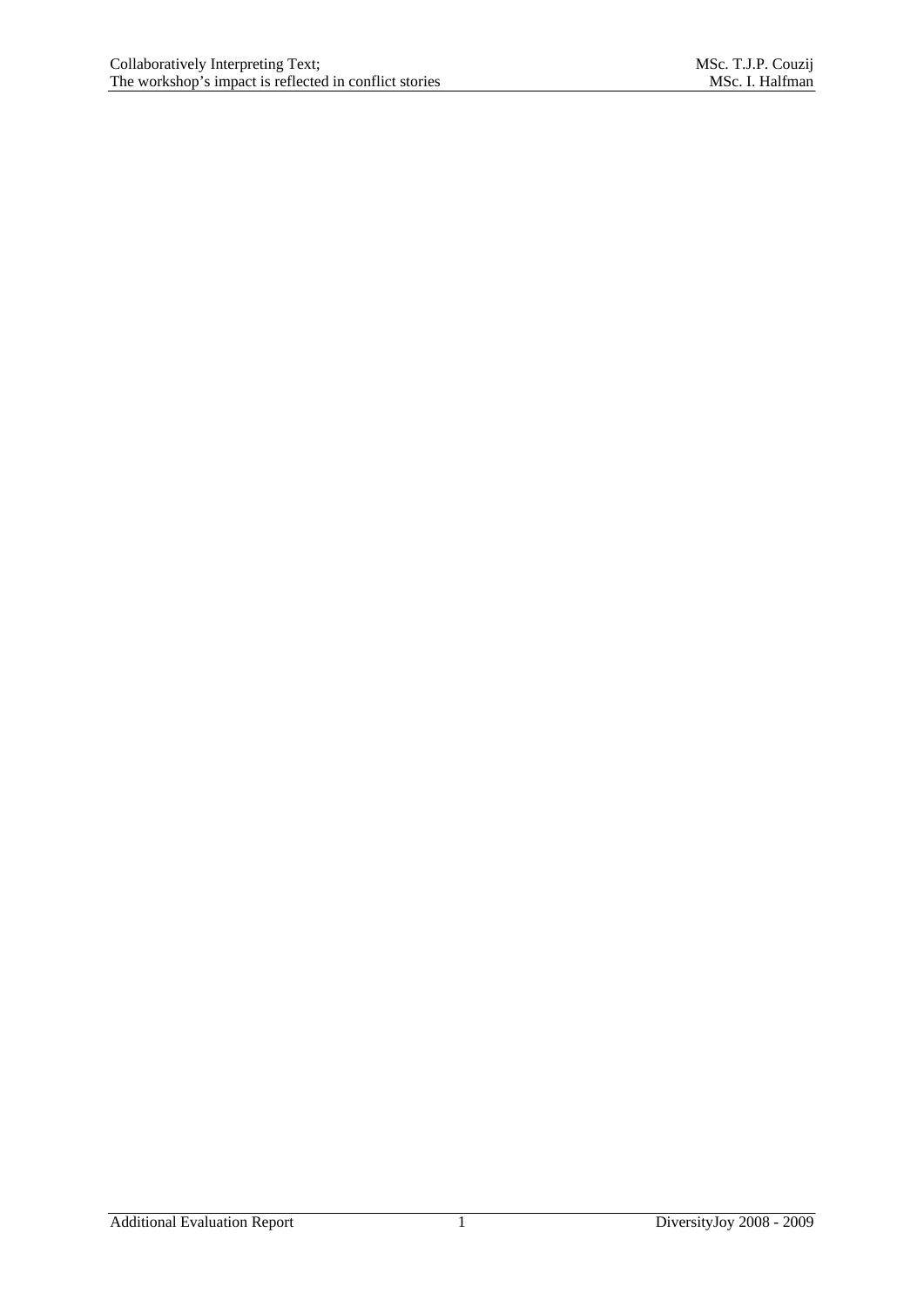## **Contents**

| 3. THE QUESTIONS THAT WERE USED UP TILL NOW TO GUIDE THE ANALYSIS PROCESS  15 |  |
|-------------------------------------------------------------------------------|--|
|                                                                               |  |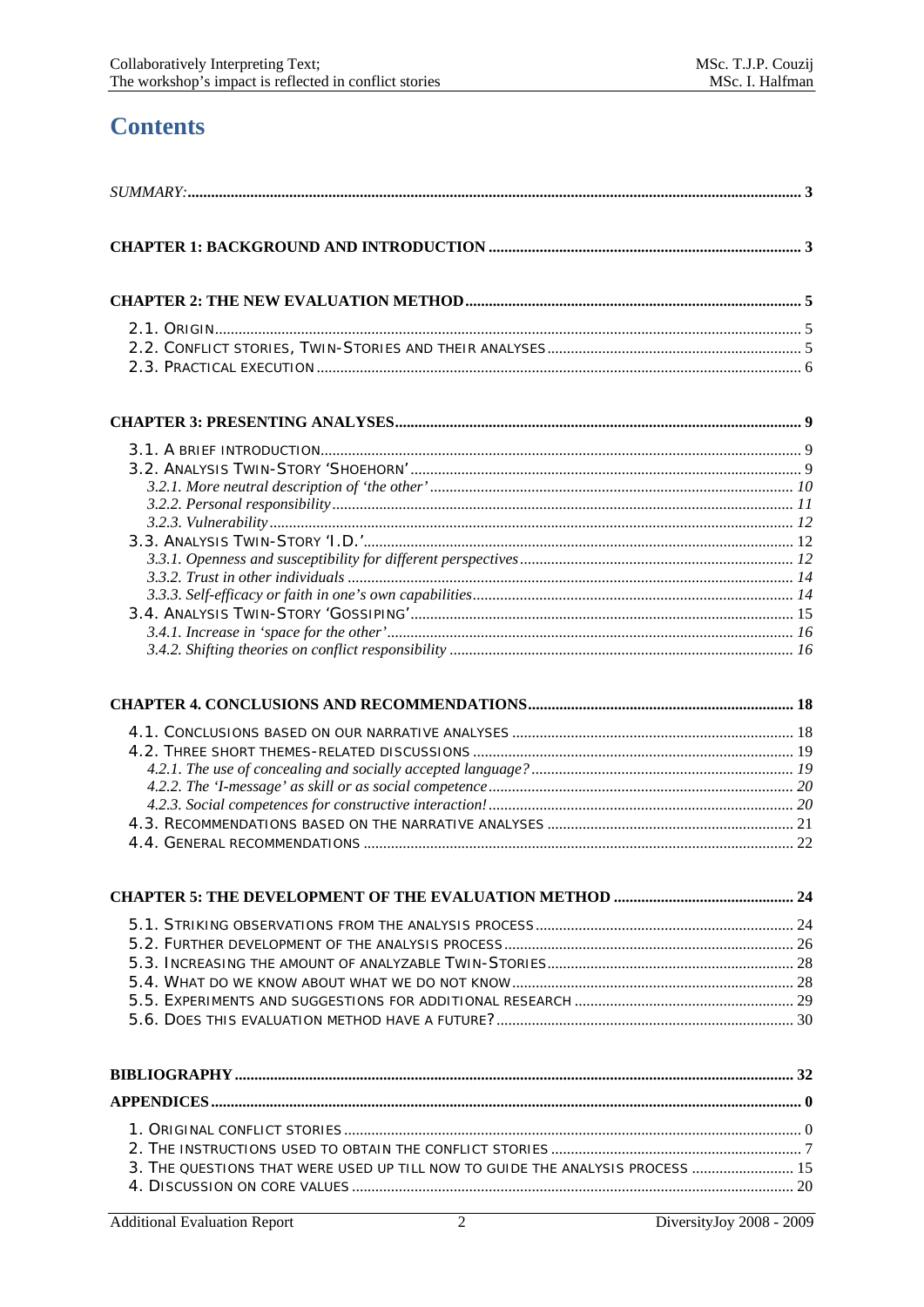## **Collaboratively Interpreting Text;**

## <span id="page-3-0"></span>**The workshop's impact is reflected in conflict stories[1](#page-3-1)**

### *Summary:*

*In this evaluation report, the authors Tijl Couzij and Ivar Halfman present findings they have generated using a narrative analysis method they have developed themselves. Before and after the trainings offered by the Dutch organization DiversityJoy, participants have given detailed descriptions of personally experienced conflicts. Subsequently, Couzij and Halfman have studied, analyzed and interpreted the differences between the versions.* 

*Overall, the analyzed stories reflect positive changes in several socio-psychological areas, such as 'trust' (in self and others), 'respect' (for self and others), and 'responsibility'.* 

*Apart from presenting evaluation results, the authors discuss opportunities and challenges related to this new way of evaluating broad-aim social programs.*

## **Chapter 1: Background and Introduction**

Assessing the impact of workshops like those offered by the Dutch organization DiversityJoy and their South-African counterpart Phaphama<sup>[2](#page-3-2)</sup> Initiatives, is challenging. In many instances this is done with so-called customer satisfaction researches mainly using questionnaires. The results of customer satisfaction researches basically tell us whether or not customers enjoyed the training, and what they believe to have learned from participating. An important question however is to what extent customer satisfaction researches produce insight on the qualitative impact of trainings.

This question appears to be even more apt to workshops that focus on broad social developments of individuals and groups of individuals. More often than not, these trainings aim to transform patterns of behavior people are not always aware of. Customer satisfaction researches, and many other traditional forms of evaluation in which questionnaires and interviews are used, seem inadequate in finding and documenting these sorts of changes.

Having in mind these considerations and questions, a search was initiated to find new methods which would be able to capture and qualitatively reflect the impact of workshops offered by DiversityJoy and Phaphama.

Important first steps towards such a new qualitative evaluation method have been made during the research for a masters thesis at the University of Amsterdam in 2008.<sup>[3](#page-3-3)</sup> One of the central recommendations of that research was to focus on the analysis of stories, or, narrative analysis.

Narrative analysis is based on the idea that the way people experience and interpret the world – a person's worldview – is reflected in the stories someone tells. Especially when people talk about things that affect them deep and on a personal level, worldviews heavily impact on how a story is transmitted. That is why the stories used in this report (to reflect

<u>.</u>

<span id="page-3-1"></span><sup>1</sup> We would like to remind our readers that this English text is a translation from the Dutch original: "*In gesprek over betekenis; De impact van workshops weerspiegelt in conflictverhalen.*" (Couzij & Halfman 2009)<br><sup>2</sup> Pronunciation: papáma.

<span id="page-3-3"></span><span id="page-3-2"></span><sup>&</sup>lt;sup>3</sup> Because this research project was initiated in a context of development cooperation, Oxfam has supported financially.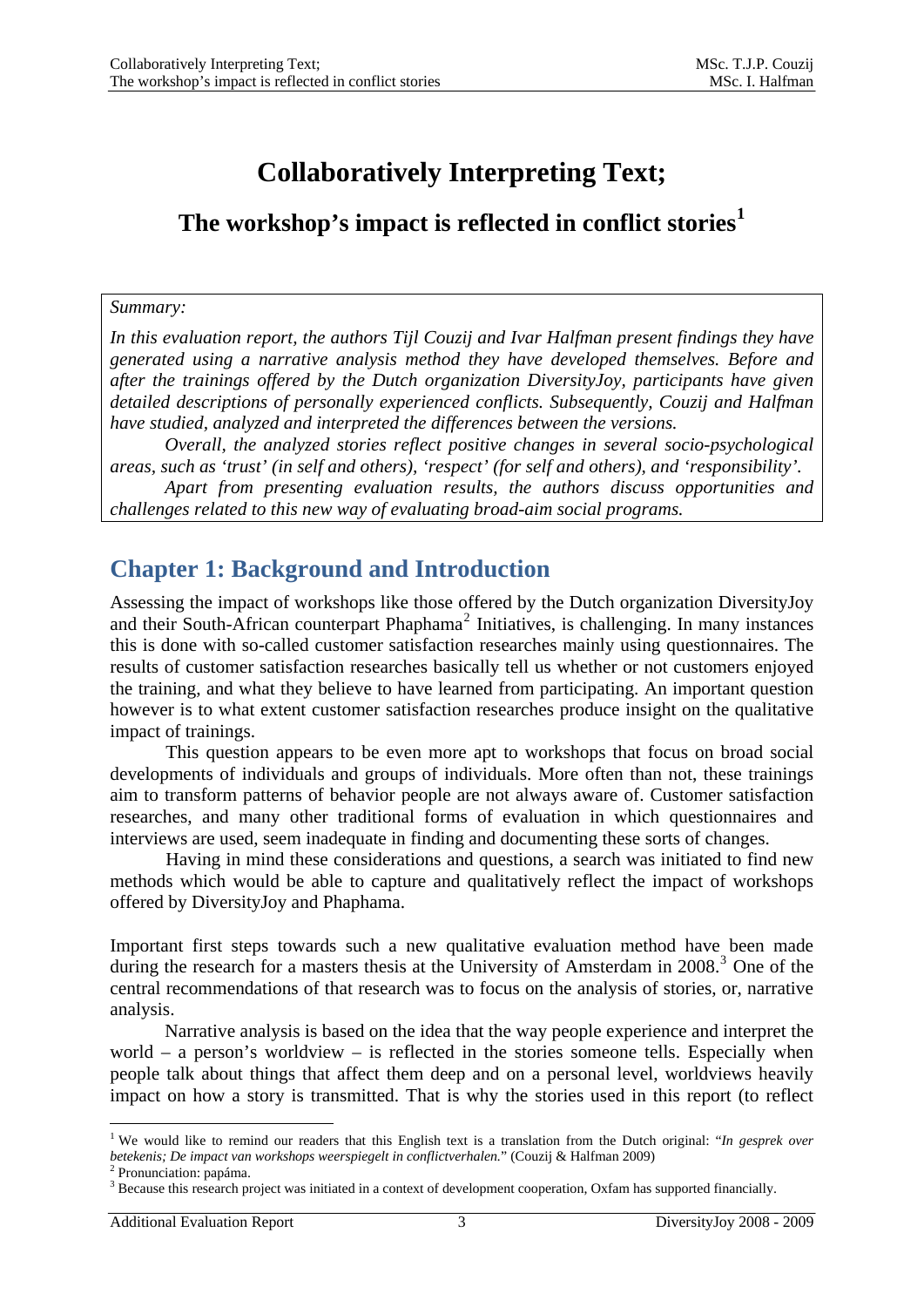changes initiated by the workshop) are stories of personally experienced conflicts, written by the participants themselves.

In order to see qualitative *change* workshop participants were asked to describe the same personally experienced conflict before and after participation. Together, these two versions of an individual's conflict story make up what we have come to call a 'Twin-Story'. Looking at a Twin-Story the differences between the two versions become apparent. The next step is to discuss the version's differences with a group of instructed stakeholders and intersubjectively create evaluative meaning. In our experience, it is this meaning that offers new perspectives on the impact of broad-aim social programs. In this report we present this inter subjectively evolved meaning.

This report starts with elaborating the important details of the new evaluation technique. Then the practical execution of this evaluation research is described. Here we also pay attention to the process of method development. Subsequently we present the analyses results followed by a chapter with conclusions and recommendations. The report ends with a discussion on challenges and opportunities which are related to the future use and further development of this narrative evaluation method.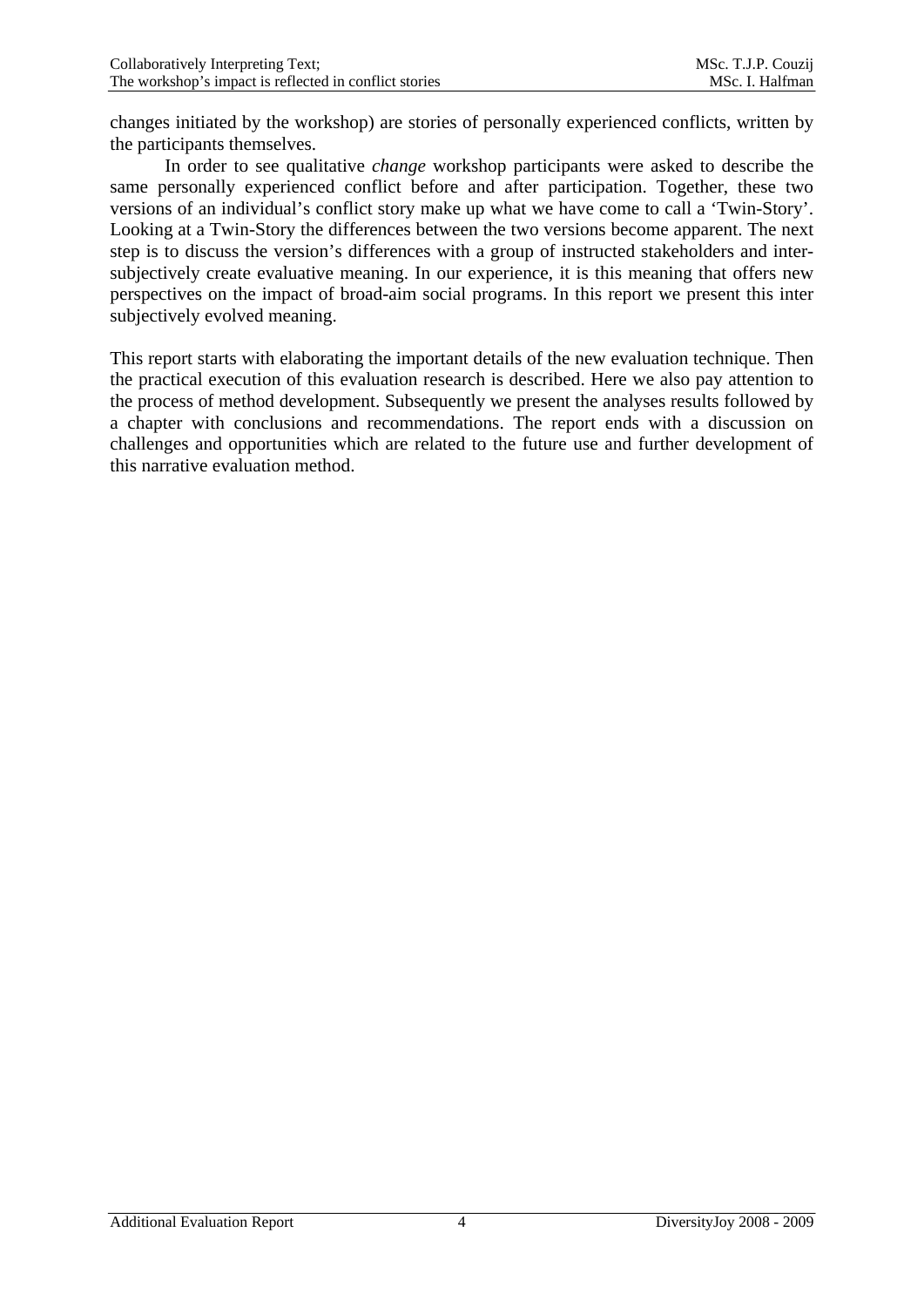## <span id="page-5-0"></span>**Chapter 2: The New Evaluation Method**

## **2.1. Origin**

Telling stories is one of the oldest and therefore perhaps one of the most important forms of inter personal communication. By telling stories we share our sorrow and joy. We build and maintain (and end) our relationships with storytelling. In other words, through stories we express, shape and influence the social world around us.

The significance of stories in human life is evidenced by the multiple contexts in which stories are told, re-told and analyzed on a daily basis. One example is the administration of justice where the interrogation of suspects and witnesses are crucial for determining the punishment. Other examples come from the medical world where doctor – patient conversations during the intake are central to the first diagnose. Even more relevant is narrative therapy where the intake, the treatment and the evaluation of the treatment consist of telling, re-telling and analyzing stories.

An important consideration for the narrative working method in psychotherapy is the basic assumption that patients exhibit their – often problematic – worldviews when telling personal stories. This starts at the intake. The therapist encourages the patient to talk about his/her problem. Both the story's content and the way it is told inform the therapist. For example, someone who is comfortable with people s/he doesn't know will most likely talk differently about them than someone who is not at ease with unknown individuals. $4$  The interaction between the therapist and the patient causes slight changes in the patient's stories. These changes in the patient's stories may signal changes in the patient's worldview to the extent that the patient develops new perspectives on the proclaimed problems. To achieve this however it is crucial that the patient retains control over his/her stories. Therefore, the therapist will take the role of 'story facilitator' and encourage the patient to reflect on his/her own stories. It is the patient who decides what is told and how it is told. Slowly, new stories arise reflecting new perspectives on old problems. And these new perspectives enable patients to redesign the social relations they have or they wish to have. It opens up a space for new attitudes and new behavior which reconstruct patients' realities.<sup>[5](#page-5-2)</sup>

Our narrative evaluation method is basically the 'up-side down' version of the reasoning in narrative therapy: when it is possible to change an individual's worldview by letting the narrators analyze, re-tell and change their own stories, than certain changes in an individual's story could reflect changes in his view of the world.

## **2.2. Conflict stories, Twin-Stories and their analyses**

The workshops of DiversityJoy and Phaphama should not be considered therapy, neither should the participants be seen as patients. This means that, contrary to the patients in narrative therapy, workshop participants have healthy<sup>[6](#page-5-3)</sup> worldviews making the search for changes rather difficult. In order to be able to analyze stories in the context of DiversityJoy and Phaphama we need some sort of focus. Because DiversityJoy's and Phaphama's workshops originated from the Alternatives to Violence Project (AVP) which aims at providing alternatives to violent behavior, we have chosen to focus on descriptions of personally experienced conflicts. These stories reflect changing conflict attitudes.

<span id="page-5-1"></span><sup>1</sup> <sup>4</sup> Oudenhoven & Hofstra (2001) talk about different styles of attachment that evolve in childhood. To identify these different styles Oudenhoven & Hofstra have developed a scale. For more information we refer to Oudenhoven & Hofstra (ibid.).<br><sup>5</sup> Surely, this introduces a circular interaction: a person interprets the social world s/he lives in; wit

<span id="page-5-2"></span>decisions are made; through these decisions the social surroundings change, which again will have to be interpreted.

<span id="page-5-3"></span> $6$  From the tradition of social constructivism the term 'healthy' has meaning for as far this has been defined within the relevant societal context. To some extent we might say that someone can be considered 'healthy' as long as no certified institution or person has claimed otherwise.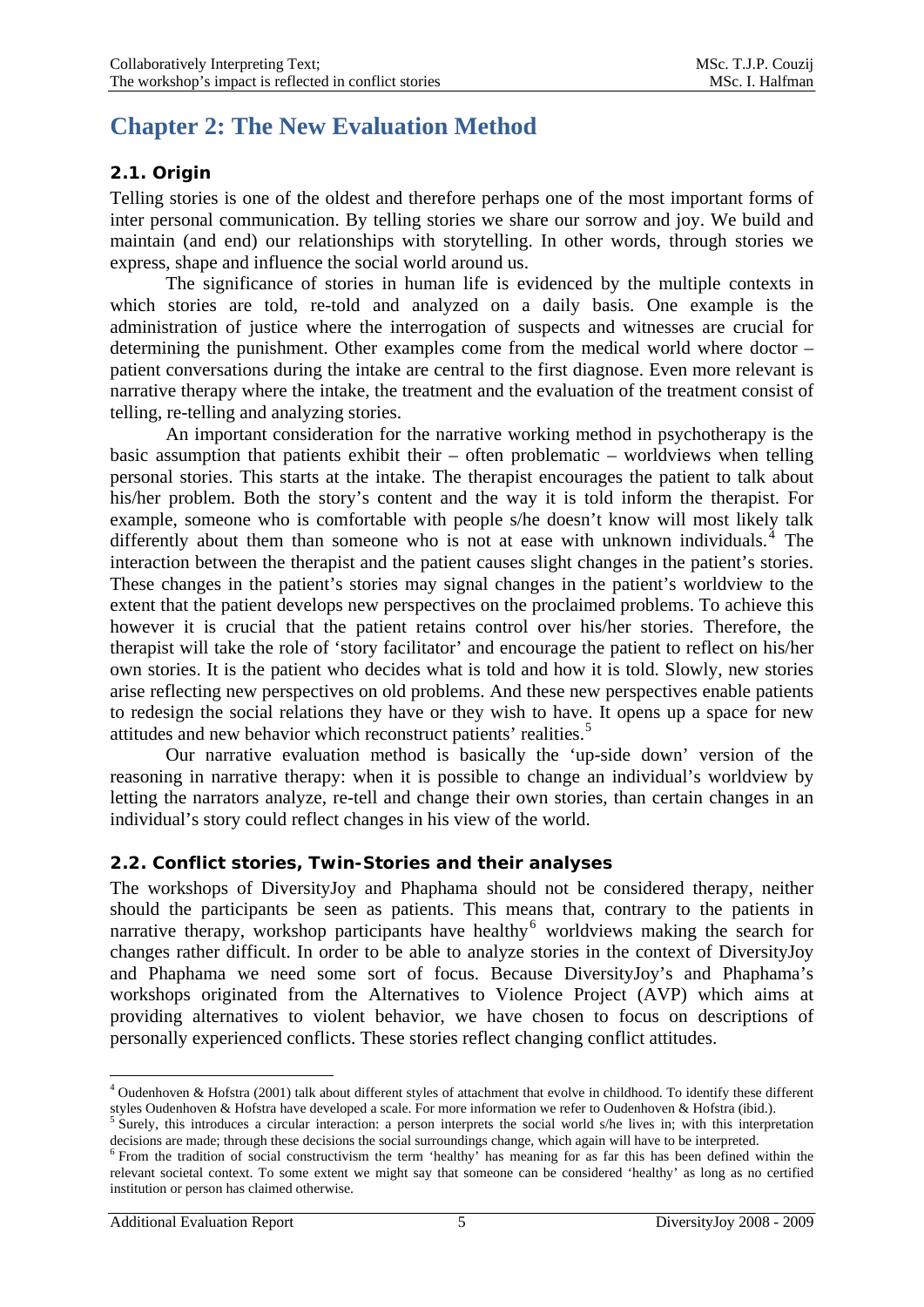<span id="page-6-0"></span>Because participants describe real-life personally experienced conflicts, the preferred connection between the conflict story and the world view of the participant is assured. Similar to narrative psychotherapy, it is important that the narrator can identify completely with his or her own story. We want are interested in how participation in a workshop influences an individual's conflict attitude, we are less interested in the story telling capabilities of participants.

Before and after the workshop, participants describe one (and the same) personally experienced conflict. Taken together we refer to the two story versions as the 'Twin-Story' of one participant. Looking at a Twin-Story the differences between the versions become visible. How can these differences be interpreted and analyzed?

Several perspectives can be used for the analysis of conflict stories. The heart of many of these perspectives comes from the idea that conflict stories are theories about responsibility, $\prime$ responsibility for the conflict described. In fact, these perspectives are certain techniques narrators apply (both consciously and unconsciously) to ascribe conflict responsibility. With regard to the content of a story for example, the narrator can choose to leave out aspects of a conflict situation. Doing this, a narrator creates certain images of the different characters<sup>[8](#page-6-2)</sup> in his or her conflict story. Narrators can also employ specific words like 'always', 'never', 'of course', 'normally' or 'surely' to influence their audience.

For the analysis of conflict stories we have supplemented this idea of conflict responsibility with themes that were formulated in collaboration with representatives of DiversityJoy and Phaphama. These themes should be regarded as core values to the program. Most of them are social competences that can contribute to what we have come to call 'Constructive Social Interaction'<sup>[9](#page-6-3)</sup> (CSI). Examples of these competences are 'trust' (in self and others), 'efficacy', 'openness and sensitivity to other ideas', 'openness and willingness to question strongly held personal beliefs', as well as 'taking and giving responsibility'.

There are various ways in which these social competences and the idea of conflict responsibility are expressed. In most instances simply reading the Twin-Story once will be insufficient to notice the important differences. This implies that the analysis of conflict stories benefits from interaction and sharing among multiple analysts who may see different things. From that assumption we have worked towards an analytical, questions-directed dialogue with 2 to 5 instructed individuals (we will return to the details of this process in the next paragraph). For all the stories we have analyzed so far there has been at least interaction between the two of us (the two researchers). Along these lines we have generated the inter subjective evaluative meaning presented in this report.

## **2.3. Practical execution**

Collecting and selecting stories. Collecting conflict stories was the first step in this evaluation process. We have applied three different methods for the collection of pre-intervention conflict stories; there have been class assignments (secondary school), participants have written stories individually at home, and participants have written stories during the workshop in preparation for one of the workshop exercises.  $^{10}$  $^{10}$  $^{10}$ 

<sup>1</sup>  $7$  See Cobb in Hansen (2003).

<span id="page-6-2"></span><span id="page-6-1"></span> $8$  While narrating, the narrator – in theory – can do whatever s/he wants. All characters are left to the author's goodwill. As a consequence in most conflict stories the first-person narrator is a powerless victim of a mighty evil doing 'other(s)'. In describing this relation a certain image come into being. An interesting comparison can be made with fairytales which feature a princess, a prince, and a dragon. The princess is beautiful, sweet and powerless. The Prince Charming is handsome and brave. The dragon is the proverbial 'Guinea Pig'.

<span id="page-6-3"></span><sup>9</sup> Our discussion on core values is included in appendix 4.

<span id="page-6-4"></span><sup>&</sup>lt;sup>10</sup> The exercise referred to is the 'I-message'. More background information can be found in the AVP manual (AVP 2002).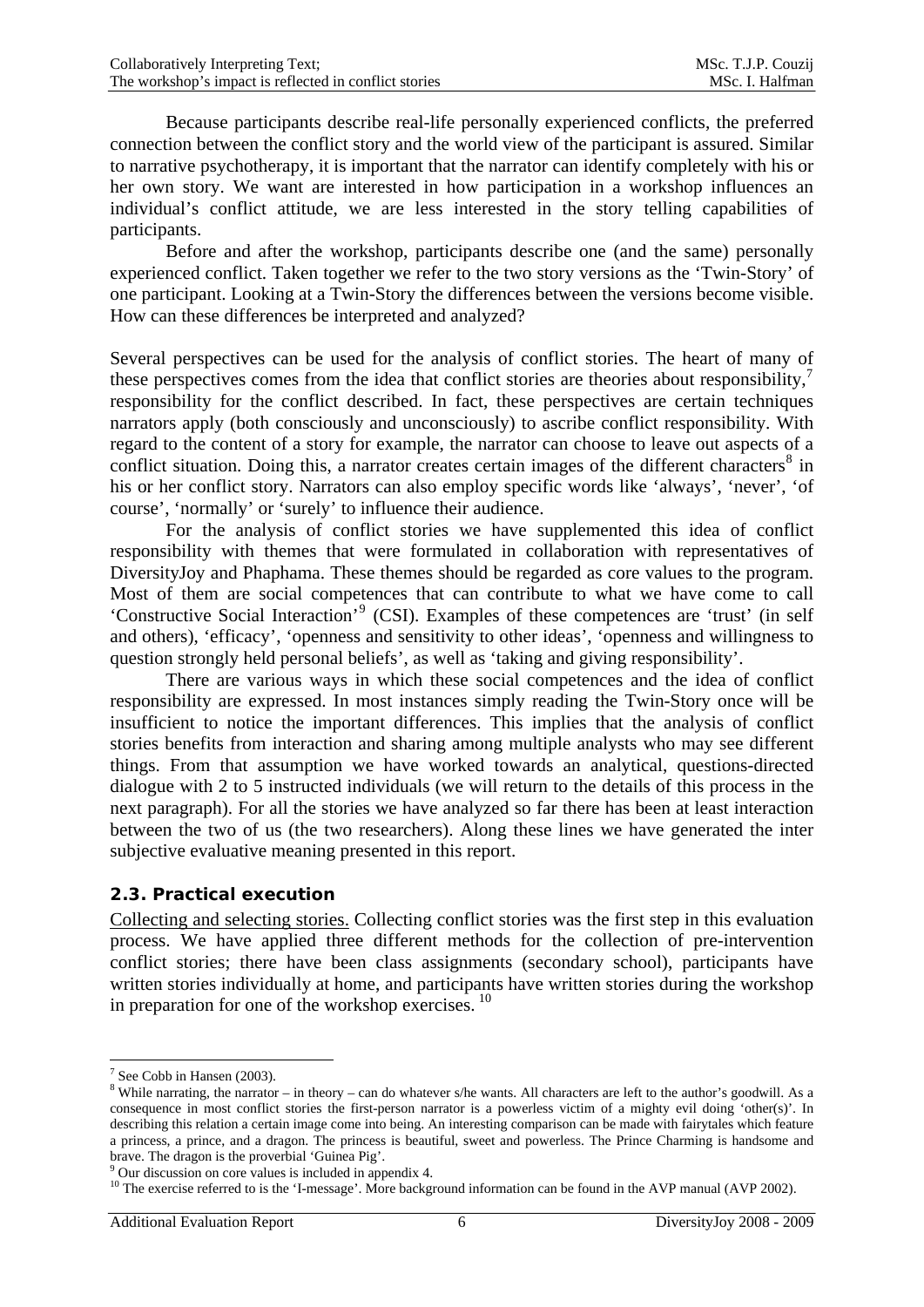When we applied the first two collection methods, the assignment was done approximately one week prior to the workshop. The instruction for all three assignments was short and resembled the following:

'*Take 20 to 30 lines to describe a conflict in which you took had an important role. It has to be a conflict you have experienced yourself, or a conflict you are still involved in. What happened? What did you do? What did you feel? What did you want to achieve? Describe the situation as exact as possible in a way you would tell it to someone.*' [11](#page-7-0)

Collecting the second versions of the conflict stories – the versions written after workshop participation – has so far been done in two different ways; by an assignment in class (on secondary schools), and by an individual assignment at home. This second assignment was done one week after the workshop. We have chosen for this relatively short time span in order to reduce the possible 'negative' influence of other factors that could interfere with our research results. Again, the assignment is short and resembles the following:

'*Take 20 to 30 lines to describe the conflict you have described before the workshop again. What happened? What did you do? What did you feel? What did you want to achieve? Describe the situation as exact as possible in a way you would tell it to someone.*' [12](#page-7-1)

When a participant has given two detailed descriptions of one and the same personally experienced conflict we say we have a 'Twin-Story'.

We have started to collect Twin-Stories from October 2008. So far our requests to participating school classes have generated the most Twin-Stories.<sup>[13](#page-7-2)</sup> Both before and after the workshop, participating students and teachers (!) have described their personally experienced conflicts. Some have used a computer to type their stories, others have used pen(cil) and paper. This report is based on these stories and is therefore at least applicable to those workshops that were done within a secondary school exchange program in the Netherlands.

Thirty-nine individuals participated in this exchange program. These were students as well as teachers. All of them have written a first conflict story. Twenty-two of these participants have written a second conflict story after participation. Upon examination we have identified nine of these twenty-two Twin-Stories as analyzable with our new method.<sup>[14](#page-7-3)</sup>

Analyzing Twin-Stories. The process of analysis started with three selected Twin-Stories. Using a series of questions<sup>[15](#page-7-4)</sup> we have analyzed these Twin-Stories. After that, three workshop facilitators have analyzed two stories<sup>[16](#page-7-5)</sup> on two different occasions. Every session consisted of two rounds. The first round of analysis was done individually, and a second round was done collaboratively in the group.

The data generated during these two sessions<sup>[17](#page-7-6)</sup> have provided us with information about the impact of the workshop and it has helped us with the further development of the methodology. It has initiated changes in the analysis questions and moved the method towards

 $11$  The forms we used for these assignments are included in appendix 2.

<span id="page-7-1"></span><span id="page-7-0"></span> $12$  These instructions for the second assignment now also include the remark that participants are not asked do explain how they would have acted differently had they known what they know now, but that we simply ask them to remember the same conflict again (however from a post-workshop perspective) and describe what they remember.<br><sup>13</sup> Important explanations for the failure of the other collecting methods include the fact that some requests were rather 'last-

<span id="page-7-2"></span>minutes', and that there have been unclear instructions.

<span id="page-7-3"></span><sup>&</sup>lt;sup>14</sup> What went wrong with most other Twin-Stories was that the second versions were about a different conflict, the second versions were descriptions about 'how I would have acted differently', and sometimes the second stories turned out to be

summaries of the first versions.<br><sup>15</sup> These questions have been developed in a pre-evaluation research done by Couzij and Halfman. See appendix 3.

<span id="page-7-5"></span><span id="page-7-4"></span><sup>&</sup>lt;sup>16</sup> The Twin-Stories referred to here are the 'I.D.' Story and 'Bullying'. The I.D. story analysis is presented in whole in chapter 3. The story 'Bullying' is included as appendix.

<span id="page-7-6"></span><sup>&</sup>lt;sup>17</sup> The data we collected were some filled out questionnaires and a tape recording of the group discussion afterwards.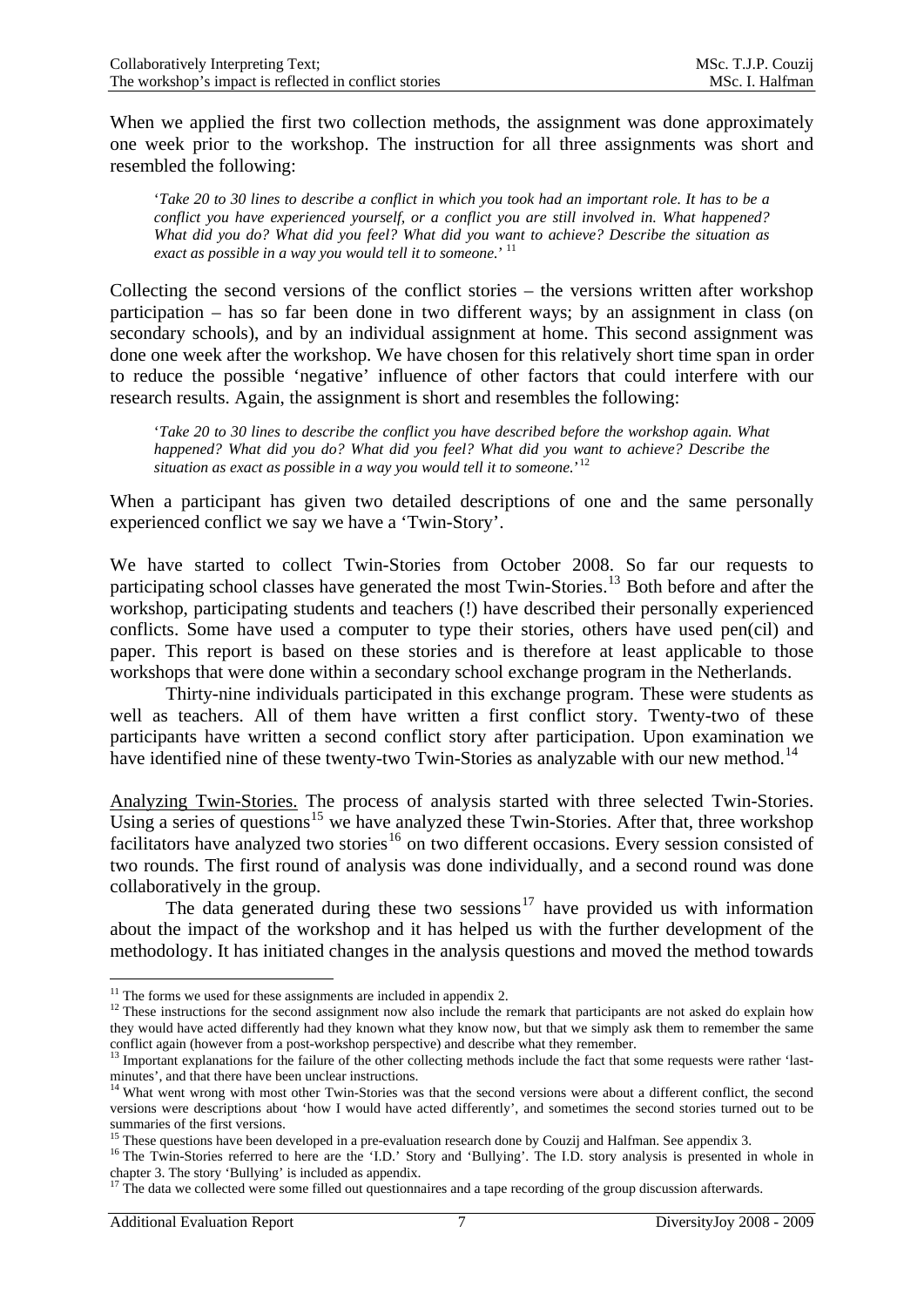an evaluative dialogue. Next to that we have found interesting leads for new experiments and the further development of the evaluation method. These leads will be discussed in another chapter.

Although the temptation to continue developing our method is great, we lack sufficient means to do so at this moment. Therefore we have decided to start this first evaluation research and write a report on the findings we have collected thus far. This means that the presentation of results in this report is based on a combination of group analyses (with AVP representatives) and individual analyses (done by the two authors Couzij and Halfman).

The way we eventually analyzed Twin-Stories ourselves has been somewhat less structured than the group dialogue we propose in our new evaluation method. This is because during our research we have found the questions-directed dialogue especially helpful for individuals who are involved in story analysis for the first time. The questions help to create specific perspectives with which to look at the stories. Since we have already come to internalize these perspectives we immediately started reading the Twin-Stories, observe important differences between the versions, and carefully discuss these observations with each other. Once we agreed on how to interpret the differences we selected what we believed were the most important differences and wrote paragraphs for each difference explaining our understanding of it. We have attempted to connect these explanations to the theories of conflict responsibility and the core values or social competences.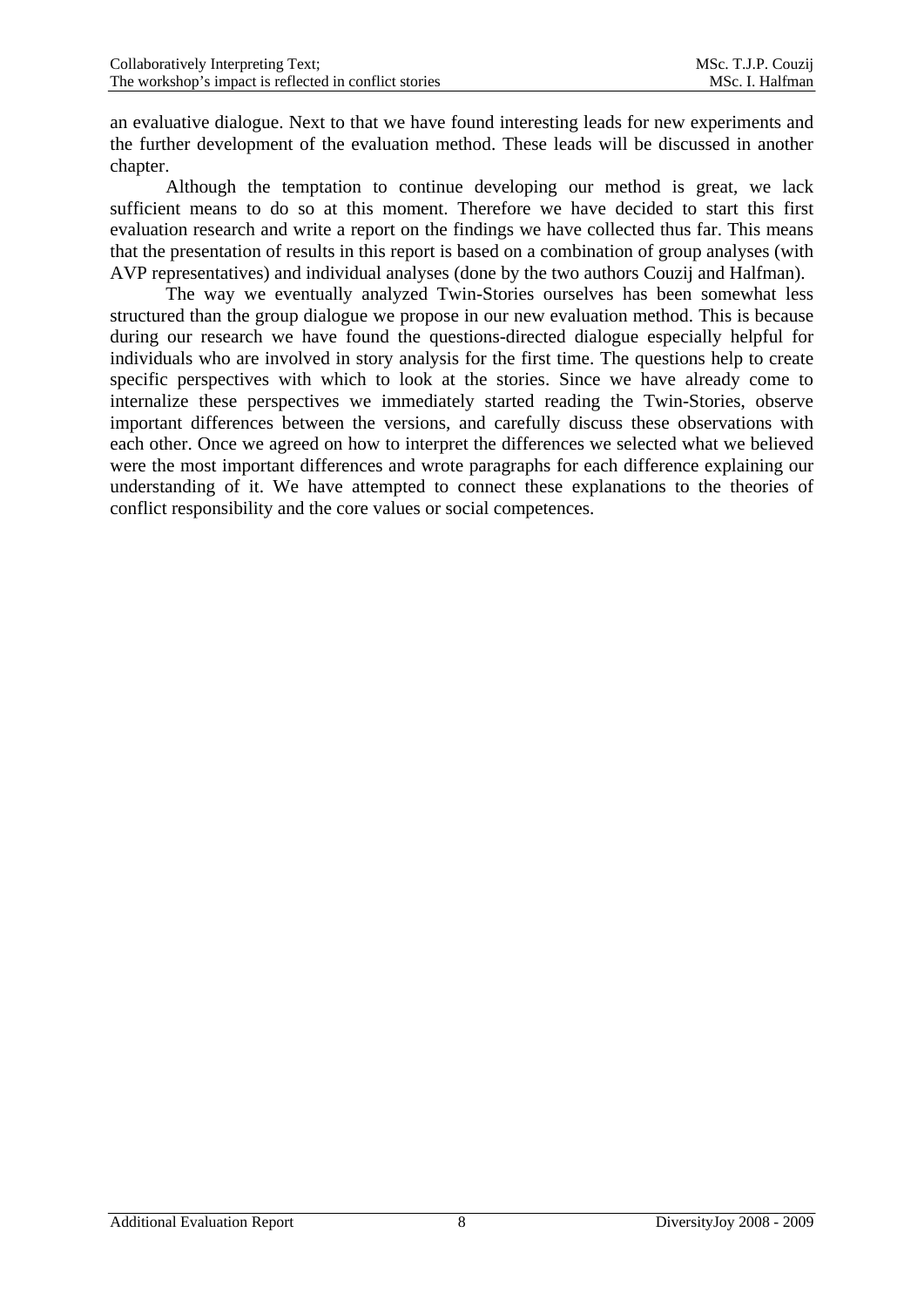## <span id="page-9-0"></span>**Chapter 3: Presenting Analyses**

## **3.1. A brief introduction**

Our narrative evaluation method is best understood when the analyses results are combined with the original Twin-Stories. On average, this would take at least three pages of text for each Twin-Story. In order to give a good impression of how Twin-Story analysis should be understood we have decided to present three complete Twin-Stories with their analyses. What should be remembered here is that all the original stories have been written in Dutch. Some language/culture related considerations are lost in translation. Therefore it might be rather difficult to understand all the claims we make. Nevertheless we hope this chapter will give a good idea of what our new method is all about.

 The original Twin-Story versions with marked text fragments are presented on mirroring pages. On the left page you will find the version written before the workshop, and on the right page you will find the version written after the workshop. For reasons of privacy and readability we have removed names of places and persons where necessary. For practical reasons we have given working titles to each Twin-Story. The titles of the stories presented here are 'Shoehorn', 'I.D.' and 'Gossiping'. Around the Twin-Stories we have presented the related analyses where we argue for the connections between the colored text and two or three themes we regard as central to the story.

In the next chapter we discuss our analyses results in light of all the other Twin-Stories we have studied. First three Twin-Story analyses.

## **3.2. Analysis Twin-Story 'Shoehorn' (see the box on pages 9 and 10)**

| Twin-Story 'Shoehorn' Version 1 (written before workshop participation)                                                                                                                                                                                                                                                                                                                                                                                                                                                                                                                                                                                                                                                                                                                                                                                                                                                                                                                                      |
|--------------------------------------------------------------------------------------------------------------------------------------------------------------------------------------------------------------------------------------------------------------------------------------------------------------------------------------------------------------------------------------------------------------------------------------------------------------------------------------------------------------------------------------------------------------------------------------------------------------------------------------------------------------------------------------------------------------------------------------------------------------------------------------------------------------------------------------------------------------------------------------------------------------------------------------------------------------------------------------------------------------|
| During summer holidays I worked in a shoe shop. It was my first job, so it was great to learn how to work.<br>From day one I learned how to deal with customers. The rules: 1. always welcome the customer; 2. when<br>you see a customer trying on shoes, ask him if it fits. 3. When a customer sits down to try shoes on, always<br>bring a shoehorn. A customer enters the shop. It is a man, he has a rather scary looking head, but ok. I do<br>what I am supposed to do: I get the shoes in his size and I bring a shoehorn. He uses the shoehorn. He<br>puts the shoes on and thinks they look good. He wants to buy the shoes. So I tell him 'I will bring them to<br>the cash desk'. To which he answers 'yes that is fine'. When he arrives at the cash desk - I am in the<br>stockroom at that moment – he asks my colleague 'I take the shoehorn with me, can I oke?!' My colleague<br>answers 'no, we cannot give that away, we sell them!' He answers: 'Never mind, I will ask your colleague |
| since she has helped me.'<br>I return to the cash desk and now he asks me if he can take home the shoehorn. I am new of course and I                                                                                                                                                                                                                                                                                                                                                                                                                                                                                                                                                                                                                                                                                                                                                                                                                                                                         |
| do not know what to say. Than I say: "No, sorry, we can not give that away". He gets more and more                                                                                                                                                                                                                                                                                                                                                                                                                                                                                                                                                                                                                                                                                                                                                                                                                                                                                                           |
| annoying and says: "what do you mean sorry? I simply take it with me". My colleague gets angry and says:<br>"what do you mean 'I simply take it with me?!' To which the man replies: 'Yes, I just take it with me yes?!'<br>My colleague then replies with: 'why are you acting so silly!?' I: 'yes?!'. Than he says: 'ahahaha I made a<br>joke! I am not taking it with me'. Then I say: 'Okay, what a strange joke :s'. Me and my colleague look<br>very angry at him and give him the shoes. We were glad he left, the strange scary looking man.                                                                                                                                                                                                                                                                                                                                                                                                                                                         |

The conflict story 'Shoehorn' is about the author's first job and is situated in the shop where the author has only recently started working. When a customer arrives the author simply 'does what she is supposed to do'. All is well until the client claims to take home the shoehorn without paying for it.

To some extend this conflict story illustrates aspects that are typical for other conflict stories as well. For example, apart from the first person narrator and 'the other' (the client), the story features a 'helper', the author's colleague. Also typical is the way in which the description of 'the other' (the client) in the second version differs from the description in the first version. Next to that, this story is filled with reference to conflict responsibility and taking responsibility for own actions. Also, the way in which the author's ideas with regard to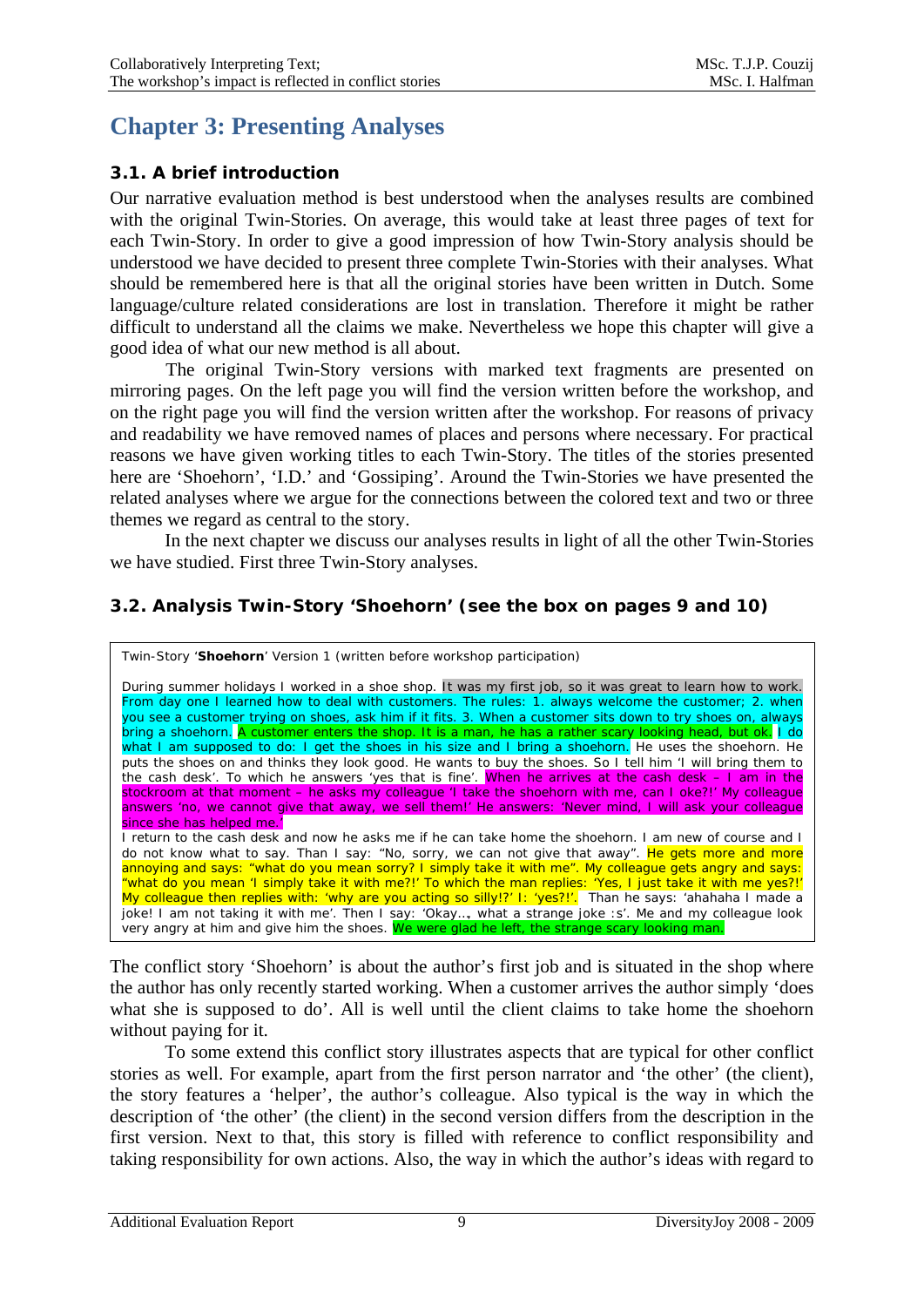<span id="page-10-0"></span>her own responsibility appear to change in this story is deeply connected to expressing personal vulnerability and feelings.

The three intertwined themes we use to discuss this Twin-Story are a '**more neutral description of 'the other'**', '**personal responsibility**', and '**vulnerability**'.

## *3.2.1. More neutral description of 'the other'*

In descriptions of inter-personal conflicts authors always include an 'other', someone who is the counterpart of the first person narrator. Since it is the first person narrator who is telling the story s/he has full control over the characters in the story, including 'the other'. For this reason characters in conflict stories described as 'the other' can be regarded as a 'telling tool' for the author. It is through 'the other' that the first person narrator expresses his or her interpretation of the conflict. As a consequence, the ways in which 'the other' is presented in a conflict story is a direct reflection of the narrator's attitude towards other individuals with whom s/he may be in conflict. In the 'Shoehorn' story, this 'other' is the client.

It is striking how the author describes her client in the first version of the Twin-Story: "A customer enters the shop. It is a man, *he has a rather scary looking head*, but ok." And towards the end of the first version she writes: "We were glad he left, the *strange scary looking man*." In line with these remarks is: "He gets more and more *annoying* (...)".

Obviously, 'the other' is presented here as 'strange' and 'scary' which in the mind of the narrator will help to gain support from her audience. The image of 'the other' anchors the balance between the first person narrator and the client in the advantage of the author. When 'the other' is strange and scary – or so the logic seems to go – the conflict can't be the author's fault. This technique to manipulate (consciously or not) is often applied.

Twin-Story '**Shoehorn**' Version 2 (written after workshop participation)

During the summer holidays, I had my first job as a salesperson in a shoe shop. I found it all quite exciting, because I did not really know what I would be doing, and how to communicate with customers. After a few days of work I believe I got used to the shop-system.

On one day I was in the shop just helping customers fitting shoes and getting the correct sizes. A man approached me to ask whether I had a specific shoe in his size. I said: "one moment sir, I will have a look for you." Fortunately his size was still available. Meanwhile he had sat down on a chair. I gave him the shoes and offered him a shoehorn. He tried the shoes and I asked how they felt and if he liked them. He thought the shoes fit perfectly, so he wanted to buy them. I said: 'that's fine, I will bring them to the cash desk'. He answered: 'that's fine'. I quickly went to the stockroom and then I returned. What do you know? He and my colleague were having an argument. I asked my colleague 'what is going on?' She said: 'Well, this man wants to take home the shoehorn.' Then I said: 'Yes, that is no problem right, but it will cost €2,-' My colleague answered back 'Yes, but he wants to take it with him without paying.' Then I turned to the man and said: 'Sorry sir, but we can't do that, we sell them just like we sell shoes.' Of course the man did not like that and said: 'no worries, it was a joke, never mind'.

My colleague and I said: 'it is alright, so you want to pay for these shoes?' He said: 'yes'.

So eventually this all ended well and fortunately no one was angry.

In the second version of her story, the author does not present the client as a strange and scary man. Apparently, the narrator no longer experiences a need to depict the client as such. Now she simply writes: "A man approached me to ask whether I had a specific shoe in his size." Seen from the perspective described above, this is an enormous change. The client receives more space to develop as a 'normal' or 'neutral' personality, instead of being depicted as some sort of creep. After examining other differences below, we will suggest how this specific change might be related to other changes.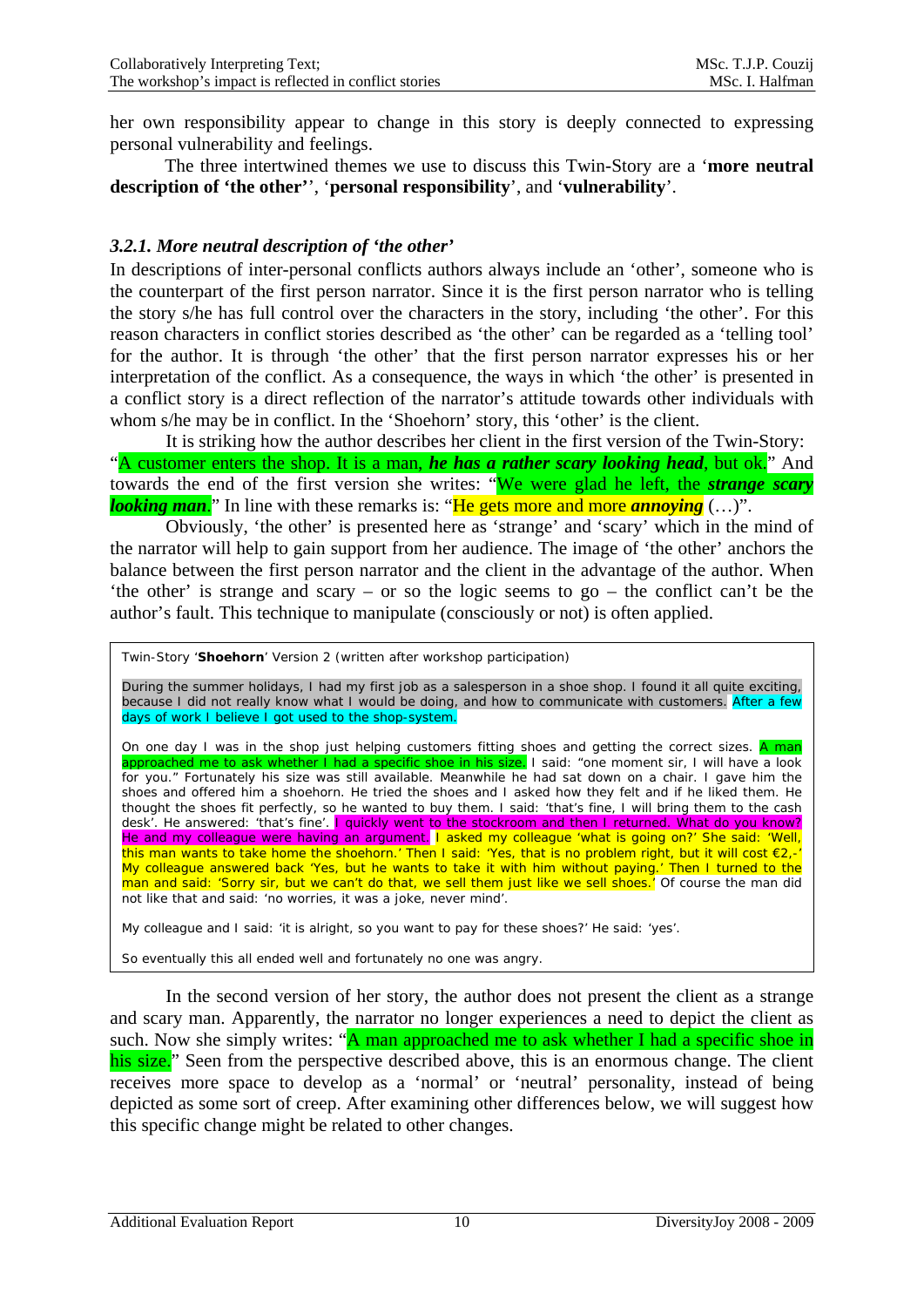## <span id="page-11-0"></span>*3.2.2. Personal responsibility*

In the story's version from before the workshop, the author does not take a lot of personal responsibility. Proof thereof lies in the fact that the story practically begins with a summary of the shop-rules she has to observe:

"From day one I learned how to deal with customers. *The rules: 1.* always welcome the customer; *2.* when you see a customer trying on shoes, ask him if it fits. *3.* When a customer sits down to try shoes on, always bring a shoehorn."

It appears as if these rules provide external legitimization for the author's actions. It is almost as if she wants to tell her audience that she can not be blamed because she 'lived by the rules'. She refers another time to these rules a bit later in the text: "I do what I am supposed to do (…)." In the second version of the story there are references to the shop-rules. Apparently, the author believes they are no longer needed to explain her behavior. Therefore we might say that the author is self-assured enough to take a bit more responsibility for her own actions. The need for external legitimization is gone.

Another set of lines from the first version that are closely related to taking responsibility is the following:

"When he arrives at the cash desk – *I am in the stockroom at that moment* – he asks my colleague 'I take the shoehorn with me, can I oke?!' My colleague answers 'no, we cannot give that away, we sell them!' He answers: 'Never mind, I will ask your colleague since she has helped me.'"

This is an interesting part of the story for two reasons. First, it is a part of the text with a description of developments the author has never witnessed. Secondly, this part of the text is completely left out in the version written after workshop participation: "*I quickly went to the stockroom and then I returned.* What do you know? He and my colleague were having an argument."

As with the shop-rules in the first version, this part of the text also legitimizes the author's interpretation of the conflict situation and the individuals involved. Letting her colleague talk, the author reconfirms the strange behavior of her client. As a consequence of letting these lines out in the second version, more personal responsibility has to be taken by the first person narrator. After all, without shop-rules backing up behavior, and without (emphasizing) a 'strange', 'scary' and 'annoying' client, a large portion of conflict responsibility has been relocated and can be found with the first person narrator.

New ideas with regard to responsibility also become clear upon examining the description of the scene at the cash desk in the second version:

"*I asked my colleague* 'what is going on?' She said: 'Well, this man wants to take home the shoehorn.' *Then I said: 'Yes, that is no problem right, but it will cost*  $\epsilon_2$ .' My colleague answered back 'Yes, but he wants to take it with him without paying.' *Then I turned to the man* and said: 'Sorry sir, but we can't do that, we sell them just like we sell shoes.'"

Compared to her first version, here the narrator takes initiative. This becomes especially clear when we look at the role of the colleague. In her first version the author describes a situation in which her colleague takes the lead in the argument and the narrator is more of a by stander, nodding agreeable to whatever her colleague does. In her second version however, the author describes a situation in which she takes the lead herself. Her colleague is of no crucial importance anymore. Their roles seem switched. In fact, the sentence uttered by the narrator: "Yes, that is no problem right, but it will cost  $\bigoplus$ ,-" can even be interpreted as: "Don't be stupid, you know this is possible right?!" In short, the author has given herself a more active role in comparison to the first version.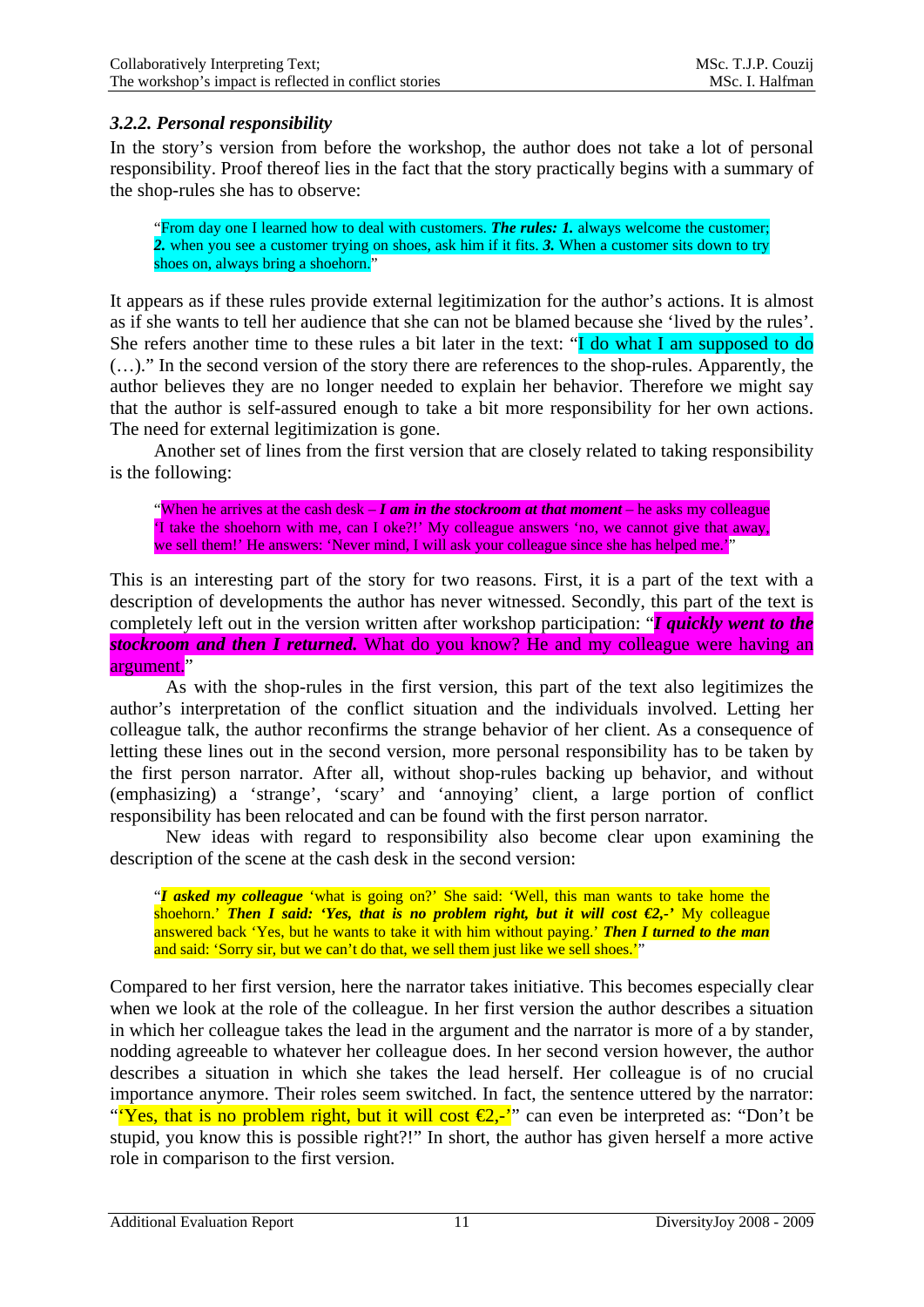## <span id="page-12-0"></span>*3.2.3. Vulnerability*

Finally we would like to discuss an observed difference that might shed some light on the other differences discussed above. It is a difference found at the beginning of the Twin-Story. Compare "It was my first job, so *it was great* to learn how to work" from the first version with in the second version:

"During the summer holidays, I had my first job as a salesperson in a shoe shop. I found it all *quite exciting*, because *I did not really know* what I would be doing, and *how to communicate with customers*."

In these quotes from the second version the author has included the central theme of the conflict which, as we understand it is a relatively low level of self-efficacy. Put differently, the author explains that at the start of this job as a salesperson, she had doubts about her capabilities to deal with customers. What makes this all even more interesting is that sharing her doubts about her own capabilities at the start of the second version is combined with a. a more neutral description of 'the other'; b. the absence of behavior validating 'shop-rules and colleague'; and c. a more assertive and enterprising description of her self.

In her second version the author displays her own vulnerability. She expresses her doubts concerning her capabilities with the reader and also with herself. Taking this vulnerability as a starting point it is no longer necessary to include external legitimization for her behavior in the story which creates space for 'the other' to develop as a normal and rational individual or character. What might even be more important is the fact that the author was able to describe a different, more assertive and enterprising self. To us, what might have been a central change for this person is a growth in self confidence allowing the author all the changes made in her second story version.

## **3.3. Analysis Twin-Story 'I.D.' (see the box on pages 13 and 14)**

Central to the conflict story 'I.D.' is the confrontation between the author and a bouncer of a disco. The situation arises when the bouncer asks the first person narrator to show her ID card while she has forgotten to take it along. After a long tiring week, the author wants to blow of steam in a disco. The bouncer wants to check her ID card to see if she really is 16 years or older.

Because our analysis once started with this Twin-Story, our interpretation of differences between the versions has had plenty of time to sink in and develop further. Along the way we have come across more interesting aspects of the story which also gave rise to new questions. Should we want to speak about 'best practices' or 'research pearls', the 'I.D.' Twin-Story would probably be ours. This is one of the main reasons for us to present the story's analysis in this report.

Similar to what we did with the first analysis, this story will be discussed along the lines of three themes we relate to the version differences. In our opinion these themes connect to the themes discussed in the other analysis without overlapping too much. The themes are: '**openness and susceptibility for different perspectives'**, '**trust in other individuals**' and '**self-efficacy or faith in one's own capabilities**'. Again three closely related themes.

## *3.3.1. Openness and susceptibility for different perspectives*

While thinking about – what we have come to call – 'Constructive Social Interaction' a certain healthy form of questioning strongly held personal beliefs has taken an increasingly crucial role. The central idea is that conflicts will be harder to solve when the conflicting parties refuse to give room to one another's perspectives. In our opinion, courage to investigate and review personal beliefs could help to obtain susceptibility for perspectives of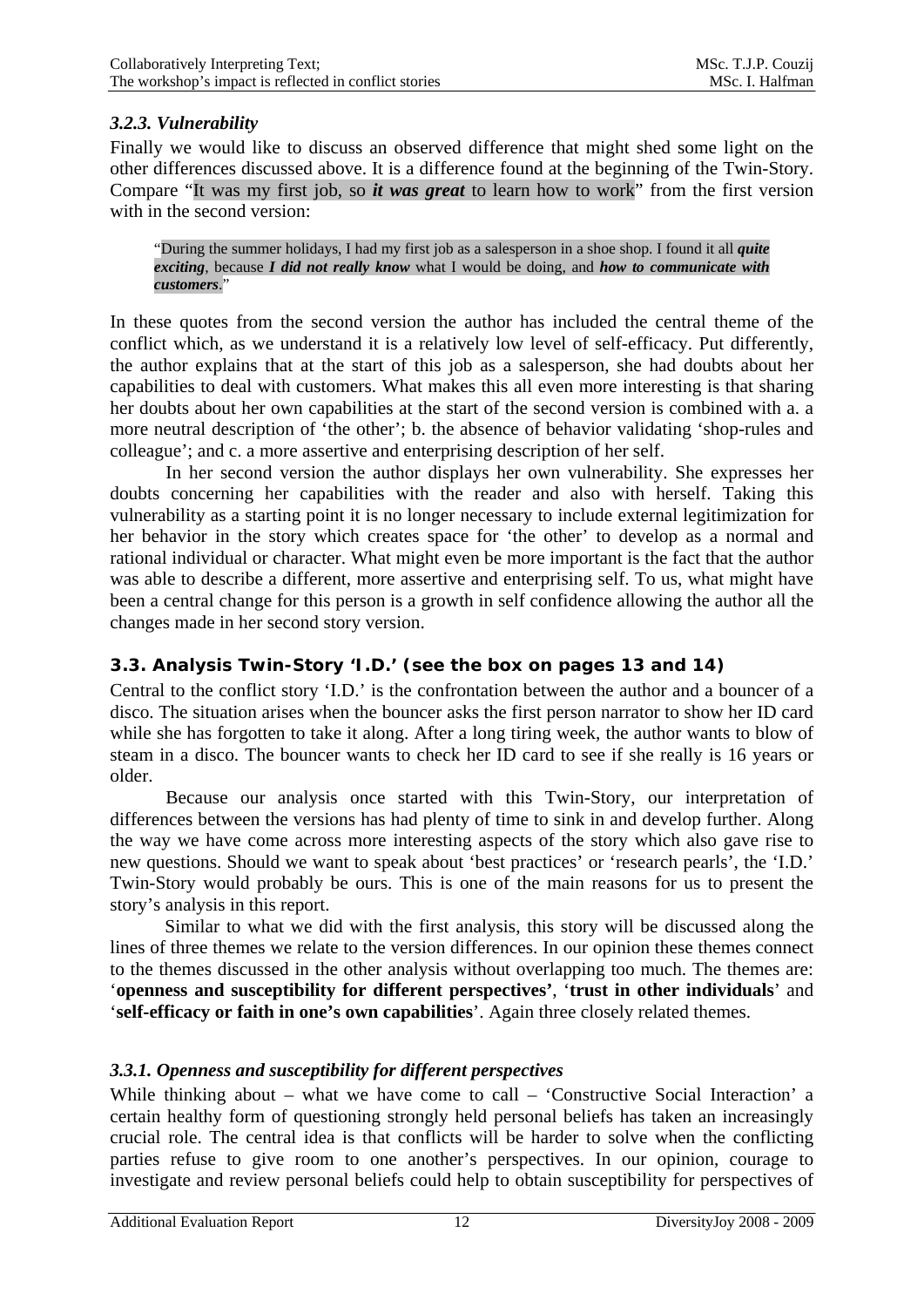Twin-Story '**I.D.**' Version 1 (written before workshop participation)

It is Saturday evening. I have had an tiring week with a lot of concerns and difficulties. Right now, I am in the mood to indulge and party! First we spend some time with the girls at home and then we leave for the local disco.

Once we arrive at the disco, I notice that I have forgotten my ID card. How stupid! This happens tonight, the night I want to blow of steam. But we continue walking in the hope that the bouncer does not need to see my ID. I am 16 years old and I look like 16 years old. However, as it appeared the bouncer had different ideas about this. Or I acted too nervously...

"Yes, show me your ID," is what the unfriendly looking bouncer tells me. "Sorry sir, I find it very annoying, but I have forgotten my ID" is the reply I give in as honest as possible a fashion. I know he probably gets this thousand times a night, but it is true. I have forgotten my ID, but I am 16 so he should let me in. Simple as that. But the bouncer, again, had different ideas. "Yeah sure, I hear this more often," he says, exactly as I had expected. I tell him that I know he hears this more often, but that I tell the truth. "Well," the bouncer says annoyingly, "how old are you then?" Hm… I am 16 years old, but I start doubting whether he will believe me. I decide to reply offended: "Yes, 16 years of course. I come here quite often and I am never asked to show my ID!" Apparently this was not the appropriate strategy. The bouncer starts to get a little irritable and explains in detail how this thing with bringing ID cards works: "It is rather dumb to forget your ID card. We check them a lot and when you are in the disco asked to show your ID to the inspection and you claim to have forgotten it, you will be the first to get a high fine, but the disco will also be fined." Well, what should I say to that. I did not even know about those fines, but I still want to get in badly. Going back home to get my ID is not an option, it will take me half an hour at least. I would be back one hour later, when entrance is only allowed for people over 18. Because I don't know what to say I decide to take my chances with: "I know, but I really am 16 years old and I have really forgotten my ID card."

I guess the bouncer sees that I am serious and that I will continue to repeat this. Or he has had enough of the nagging and wishes to continue his job and check other clients. That seems more plausible because we were standing there for some 10 minutes and the line behind me wasn't getting shorter. Whatever the case, he finally says the magic words: "Ok move on. But don't forget your ID card next time!"

"No sir, I won't!"

others. Of course, this is strongly related to self confidence as well. In the 'I.D.' Twin-Story, a small and therefore important difference related to these themes can be discovered.

In the first version of the story the author writes: "I am 16 years old and I look like 16 years old" compared to: "I am 16 years old and *I thought* that *I looked* like 16 years old." in her second version. At first glance this difference may look marginal. Interestingly however, the words changed in the second version are the only words changed in the whole first two paragraphs. This makes it all more interesting and meaningful. Adding 'thought' and 'looked' in her second version, the author courageously opens up for the possibility of other perspectives by adding doubt to her own convictions.<sup>[18](#page-13-0)</sup>

A little further in the text is written: " $(...)$  **I** am 16 so **he should** let me in." This manner of communication is close to giving orders; a structure with even less space for different ideas. Another fragment is also related:

"'Well,' the bouncer says annoyingly, 'how old are you then?' Hm… I am 16 years old, but I start doubting whether he will believe me. I decide to reply offended: 'Yes, 16 years of course. I come here quite often and I am never asked to show my ID!"

All these parts of the story have not been included in the second version reflecting less firmness and anger. This way the author appears to have created more space for 'the other' and for other, deviant ideas.

It seems logical that this increased openness to other ideas is a result from and associated with, **trust in other individuals** and with an increased **self-efficacy**. The 'I.D.' story also reflects these two competences.

1

<span id="page-13-0"></span><sup>&</sup>lt;sup>18</sup> In theory the author could have celebrated a birthday in the period between writing the first and the second version of her conflict story. We do not think this has been the situation because in both versions the author writes: I *am* 16'.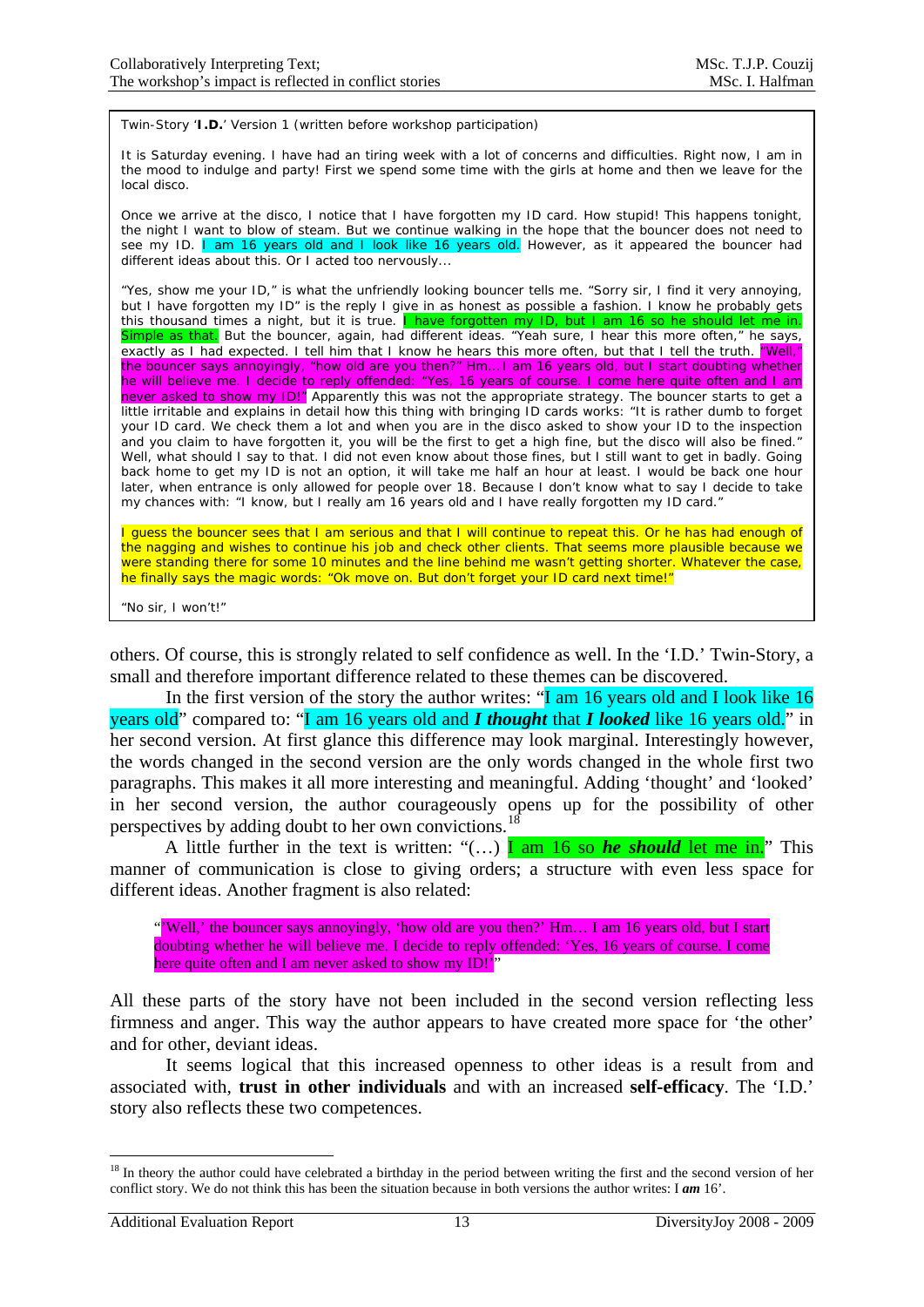<span id="page-14-0"></span>Twin-Story '**I.D.**' Version 2 (written after workshop participation)

It is Saturday evening. I have had an tiring week with a lot of concerns and difficulties. Right now, I am in the mood to indulge and party! First we spend some time with the girls at home and then we leave for the local disco.

Once we arrive at the disco, I notice that I have forgotten my ID card. How stupid! This happens tonight, the night I want to blow of steam. But we continue walking in the hope that the bouncer does not need to see my ID. I am 16 years old and I thought that I looked like 16 years old. However, as it appeared the bouncer had different ideas about this. Or I acted too nervously...

"Yes, show me your ID," is what the unfriendly looking bouncer tells me. "Sorry sir, I find it very annoying but I have forgotten my ID. I can imagine you don't believe me since everyone will say so, but it is true, really" I say. I decided to be honest with the man from the beginning, hoping he will trust me right away. However it doesn't seem to be that easy. The bouncer says: "That might be true, but now I cannot check your age." "Would you believe me if I said I was 21, or doesn't that help much?" I try with a joke. I notice that he does not appreciate my attempt so I continue: "Sir, I know that this makes it very difficult for you to do your job, but I do hope that you trust me when I say that I am 16 years old." At this moment I see the internal dilemma the bouncer is dealing with; whether to let me in or not. I don't think he hears this very often. As a result he finally says: "Well young lady, I believe you. Otherwise I would have sent you back home. You may enter this time, but do not forget you ID card in the future ok."

"I will sew it to my trousers, so I will always have it with me! Thank you so much."

## *3.3.2. Trust in other individuals*

Trust in other individuals is especially expressed towards the end of the 'I.D.' story. It is where the conflict situation is 'resolved'. In the description of this resolution major differences can be observed. The first version states:

"I guess the bouncer sees that I am serious and that I will continue to repeat this. *Or he has had enough of the nagging* and wishes to continue his job and check other clients. *That seems more plausible* because we were standing there for some 10 minutes and the line behind me wasn't getting shorter. Whatever the case, he finally says the magic words: 'Ok move on. But don't forget your ID card next time!"

In her second version the author writes:

"*I don't think he hears this very often. As a result he finally says: 'Well young lady, I believe you.* Otherwise I would have sent you back home. You may enter this time, but do not forget you ID card in the future ok.'"

In the first version the author describes a solution in which the bouncer has had enough of the nagging and therefore decides to let the first person narrator enter the disco. Apparently the author believes that 'the other' acts on 'social pressure' (a growing line of customers) instead of 'good will' or trust in the author. In the second version the author describes a solution where the bouncer acts because he believes the author. The fact that the author describes this completely new situation in the second version of her story reflects an increased trust in other individuals. After all, the author seems to be convinced that the bouncer let her enter the disco because he believed what she said and not because he was getting tired of her nagging. As a result the author presents a more positive image of the bouncer to the reader.

## *3.3.3. Self-efficacy or faith in one's own capabilities*

Keeping in mind the changes discussed above – namely the author's conviction that the bouncer believed her – a simple connection to a stronger faith in one's own capabilities (selfefficacy) is easily made. Apart from the fact the author now thinks that the bouncer believed her, this conviction also reflects the author's confidence in her own capabilities. After all, in her second story the author acts in a way that is convincing for the bouncer. What is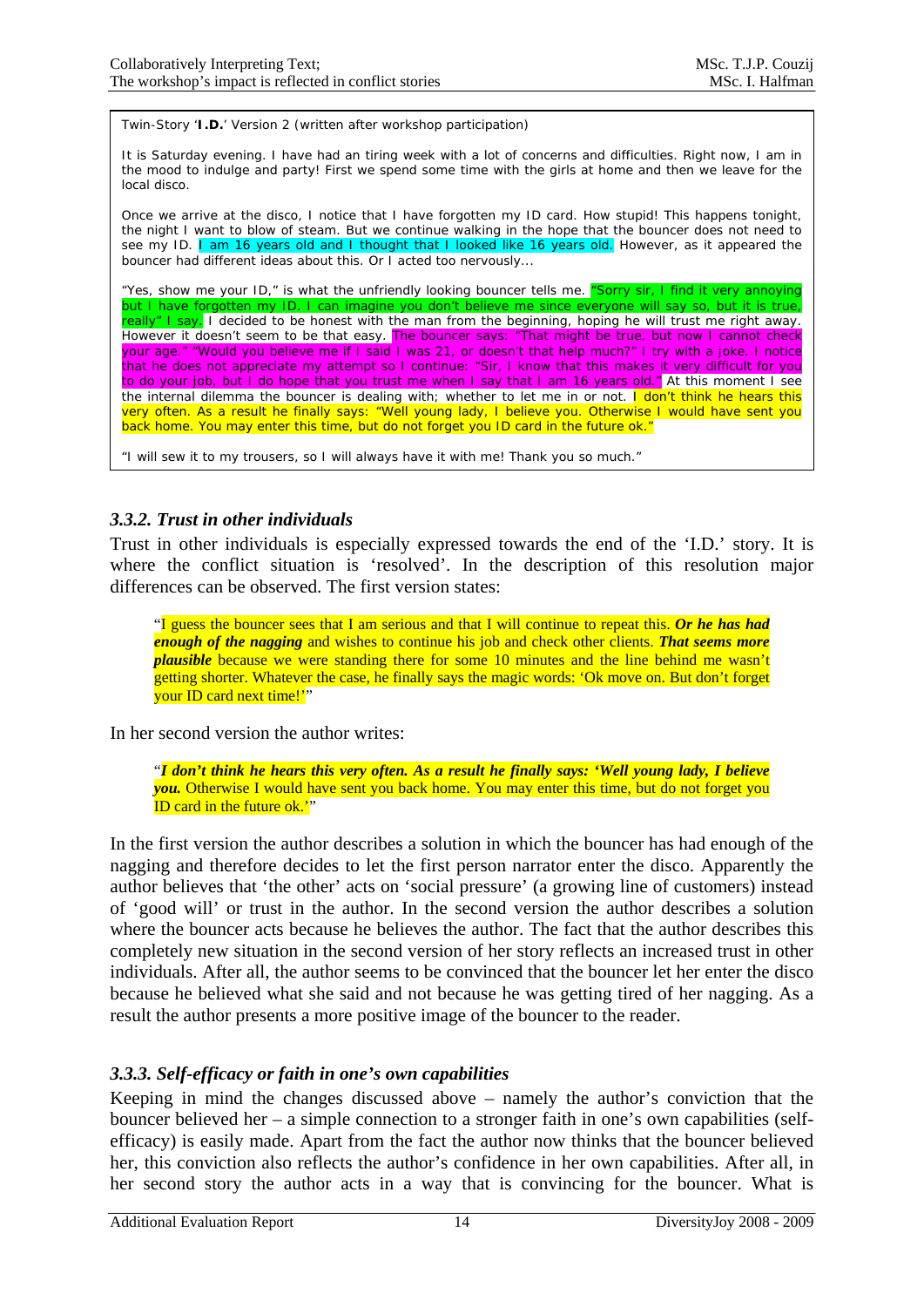<span id="page-15-0"></span>interesting in this Twin-Story above all, is that this change in self-efficacy coincides with differently described behavior. In the second version the first person narrator describes a squeal of events in which she allows herself – compared to the first version – to be more creative and assertive:

"The bouncer says: 'That might be true, but now I cannot check your age.' '*Would you believe me if I said I was 21*, or doesn't that help much?' I try with a joke. *I notice that he does not appreciate my attempt* so I continue: '*Sir, I know that this makes it very difficult for you to do your job*, but I do hope that you trust me when I say that I am 16 years old.<sup>"</sup>

The first person narrator takes initiative by making a joke. This immediately changes the tone of conflict description. On top of that is the fact that this conflict approach apparently leads to a more positive validation of own influence on the conflict situation.

Our main concern is not the question whether this all really happened the way it is described. It is about the author who ascribes a new more assertive role to herself. And this new description leads to a solution in which 'the other' believes the first person narrator. Here it turns out that a more creative and assertive description leads to an increased self-efficacy. Put differently, the first person narrator of the second version is convinced that she has been able to make the bouncer believe her. In her first version she strongly doubts this.

## **3.4. Analysis Twin-Story 'Gossiping' (see the box on pages 15 and 16)**

Central to the Twin-Story 'Gossiping' is a close friendship between a boy and a girl whom – according to the description of the young lady – consider each other as siblings and do not have a love relationship. Their friendship is tested when their rumors have been spread that the two friends do have a love relationship.

The actual conflict between the two friends is about who should be held responsible for – and now pay close attention – telling the guy (who is spreading the rumor) the name of the girl that gave his name to the two friends.

Although the story is about a close friendship, parts of the version-differences involve changing descriptions of 'the other'. Or, in other words, the differences involve the amount of space the author offers to 'the other' to develop as an understandable and human character. The more space given to this development, the less obvious the audience will perceive 'the other' as primarily responsible for the conflict. Logically, this **increase in 'space for the other'** is related to **shifting theories on conflict responsibility**.

Twin-Story '**Gossiping**' Version 1 (written before workshop participation)

A few days ago, I got into an argument with one of my best friends. He and I are very close. I consider him as my brother and he considers me as his little sister. Other people sometimes think we are dating or something. On one day, we found out that a guy we both know is spreading the rumor that the two of have a love relationship. A girl both of us know as well had told this. Her name is \*\*\*. So on one day the guy who had spread the rumor shows up on the internet and starts chatting with me through msn. He asked me what was going on because he was being attacked on msn by my best friend (my so-called brother :p). As a response I told him what had happened. Then he said that he had not spread any rumor. He had never said those things to anyone. We continued our conversation. And at one point I mentioned the name \*\*\*, and that she had told my best friend that he had started the rumor. The next day my (best) friend came up to me and said: 'why did you give away the name of \*\*\*?' I replied 'because I was talking to him about the whole situation.' Then he said 'but I had not given him her name. I had not told him it was \*\*\*.' Then I said to him, 'but I did not know that. If you had told me so a little earlier I would not have given away the girls name.' Then we continued our normal way of communication again. But then after the summer holidays he suddenly refused talking to me. Therefore, I did not talk to him as well. And after sometime I heard that he did not want to make up with me and that he could live without me. That was very painful. I also got very angry. At one point we started an argument on a metro station. But the strangest thing was that before the summer he did talk to me and afterwards he didn't. After 3 weeks without communication he approached me. He asked for something and I gave it to him. From then on we picked up our normal way of interaction. Right now it seems as if nothing has ever happened. We have conversations the way we had them before all of this happened. Xx-End-xxx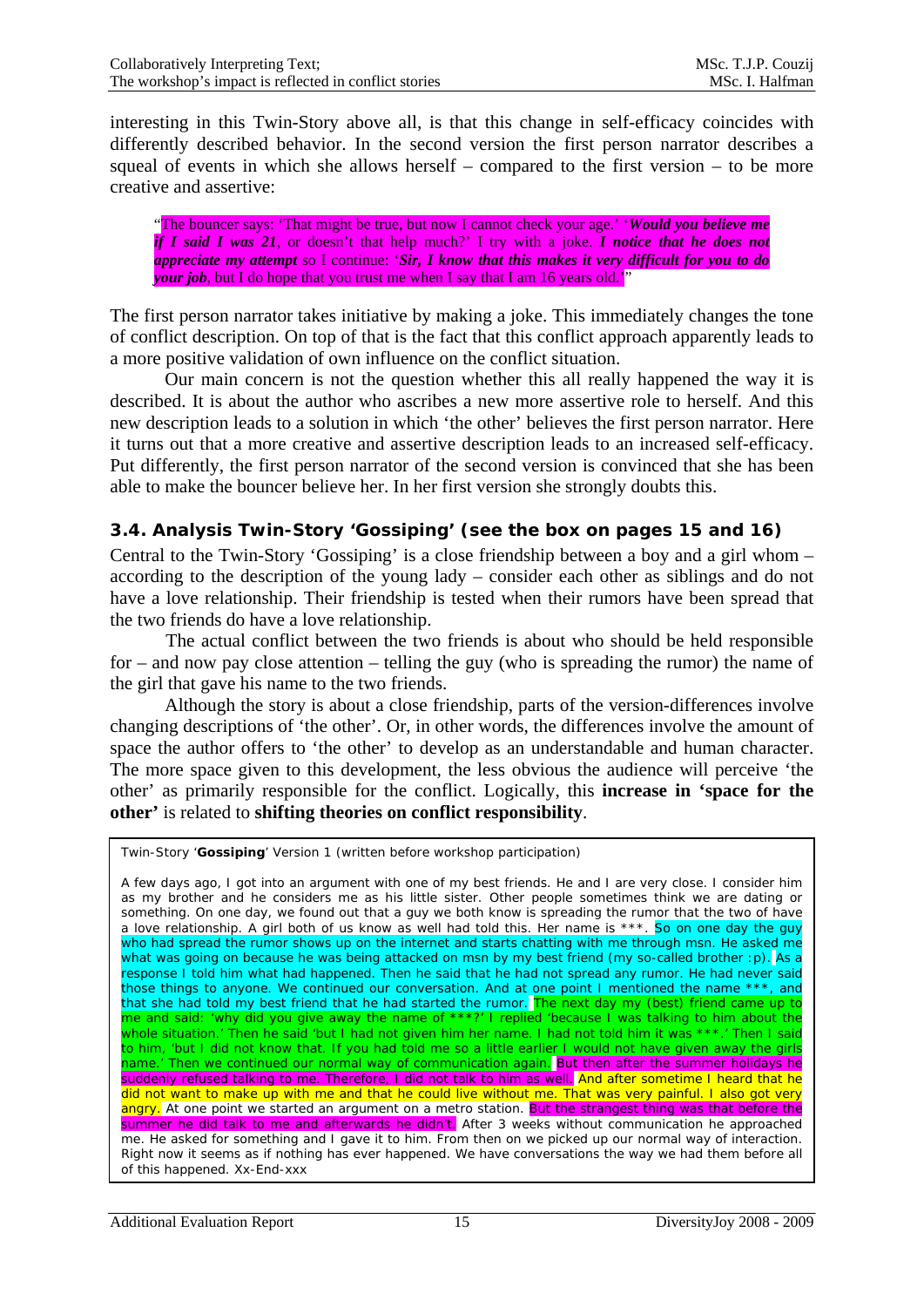## <span id="page-16-0"></span>*3.4.1. Increase in 'space for the other'*

On several moments in her second version, the author presents her best friend as more 'honest' or as a better person than in her first version. In her first version she writes: "(…) because he was being *attacked* on msn by my best friend (my so-called brother :p)." The word 'attacked' does not return in the second version. As it turns out, the author does not have the need to present her best friend as an attacker in her second story.

In her second version of the conflict she lets her friend say something interesting: "Then P replied: 'Yes, but you can figure that I did not give away the girl's name. You know she will get into trouble.'" In our opinion, this is an obvious attempt by the first person narrator to explain the motivation of 'the other'. As a result the character of 'the other' is easier to understand. 'The other' becomes a real human capable of rationality and human emotions.

In addition the first version of the story contains: "And after sometime I heard *that he did not want to make up with me and that he could live without me*." In her second version the author leaves it at: "From others I then heard *what* he thought of me." The 'what he thought of me' from the second version, can be interpreted positively. This is impossible for the text in the first version.

Although both versions contain the same 'best friend', the manner in which he is described in the second version reflects this 'best-friend characteristics' more naturally. In the second version this best friend is represented as someone the author respects, even when she is having an argument with him.

## *3.4.2. Shifting theories on conflict responsibility*

The theory on conflict responsibility shifts between the two stories. In the first version emphasis is put – both explicitly and implicitly – on the responsibility of 'the other'. In the second version the author appears to be more aware of her own influence on the situation. As a result, the balance of responsibility shifts. In the first version she writes:

"The next day my (best) friend came up to me and said: 'why did you give away the name of \*\*\*?' I replied 'because I was talking to him about the whole situation.' Then he said 'but I had not given him her name. I had not told him it was \*\*\*.' Then I said to him, '*but I did not know that. If you had told me so a little earlier I would not have given away the girls name*.'"

Twin-Story '**Gossiping**' Version 2 (written after workshop participation)

I have had several conflicts, but for the majority these were conflicts between me and a member of my family. For that reason I have decided to write about a conflict between me and a good friend of mine 'P'. It happened before the summer holidays.

P approached me to say that a guy was gossiping about us, that we were having a relationship with each other. When this is not the case. I consider P as a brother and he considers me as a little sister. P had heard about this guy from another girl. On one day this guy came online. Then he asked me what was going on. I have told him (X) everything, including the name of the girl who claimed X was gossiping. Afterwards, P and X have also spoken with one another. The next day P comes to me and starts talking loudly. He said: 'Why did you tell X the name of the girl who told me everything?' I said: 'Oh I am sorry, but you did not tell me I couldn't mention her name to him. How could I have known you had not told the girl's name to X?' Then P replied: 'Yes, but you can figure that I did not give away the girl's name. You know she will get into trouble.' I said: 'Yes, sorry.' After we had this conversation we acted normally towards each other. During the summer holidays P had sent me a text message. It was about the question why I had given away the girl's name to X. At that moment I had not answered P with a text message. I wanted to talk to him in person. During whole the summer holidays I did not speak with P. After the holidays P did not speak to me. I already knew why. He was still angry. I felt hurt because he had accused me of something that was not completely my fault. From others I then heard what he thought of me. And from others he had heard that I have said that I believe it is my fault, but also his, because P never told me I couldn't give away the girl's name. And he heard that I am sorry. After 3 weeks without communication, P suddenly called me. He needed a discount card. During the break I went to him. I gave him my discount card from the shop I work. At that point we had a little conversation. From then on, we behaved like we did before. It seemed as if nothing had ever happened. I felt really happy because we were ok again, because I needed a good friend.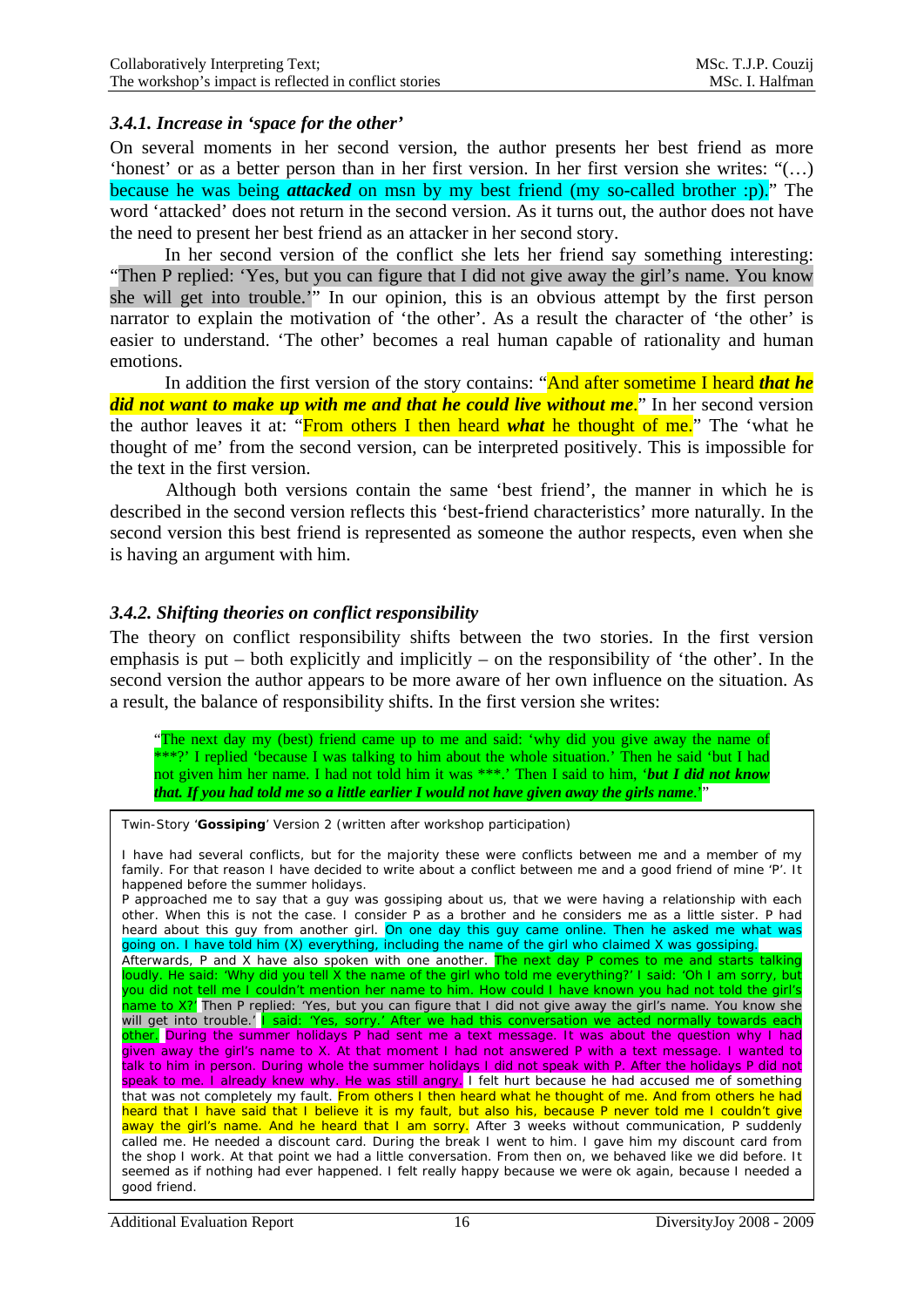The implicit message here seems to be something like: *you* should have told me earlier… it's your own fault!' In the second version the author writes:

"The next day P comes to me and starts talking loudly. He said: 'Why did you tell X the name of the girl who told me everything?' *I said: 'Oh I am sorry*, but you did not tell me I couldn't mention her name to him. How could I have known you had not told the girl's name to X?' Then P replied: 'Yes, but you can figure that I did not give away the girl's name. You know she will get into trouble.' *I said: 'Yes, sorry.'*"

What is central to this part of the text is what is marked in grey and the second time 'sorry', replied by the first person narrator. Important to remember is that it is the first person narrator who has written this story. She has decided to include the text marked in grey, thereby presenting 'the other' (as we have mentioned before) as more compassionate and empathetic compared to the first version. The author's 'sorry' following her best friend's remark is an honest one, confirming the value of her best friend's opinion and acknowledging her own responsibility for this quarrel. Especially when we compare this to what is written in the first version, this is a remarkable shift.

A bit further the author expresses her idea about the balance of responsibility even more explicit: "And from others he had heard that I have said *that I believe it is my fault, but also his*, because P never told me I couldn't give away the girl's name."

In close relation to these parts of the text, the author's shifted theory on conflict responsibility is also reflected when she explains 'the other's' behavior, and especially the fact that P was not talking to the author after the summer holidays. In the first version the author does not provide us with an explanation, she was stunned as well: "But then after the summer holidays *he suddenly refused talking to me*" and a little further she repeats: "But *the strangest thing was that before the summer he did talk to me and afterwards he didn't*."

In her second version, the author seems more aware of her own influence on her best friend's behavior:

"During the summer holidays P had sent me a text message. It was about the question why I had given away the girl's name to X. *At that moment I had not answered* P with a text message. I wanted to talk to him in person. During whole the summer holidays I did not speak with P. After the holidays P did not speak to me. *I already knew why*. He was still angry."

Because the author presents plausible motives for her friend's behavior – behavior she could not explain in her first version – and because these motives partly reside in the author's own behavior, she starts owning an important part of the conflict. She accepts her responsibility.

Having analyzed this Twin-Story we agree that this workshop participant has become more self-reflective which has enabled her to see and understand her own role in the conflict. In her second story she also takes responsibility for that role. According to us, the shifting theories on conflict responsibility that can be seen in this Twin-Story show a more constructive attitude towards conflicts. In this new attitude, conflicts appear less problematic, easier to manage and easier to deal with emotionally.

All the story analyses presented above are real-life examples to illustrate the method we have applied. We have chosen to present specifically these stories because we believed they give a good idea about the possible results of a Twin-Story analysis. Although the presented stories reflect some of the major findings of all our analyses, our actual conclusions will follow in chapter 4 (Conclusions and Recommendations). There we will proceed with some of the trends we have discovered and discuss overall similarities and differences found in all the analyses we have produced.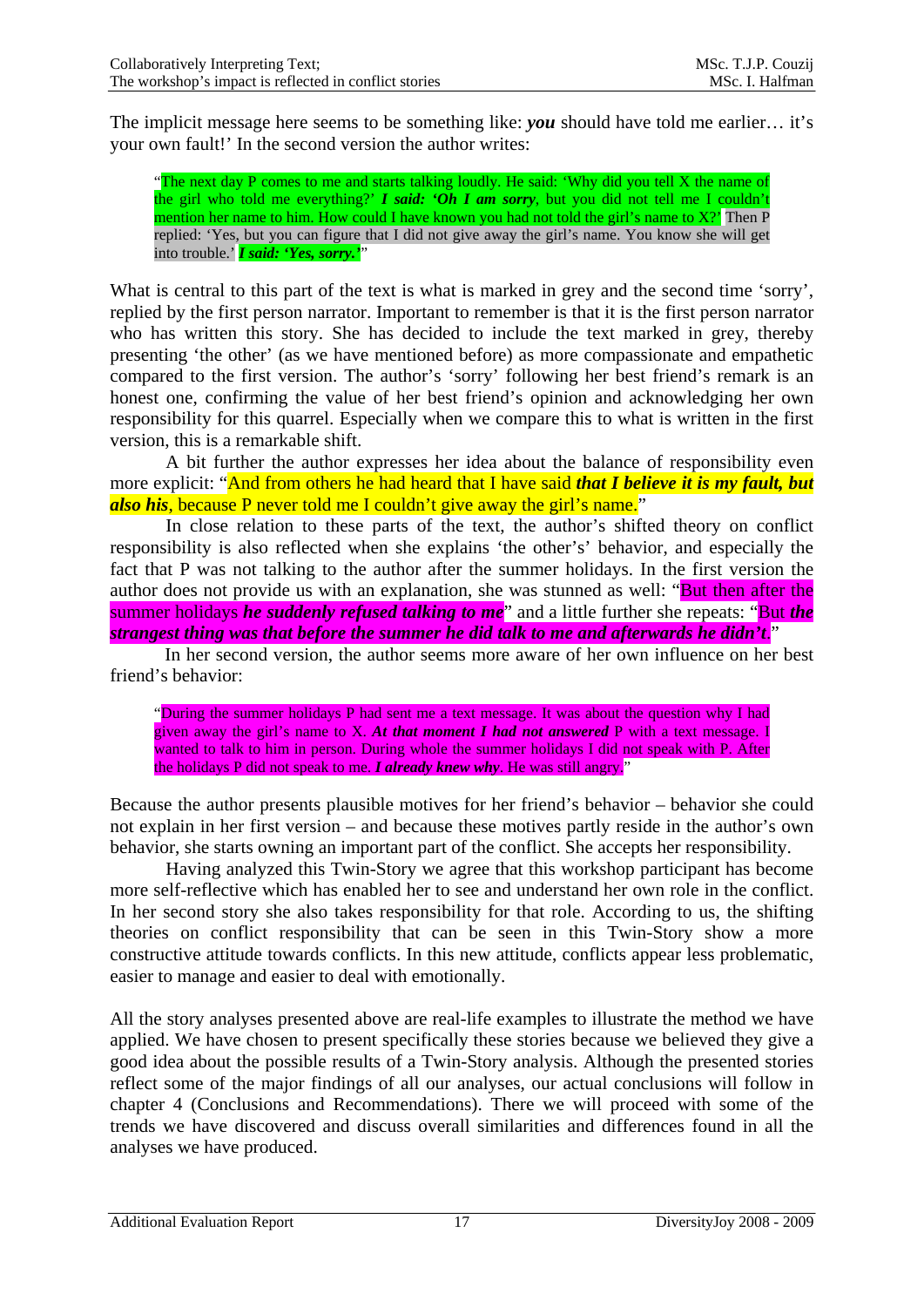## <span id="page-18-0"></span>**Chapter 4. Conclusions and Recommendations**

In this fourth chapter we present our conclusions, we discuss some of the bottlenecks, and we suggest some recommendations based on all the previous chapters.

We have reserved the first half of this chapter to draw conclusions  $(4.1)$  and to discuss three themes which are related to those conclusions (4.2.). The second half of this chapter is reserved for our recommendations which in part are based on our narrative analyses (4.3.) and for another part are based on the more intensive experiences we have had during the development and implementation of the evaluation method (4.4). When making these general recommendations we also draw on the experiences we have had as workshop facilitators for DiversityJoy. Let us start with our conclusions.

## **4.1. Conclusions based on our narrative analyses**

The conclusions under this heading refer to the impact of workshops provided by DiversityJoy. These conclusions have emerged after an intensive evaluation research. In this research we have studied and analyzed conflict stories written by workshop participants; hence we have applied a narrative methodology for the analysis of workshop impact.

Our research has started with a request to workshop participants to describe one and the same personally experienced conflict before and after the intervention of the workshop. Together these two versions of the same story of one participant form what we have come to call a 'Twin-Story'. By getting into a group of at least two well-instructed individuals to examine and discuss the version differences, we have collaboratively generated the evaluative meaning included in chapter three. In line with our third chapter, we present our conclusions about the impact of DiversityJoy's workshops.

We wish to remind you immediately that this evaluation research has been the first in its kind when it comes to applying this specific method of analyzing conflict stories. We have not yet had the opportunity to check with 'control groups'. This is one of the reasons we wish to be careful with our conclusions. Nevertheless, we are convinced to have identified a few important dimensions about the workshop's impact. We will present these findings in short statements combined with a brief explanation.

## - **Participants enter the workshop on different levels of social development.**

Although all participants of the workshops referred to in this report were in the same age group, they also started out on different levels of social development. Put differently, every individual has different challenges at the beginning of a workshop.

## - The **magnitude of the workshop's impact differs** for each participant.

The magnitude of the workshop impact appears larger for some than for others. Nevertheless, some form of workshop influence appears present in all analyzed Twin-Stories.

## - The **content of the workshop's impact differs** for each participant.

In some stories, the impact represents shifts in confidence (in self and/or in others), and in others the emphasis appears to be an increased openness to other ideas and opinions.

## - **Participation affects multiple areas of social development** in one participant.

Changes are never limited to one social competence.

## - **Participation affects the way some participants relate to others**.

In many instances this manifests itself in an *increase of trust in others* and in an *increased openness to other ideas and opinions*.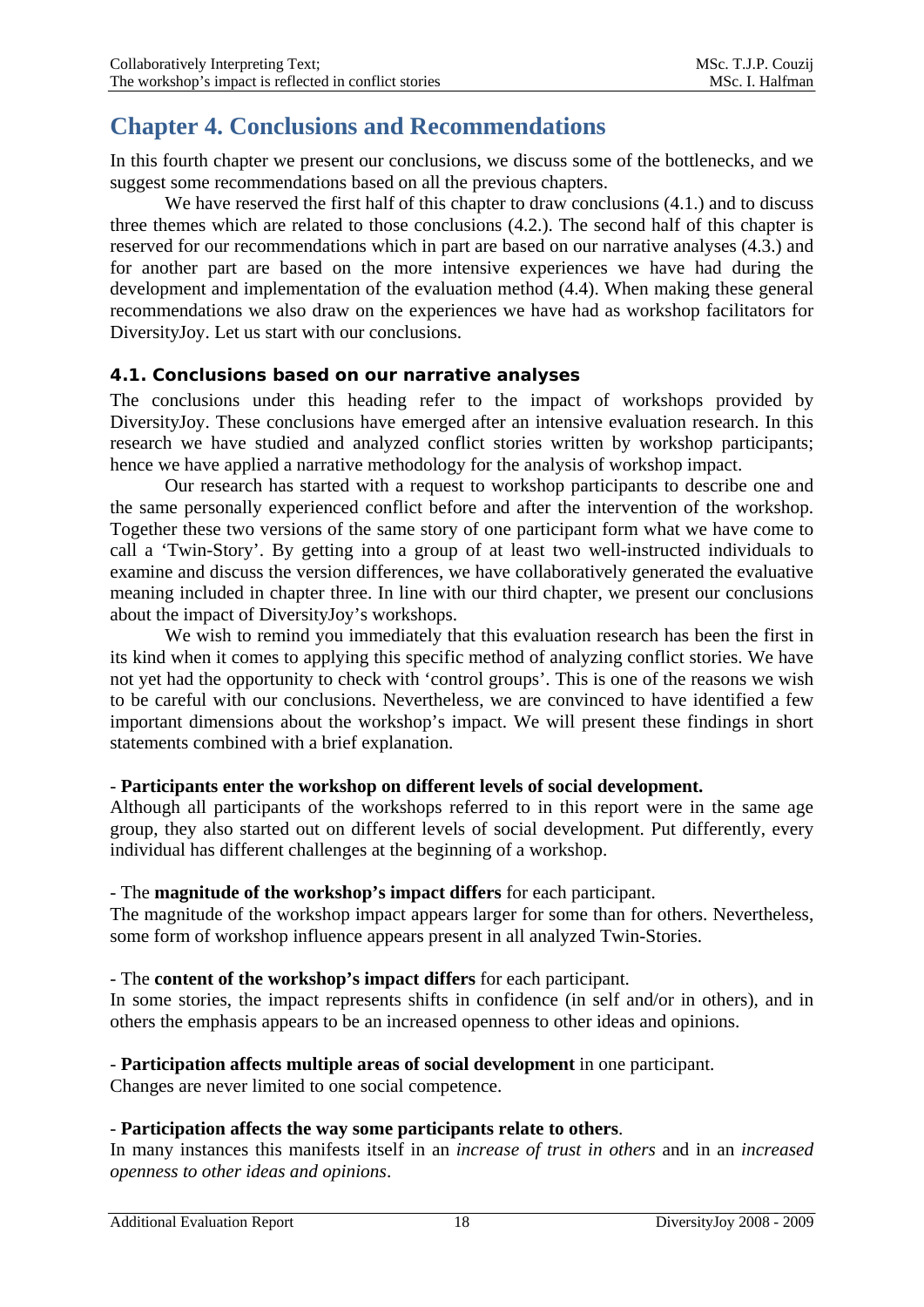## <span id="page-19-0"></span>- **Participation affects the way some participants perceive conflict responsibility**.

In many instances this manifests itself in *recognizing and acknowledging* personal responsibility, and in actually *taking* personal responsibility.

## - **Participation affects the way some participants deal with their emotions**.

After the intervention participants appear to be *more conscious of their own feelings* and a portion of them appear to be *better equipped to express those feelings*.

### - **Participation affects the way some participants perceive themselves**.

In the stories written after the intervention some participants appear to have displayed *a more creative and assertive self*. Next to that *self confidence and self efficacy have increased*.

## **4.2. Three short themes-related discussions**

We fully back the statements presented above. This does not mean of course that legitimate questions may be raised with regard to the translation from observations (the discovery of differences between the versions of one Twin-Story) to conclusions on workshop impact. Below we discuss three themes we believe deserve some more attention to explain some characteristics we encounter while analyzing conflict stories.

## *4.2.1. The use of concealing and socially accepted language?*

As we have mentioned before, we have always assumed that second versions would deviate in one way or another from the first versions. An important reason for this assumption is the idea that only few are capable of exactly copying a story from their memory. As a result, none of the Twin-Stories have identical twins.

Of all the differences we have observed one has received our special attention. This is the observation that many participants incorporate a specific set of terms and a language we can easily associate with the terms and the language used in the workshop. At first glance this may seem a rather logical change and a trivial, perhaps even superficial difference. However, if we realize that the use of language strongly influences the course of a conflict, we may argue that changes in language may actually be very important. Even if the differences in the use of language can be ascribed fully to socially accepted behavior – after participation the authors have a rather good idea of the individuals reading their second versions – we might conclude they show sensitivity towards people who may have completely different ideas about what would constitute 'good' or 'preferred' conflict behavior. To some of you this may seem a vapid reasoning. Perhaps it is.

Perhaps it is not. Especially when we talk about an intervention's impact, it is clear that the participants have been introduced to new ways of dealing with conflict and to new ways of talking about conflict, and, more importantly, they are imitating these new things. This does not yet proof that this language has fully become their own, but the fact they try to implement it in their own stories does reflect a workshop's impact. Moreover, language is central to transmitting, changing, and expressing worldviews.

Furthermore, the use of new language might very well indicate that the participant has started to internalize a different idea of what constitutes 'socially accepted' conflict behavior. What the author experienced as desired behavior in his first story has become undesired in the second version and might therefore be concealed with new vocabulary.

We have discovered this concealment several times, combined with a 'milder' description of 'the other'. In our opinion this suggests that, during the workshop, the author has reflected on his or her own conflict behavior. Again, from the perspective of workshop impact, initiating a thorough understanding of personal conflict behavior should be considered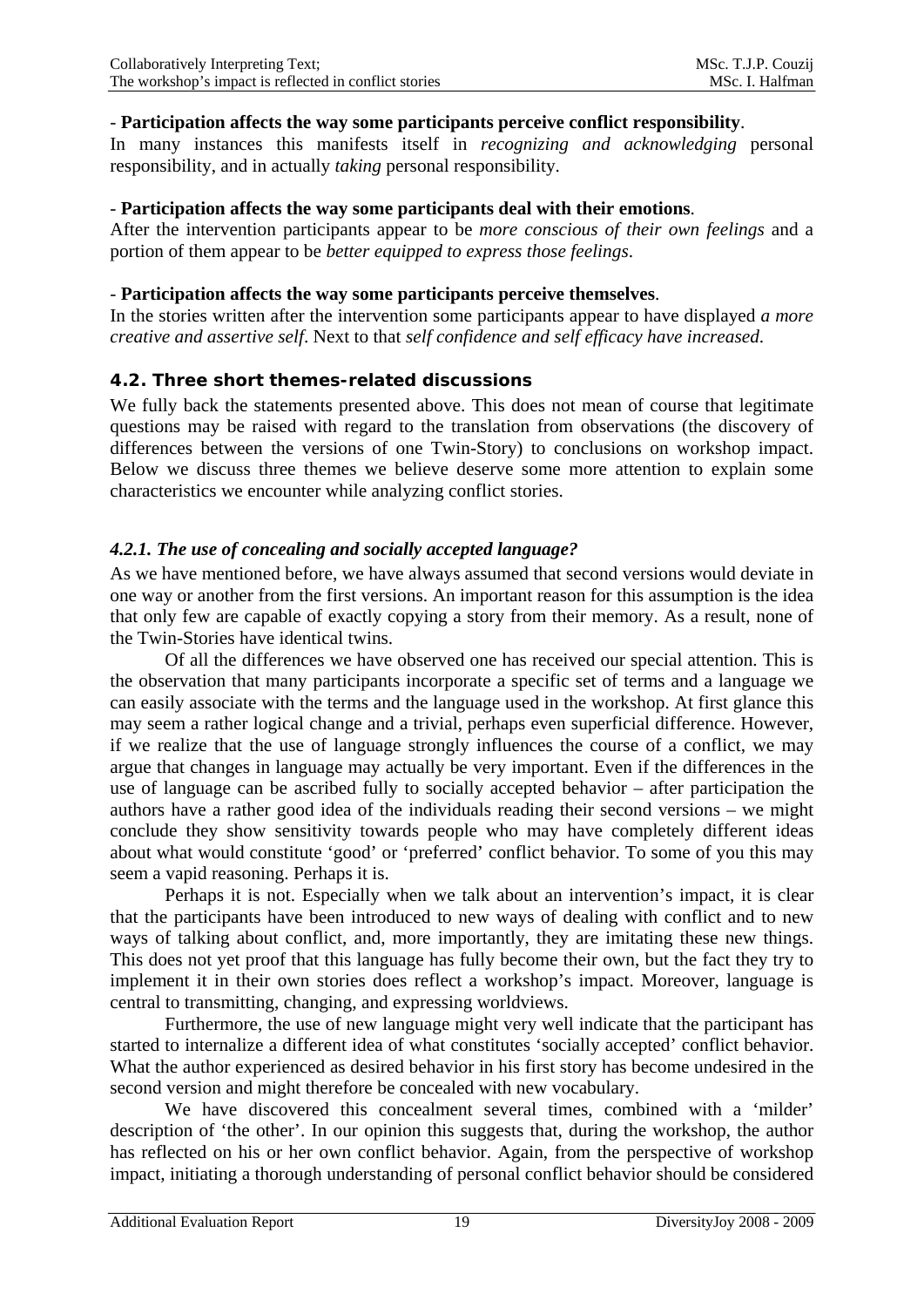<span id="page-20-0"></span>an important workshop 'effect'. Therefore we suggest to seriously study conflict stories in which socially desired language has been used with the aim to understand the use of new language within the story's context.

## *4.2.2. The 'I-message' as skill or as social competence*

Although we do not specifically ask for one, many participants implement some sort of 'Imessage' in their second conflict story. In some stories the I-message is included in the description of a conversation (as if it was said by one of the story's characters) and in other stories it is included as a direct communication towards the reader.<sup>[19](#page-20-1)</sup>

Because AVP program representatives consider the 'I-message' as an important skill, or competence,  $^{20}$  $^{20}$  $^{20}$  provided in the basic workshop we might say it is interesting to see that so many participants have tried to include one in their second story version. The frequency with which 'I-messages' are included in the stories suggest the impact of this part of the workshop and it suggest the faith participants have in applying the skill.

We would still like to make a final and important remark about the included 'I-messages'. We have found that most of the 'I-messages' have both a constructive <sup>[21](#page-20-3)</sup> component as well as an accusing<sup>[22](#page-20-4)</sup> component. According to us this has a lot to do with the extent to which participants are capable of being aware of and getting 'in touch' with their emotions. One recommendation therefore is to spend enough time on recognizing and expressing personal emotions in the workshop if possible. In the second half of this chapter we will discuss this recommendation in more detail.

## *4.2.3. Social competences for constructive interaction!*

Besides concealing descriptions we have also seen many revealing descriptions where the author has chosen to include or exclude elements that enable completely new interpretations of the conflict situation. In these instances we no longer deal with tricks or manipulatively applied skills, but we deal with changed conflict attitudes and social competences participants have internalized in order to have even better constructive social relationships in the future.

Important shifts seem to have occurred in the openness with which participants include their own share of the conflict in their second description. Here we do not mean 'honesty'[23](#page-20-5) about behavior, we mean 'openness' about how the first person narrator may eventually have had some sort of impact on the conflict or, at least, on the (negative) interpretation of the conflict.<sup>[24](#page-20-6)</sup> Doing this, authors take in more responsibility for the situation and increasingly take care of the image they want to portray of 'the others' in the story. By being a bit more critical towards the self, space is created for a more positive view of 'the other'. Space is created also for the author to live within the situation of 'the other'.

Next to changes in context descriptions or in the sequence of events, we have also identified some very small changes that we value as are rather important. This was the case when one or two words had been adapted. In one instance this adaptation represented an increased openness for different ideas and opinions<sup>[25](#page-20-7)</sup> in another instance this represented a

1

<sup>&</sup>lt;sup>19</sup> See for example the Twin-Story 'Gossiping' in chapter 3.

<span id="page-20-2"></span><span id="page-20-1"></span><sup>&</sup>lt;sup>20</sup> We wish to make a distinction here between a social skill and a social competence, since we believe that a social skill can be applied manipulative, where we consider a competence as something that has been internalized in an individual's attitude.<br><sup>21</sup> What is meant here with the constructive objective is the author's wish to express his/her f

<span id="page-20-5"></span><span id="page-20-4"></span><span id="page-20-3"></span><sup>&</sup>lt;sup>22</sup> The accusing element is shown in for example: 'I felt abandoned'. Here 'abandoned' can easily be perceived as accusing.<br><sup>23</sup> Of course the word 'honesty' remains difficult to use since we will never know what 'really

<span id="page-20-7"></span><span id="page-20-6"></span>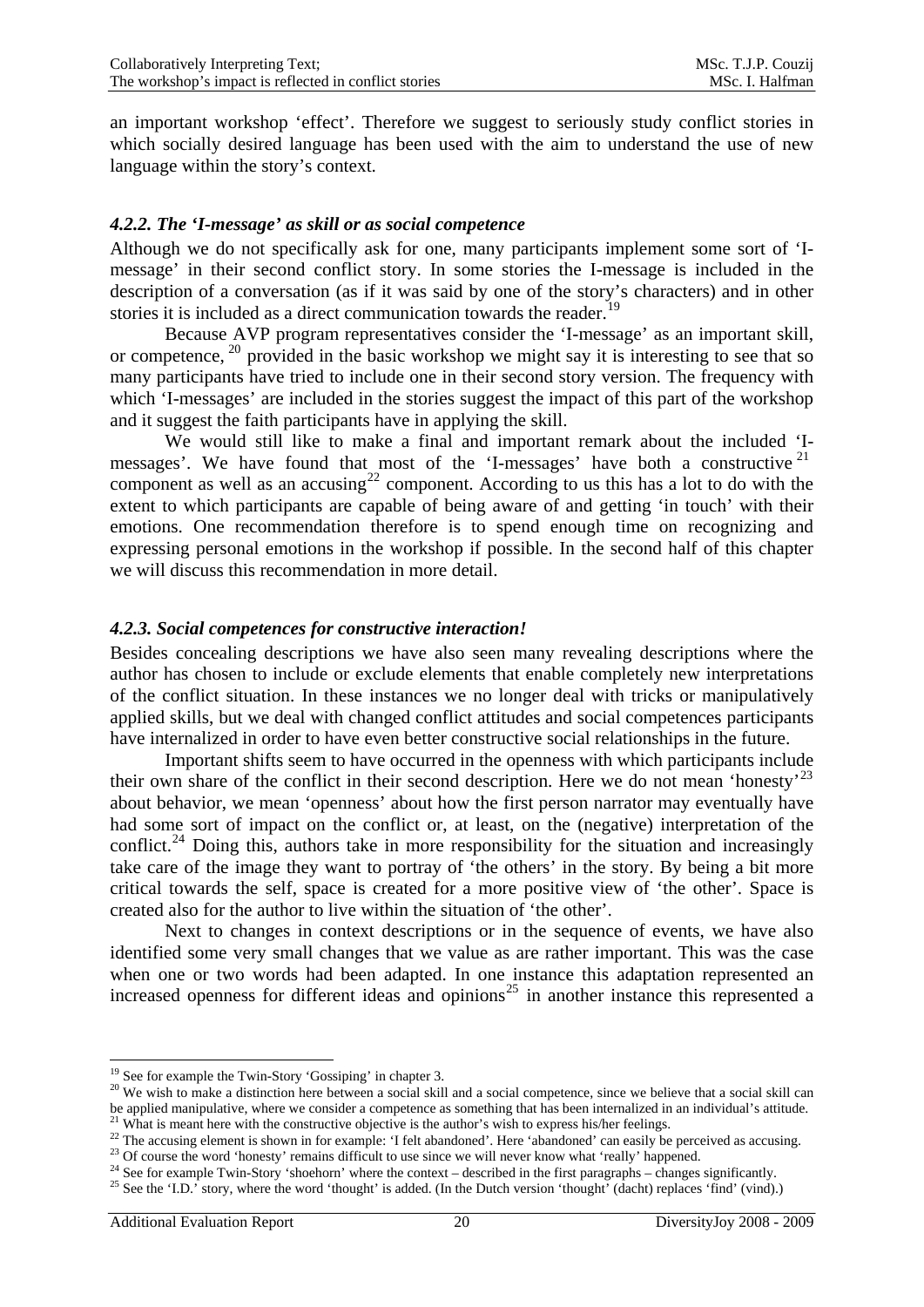<span id="page-21-0"></span>shift from an aggressive attitude towards a milder one.<sup>[26](#page-21-1)</sup> Both shifts appear to be directly related to an increased self-esteem and an increased self-efficacy.

All of the social competences discussed above have been derived from changes we have identified in Twin-Stories. They can rarely all be found in one Twin-Story and it is difficult not to find at least one change. Put differently, in all the Twin-Stories we have analyzed we have seen development in one, and often more, social competences.

## **4.3. Recommendations based on the narrative analyses**

We have divided the recommendations below into two separate paragraphs. At first we will discuss the recommendations based on our narrative analyses and then we will continue with the more general recommendations based on our additional experiences with DiversityJoy. Particularly the second series of recommendations go beyond the data we have gathered in our narrative analyses.

But first we summarize some of the important recommendations we base on our narrative analyses. As you will notice we have combined content-related recommendations with ones that have more to do with the further development of the research methodology.

Recommendation 1. Focus on personal emotions. Like we have mentioned above under 4.1., the application of 'I-messages' in second story versions can be improved. It is the accusation of 'the other' that seems to go wrong. According to us this could change when participants really learn to get in touch with their emotions before they try to implement them in their conflict communications. We think that special attention to this aspect of the 'I-message' is likely to improve the way participants apply the 'I-message' in the future.

Recommendation 2. Train trainers with Twin-Stories. Trainers who have participated in the development of our evaluation methodology have repeatedly commented on the usefulness of the method. Apparently, working with conflict stories enables facilitators to develop an additional perspective to what it is they are trying to achieve in their workshops. Apart from helping individual trainers, implementing Twin-Story analysis in the trainers training, might also help the organization to develop new perspectives on 'effects' and 'impact'.

Recommendation 3. Implement the exercise in the workshop. Implementing the story exercise – perhaps in a different format – into the workshop program would help to increase the amount of analyzable Twin-Stories. Participants are less likely to view the exercise as evaluation research, and more as part of their training. Because participants will be telling and re-telling their own conflict stories they are already involved in an important form of reflection. This way the evaluation method can actually add to the content of the workshop as well.

Recommendation 4. Generate theories on the functioning of the program. We suggest that AVP-representatives generate concept theories that include the  $AVP\text{-core values}^{27}$  $AVP\text{-core values}^{27}$  $AVP\text{-core values}^{27}$  and show how the (elements of) the workshop contribute to Constructive Social Interaction (CSI). Our belief is that the impact of workshops will be even better understood both by participants and scholars if these theories convincingly explain how, for example an increase in self-esteem, contributes to CSI. Perhaps even more important is the creation of clarity about what it is AVP-workshops aim for and what the AVP-community would see as Constructive Social Interaction. It would also clarify the specific goals and claims of the trainings.

1

<span id="page-21-1"></span><sup>&</sup>lt;sup>26</sup> For a change from commanding to requesting language see the appendix for the Twin-Story 'Bullying'. <sup>27</sup> See appendix with the core value discussion.

<span id="page-21-2"></span>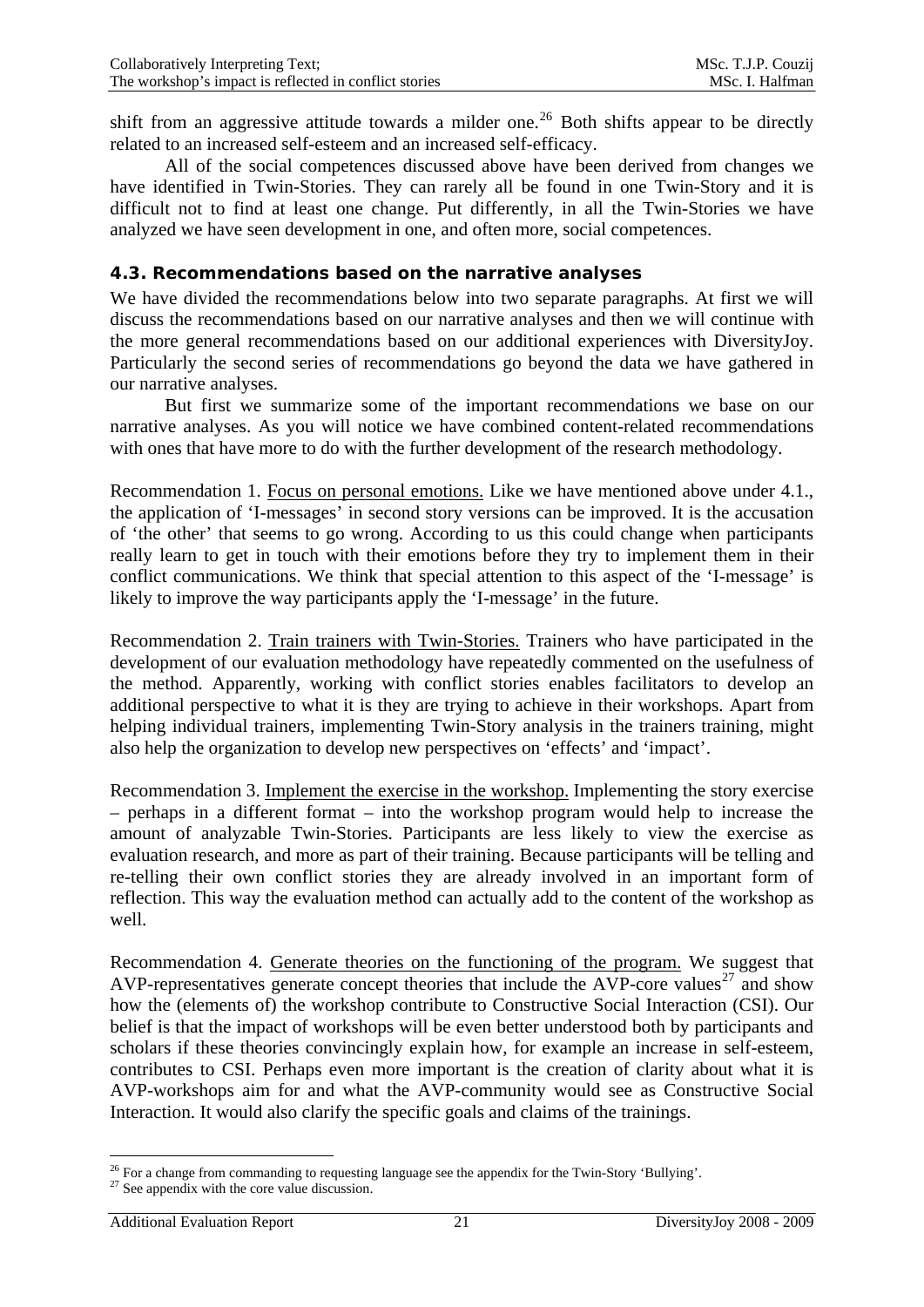<span id="page-22-0"></span>Recommendation 5. Invest in the development of the evaluation method. This suggestion is not only directed towards DiversityJoy, it is also meant for other organizations searching for new qualitative methodologies to reflect the impact of broad-aim social programs. Of course DiversityJoy and Phaphama Initiatives have been pioneers and could therefore take the lead in bringing the technique further into the future.

## **4.4. General recommendations**

During the development of our narrative evaluation method<sup>[28](#page-22-1)</sup> we have worked closely with representatives of DiversityJoy and Phaphama Initiatives, both in the Netherlands and in South Africa. In this period where we gathered information about various aspects of AVP and the two organizations, we have noticed and/or repeatedly heard comments with regard to these various program aspects. Below we summarize the most important recommendations we could derive from these comments.

General recommendation 1. Document the 'Critical Moments'<sup>[29](#page-22-2)</sup> of a workshop. The current debriefings at the end of a workshop are perfectly fit to collect more data on workshops. In our opinion a little investment could create a valuable source of information. Facilitators would only need to discuss critical workshop moments and include the identified moments in a small document.<sup>[30](#page-22-3)</sup> This way the facilitator team does not only collect data on how they have experienced the workshop, they will also provide valuable knowledge on group processes during the workshop. On the longer term this may help to better understand group interaction in different settings.

General recommendation 2. Introduce a 'facilitator booklet'. Another important part of the post-workshop debriefings is giving and receiving so-called 'sandwiches'. A 'sandwich' is a specific way of giving and receiving feedback in a non-threatening way. At this moment these 'sandwiches' are exchanged orally, and most of the times it stays at that. Some facilitators write the sandwiches they receive down, other don't. In our experience (as facilitators) we have learned that these comments – even if they are written down – often get lost and are hard to recollect in the next training session.

Some sort of a facilitator booklet, might therefore be helpful. This would be a little notebook that every facilitator will receive for example at his or her first workshop facilitation.<sup>[31](#page-22-4)</sup> Facilitators will bring their booklets every time they are training, and during the facilitator's debriefing they can write down the comments they have received. It would enable facilitators to see their own development, and because facilitators train irregularly, it will be easier for them to recollect the comments received during a previous training.

 By formalizing every individual's challenges and lessons in a personalized notebook, the individual development and guidance of beginning facilitators can be approached in a more structured manner. This might be of interest to the organization considering the value of a high quality development of their facilitators. In order to prevent the feeling among facilitators that they are constantly evaluated, it might be important to make these booklets *private* booklets.

General recommendation 3. Create possibilities for post-workshop continuation or contact. Another point of recommendation is to provide some sort of continuation after a workshop is

<sup>1</sup>  $28$  See Halfman & Couzij (2008).

<span id="page-22-2"></span><span id="page-22-1"></span> $^{29}$  Leary (2004).<br><sup>30</sup> In fact, a small document is already being drafted after every workshop

<span id="page-22-4"></span><span id="page-22-3"></span> $31$  As a result this would create a division among facilitators between those who have, and those who have not yet been 'activated' by their organization.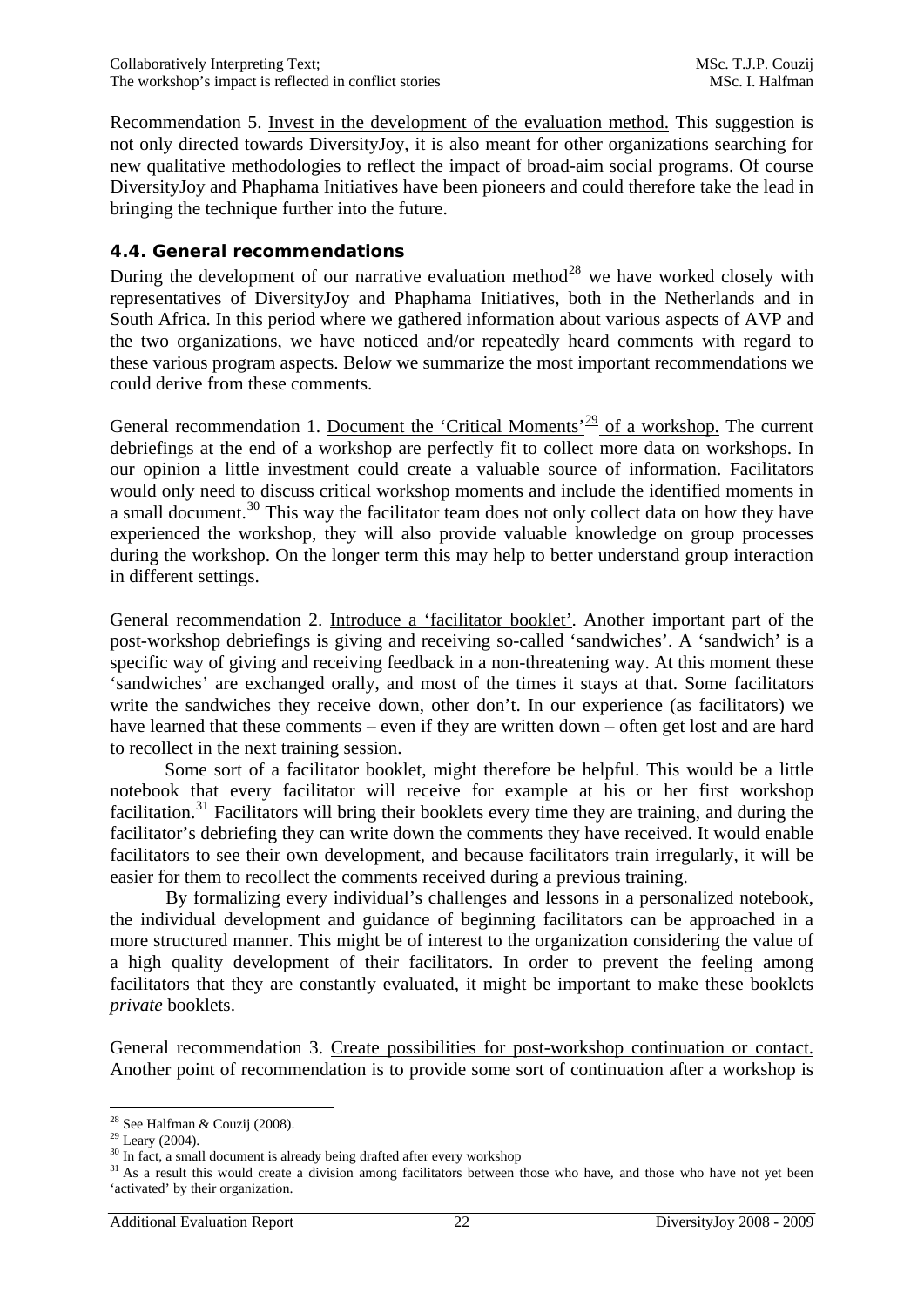over. Both participants and facilitators have repeatedly mentioned the need for forms of continuation to prevent the feeling of post-workshop 'emptiness'. The conviction that DiversityJoy provides them with something useful becomes a loose end after a basic training (for participants) after a T4F (training for facilitators) and after a first workshop facilitation (for many facilitators).

Many different forms can be thought of, and some of these have recently been initiated. What tot think of the 'inter-vision day', the HIPP concept, the active self-organizing pool of facilitators, and virtual meeting places for facilitators. These initiatives are good starting points and are worth investing in.

General recommendation 4. Name of DiversityJoy. The name 'DiversityJoy', does not always have positive associations for everyone. Every now and then people claim that the name unleashes images of religious sects.

Whether the name should actually be changed or not is difficult to answer. What is important is to realize that the positive feelings and ideas many of the stakeholders and representatives of DiversityJoy associate with the name are not shared by some others. This could be something to consider during presentations and introductions.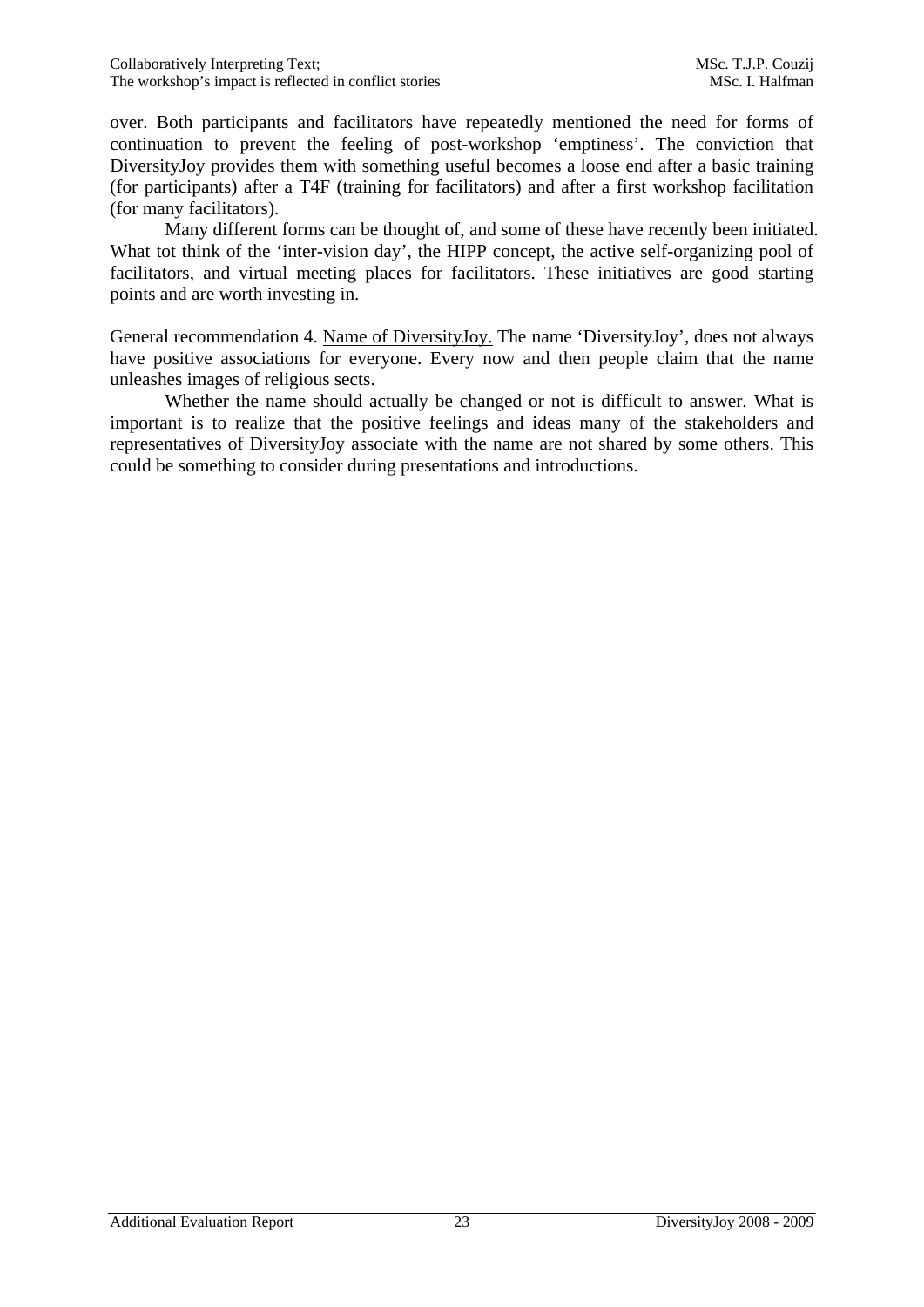## <span id="page-24-0"></span>**Chapter 5: The development of the evaluation method**

The past one and a half year we have tried to develop a full-fletched narrative evaluation method that would be capable of showing the impact that broad aim programs like the ones that DiversityJoy and Phaphama provide, have on their participants.

In the following chapter we want to elaborate on the experiences, observations and challenges that we have met in this developmental process. We also want to make some practical suggestions on how to continue the development of this method, in order to share our experiences with others who will possibly, in the near future, further the progress of this potentially valuable new method.

## **5.1. Striking observations from the analysis process**

Here, we want to mention a few points that became apparent to us during the many story analysis we did in the past few months. We think that these observations are important in order to develop the method further. To give some context to these observations we accompanied them with some ideas that we had on their possible meanings. In the following paragraph we will present seven of these points.

1. Nine of the twenty-two collected stories are meeting the set criteria and are thereby analyzable through the use of the narrative evaluation method.

One reason for this relatively low percentage could be that the text that is showed to the participants, which asks them to, and explains how to, write their story down is not clear enough or does not address them in the write way. This might lead to misunderstandings or even loss of interest.

2. There are almost always differences between the first and the second story.

This observation confirmed one of our initial assumptions; we supposed that when people write conflict stories, with a period in between of approximately a week, they will always write two differing stories. This can mean different things, one is, they can't remember the exact wording, which is probably the case and two, it implies that they no longer completely agree with the exact wording or way they told their first story, which in our eyes is very much the case.

3. In the second story there are often subtle changes in the conflict vocabulary. Words that explicitly express 'feelings' and 'needs' become more commonly used.

A plausible explanation for this is that the participant has picked up the new vocabulary from the workshop. An interesting question is however, what this change in vocabulary means.

A) A possible answer could be that people, after the workshop, think that the newly acquired vocabulary fits there memories and feelings, concerning the conflict, in a better way, and so start using it in their second stories. What could play an important role here is that people (and especially men) often do not like to use words that have strong emotional connotations; they often think this to be 'soft' or 'wimpy'. However, when during the workshop the connotation of these strong emotional words is challenged in a positive way, and their use turns out to be beneficial in the exercises, the appreciation for these words may change and provide the participant with a new way of expressing him/her self.

B) Another possible explanation could be that participants recognize the importance of these words for the facilitators and start using them in order to project a positive image to these facilitators just to act conform the expected social standards.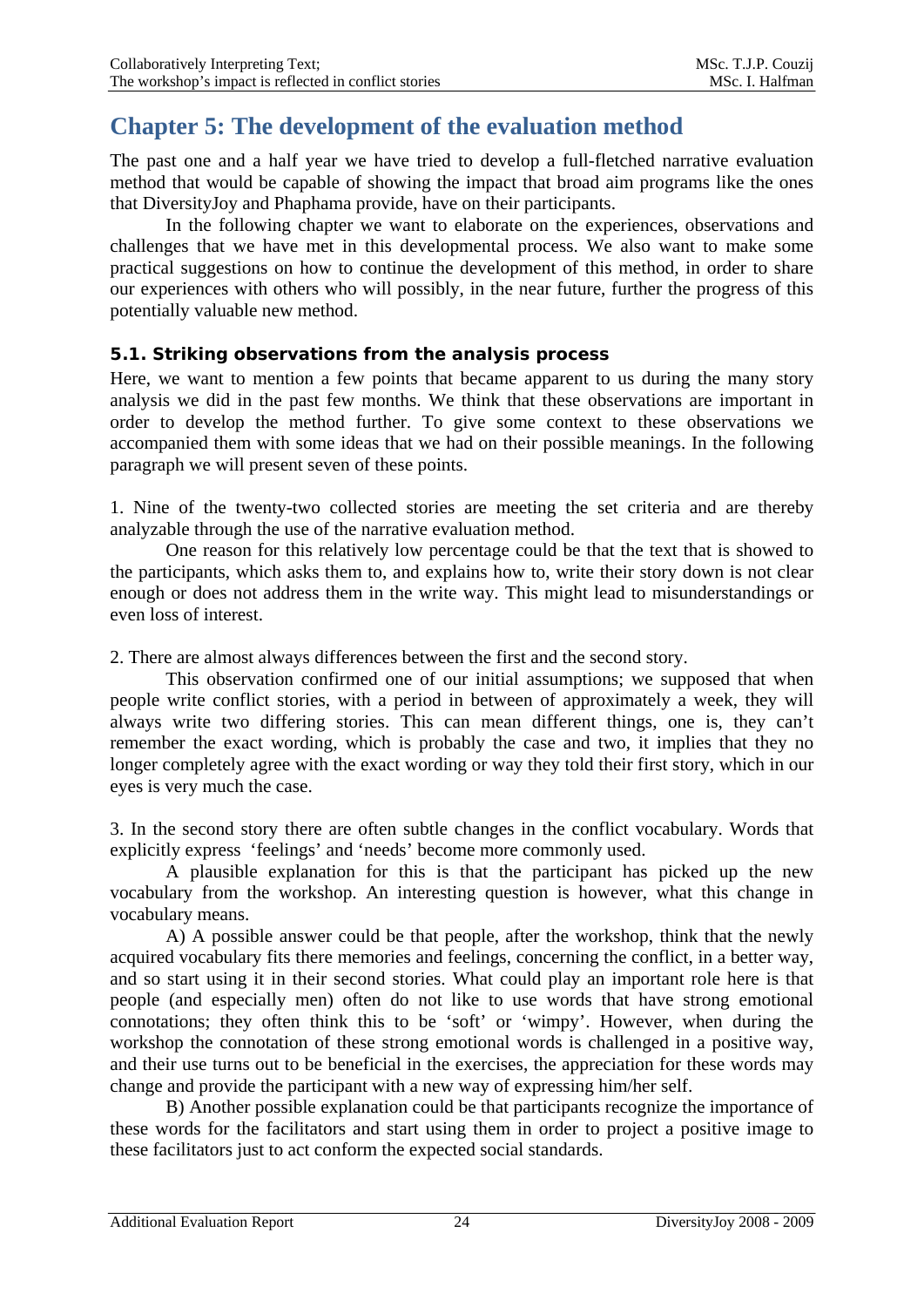These two explanations seem both plausible, the question than remains, how to recognize these two ways of using the new vocabulary for what they are. Our own experience is when the analyst looks at the context in which the new vocabulary is used, one can get a good sense of the authors intentions. Meaning, that when the analyst places the found new vocabulary (from the second conflict story) in the context of the complete second story, the analyst can check if the newly used words correspond with the rest of the story, or are at odds with it. From this the analyst can make an educated assessment what the reason might have been and subsequently if this is a positive development or not.

4. All stories seem to have a similar structure. They start with an introduction into the situation, than a description of the conflict at hand, followed by a (mostly) short conclusion.

Conflict stories in general seem to have a similar structure. In the introductory part, the author is often described as a person that happens to be in a situation that escalates into a conflict. He or she rarely is described as being responsible for the escalation. Than the description of the conflict itself starts. Here, 'the other' often does something in a way that forces the author to counter act, or at least legitimized the author's actions. After the introductory part and the conflict description part, mostly a short round up follows, in which the conflict is resolved, left for dead, or forcefully ignored.

In almost al conflict stories we see attempts by the author to arouse empathy from the audience. The author does this by placing the responsibility for the conflict situation with someone else, mostly 'the other' in the conflict. The thing is that power (responsibility) is being traded in for empathy. The less responsibility the author seems to have for the conflict situation the more empathy he or she seems to receive from the audience. This balance between responsibility and empathy sometimes shifts in the second conflict story. The author dears to take on more responsibility for his/her own situation, we say 'dears' because we regard this shift as a result of a change in trust. The author must trust him or herself and the audience to not judge him/her too harshly for their part in the conflict. Or the author must have enough trust in his/herself to be able to cope with this possible judgment (which of course is the opposite of the empathy everyone seems to long for). Only when the author has this trust in him/herself and the audience will he/she be willing to take on more responsibility. This means, as a logical consequence, that 'the other' is released of some of the responsibility or guilt, for the conflict situation, and is allowed to receive more empathy from the audience, by the author.

5. The author describes him or herself in the first stories almost by definition as not guilty or not responsible, and 'the other' as perpetrator or instigator of the escalation of the conflict. In the second stories this sometimes changes in subtle ways.

By pointing at 'the other' as the instigator or responsible person, the author means to gain empathy he/she receives from the audience. This phenomena says something about how the audience or the reader (we) understand and comprehend conflict stories. Audiences seem to choose, unavoidably the side of the innocent, the one that is not responsible for the escalation of the conflict. This underscores the negative connotation that the term conflict often has for people. Apparently conflicts are often seen as situations, which must be avoided or solved. That is probably why the instigator is almost always seen as the 'bad guy' or at least as the one that deserves the least empathy of the conflicting parties; because lets face it, "he/she is the one that started".

What we like to point out here is that most people see themselves as 'good' or at least as being right. People try to sustain this self-image towards themselves and the outside world. To accomplish this, the own actions have (or have to be made) to fit the norms (the rules for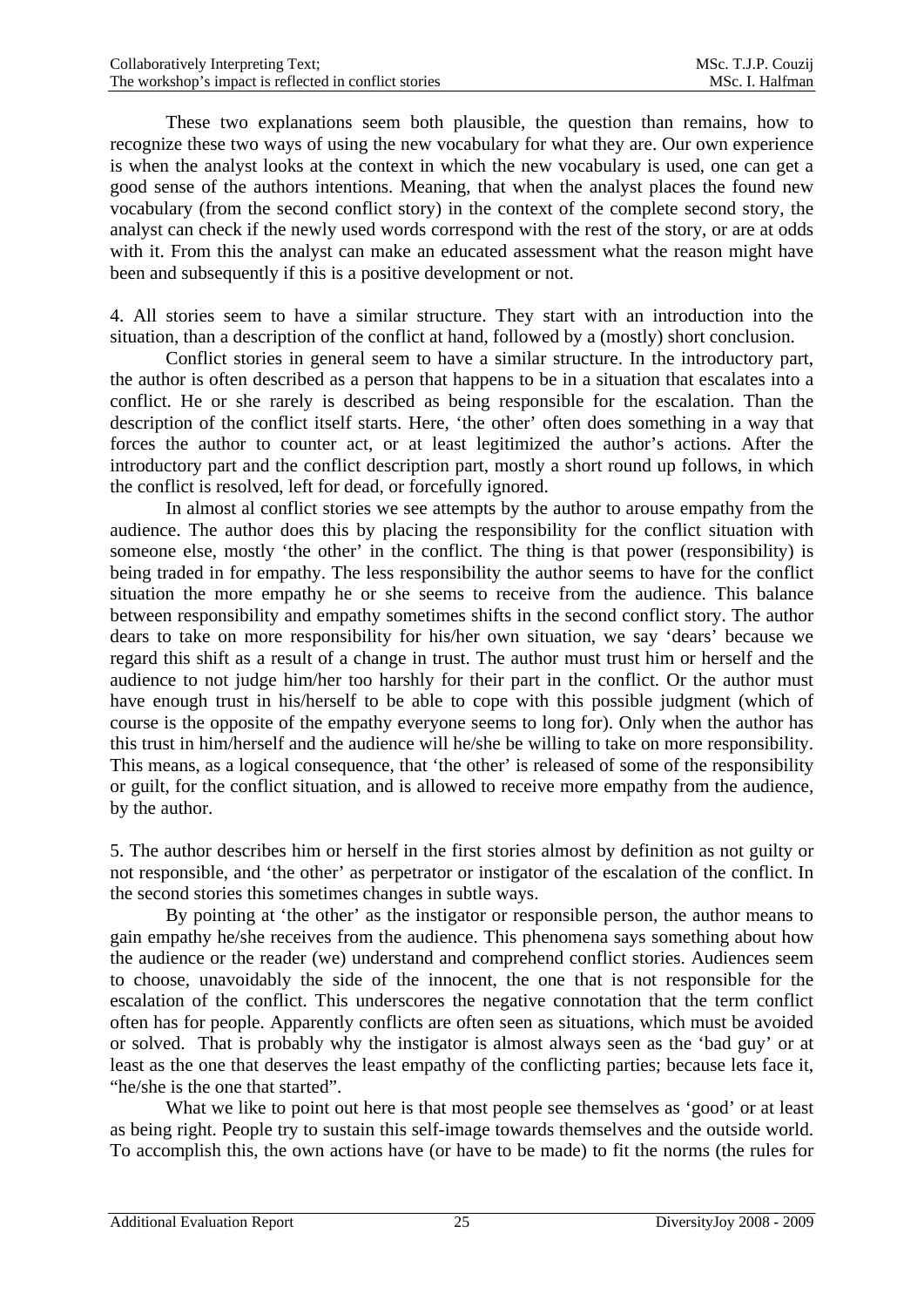<span id="page-26-0"></span>good and bad behavior) of that specific context. This 'making ones own behavior fit the norms' is what happens constantly in conflict stories.

6. 'The other' often gets a lot less attention than the author-personage. In most of the cases there is not much thought on, or attention for the motivation for behavior, or the needs that 'the other' may have. In the second conflict story this attention, or room for 'the other' sometimes increases.

'The other', as described above, often has a instrumental function in the story of the author. 'The other' is used as a contrast by which the 'good' or the 'right' of the author is becomes clear and present. More often than not this contrasting role seems the main role 'the others' gets within the story dynamics. When the author actually decides to dedicate some attention to 'the other' in his/her story. And decides to clarify some of the behavior of 'the other' by speculating or explaining their behavior, 'the other' becomes more like the author (a full rational and emotional human person) and subsequently looses some of its contrasting value. The black and white of the first story changes into many shades of gray. By doing this, the story often seems to lose some of its sensation and action. In other words, the story is transformed from a flashy Hollywood flick to a more layered and often more complicated cult movie. The story becomes a story about conflicting interest, needs, and emotions of two or more persons instead of the prior 'epic battle between good and evil'. Changes that occur on this level have, in our eyes, a very strong impact on the author's worldview and understanding of conflict situations.

7. The second story is shorter than the first, two thirds of the time. The second story is sometimes almost written like a summary.

A possible explanation for this is that people get tired of writing the same story twice. They have written this down already, so why do they have to do it again? Which could make the writing seem dull or even irritating. A different explanation is maybe that people think that because its the second time that they write it down, they do not have to go into the details anymore – they have already written these down the first time. A third explanation could well be that because the author already wrote the story down ones, he/she can do it the second time with less words. The author had some practice and now feels it is clearer, so it he/she can do with less words. Because the summarizing and omitting of details in the second story makes the analysis process more difficult, it seems advisable to put some effort into this challenge when collecting new stories.

The points that have been mentioned here are meant to share the most striking observations concerning the analysis method, in order to communicate our experiences during our trials. Also, we think, these points can give a insight on where the method now stands concerning its developmental status. They can give an illustration of challenges ahead and possibilities for further development.

## **5.2. Further development of the analysis process**

When looking at the full picture of the narrative evaluation method, the greatest challenges lay in the analyzing part; what do the differences between the stories tell us? Other parts are also not perfect, but the part that needs most attention in our eyes is the analyses process.

One of the greatest challenges – and therefore also one of the biggest possibilities – herein lies in finding a well defined perspective through which a Twin-story can be looked at. Here we mean a perspective through which the found differences between the stories can be understood. Now – it turned out during our analysis session with a larger group – it is often found that the ideas of the different analysts about positive change are not always the same.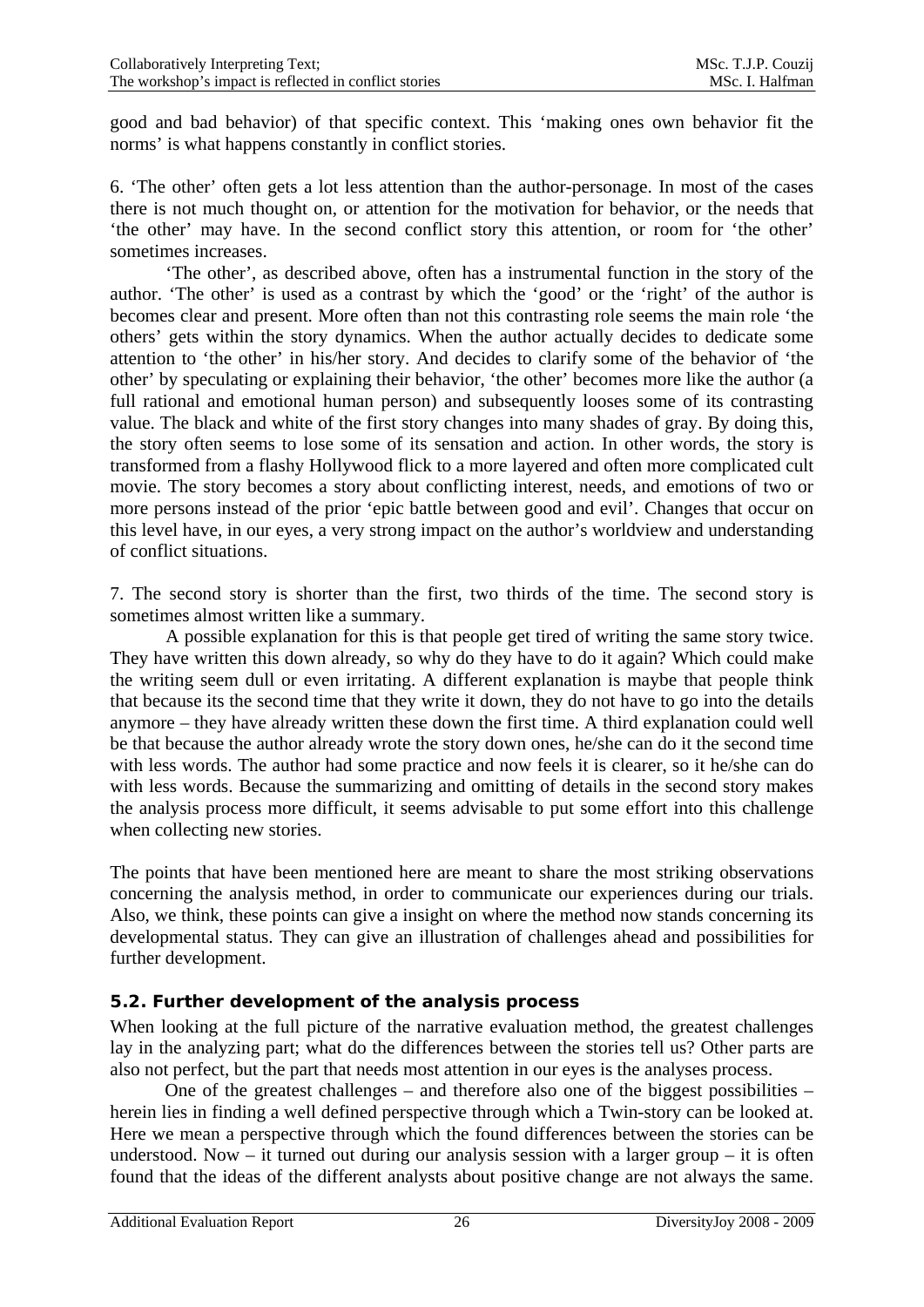Often the same terms are used (like *trust*) although the meaning that analysts give to the term may differ. To get to a common meaning – of the found conflict story differences – it is important to find a framework from where 'positive change' can be defined. After this it becomes easier to agree on the meaning of found differences and their respective impact on the idea of 'positive change', or maybe 'negative change'.

As long as this combining framework is not found it will be very difficult to find agreement among different analysts, analyzing Twin-Stories. We have tried to start an internal discussion on core values of the DiversityJoy/Phaphama method, in the hope that this can contribute to finding this shared framework for meaning. This discussion has not really taken of yet, so a continuation and a constructive deepening seems a very good idea.

After strengthening the shared framework of understanding 'positive change' the next step is finding an answer to the question: How does this 'positive change' express itself in the conflict stories. Although we have been trying to answer this question, we have not found a conclusive answer yet. After one has established what 'positive change' is one has to be able to recognize it in the texts. And with this, we do not simply mean recognizing differences between the stories – this has already been done successfully – but really recognizing the meaningful differences and making this meaning explicit. This than has to be done in a way that the different analysts can come to a shared understanding of these meanings. How to exactly shape this process is not clear for us at this time, and should therefore be a point of research for further work on this method. We, however, do have a number of clues that can point us in the direction of possible shapes of the above-mentioned process.

As a first step – in the direction of a possible solution – it would help to come up with a list of signal words. With this list the analysts can look at the stories in a directed way, instead of just looking for differences at random. One of the most promising findings on this topic was the role of pronouns. Pronouns, and especially personal pronouns and possessive pronouns, seem to play a very important role in conflict stories.

Personal pronouns can be very helpful in the analysis process to get information about demarcations (*in-group, out-group)*: Where does the author see him/herself as part of a group (this is often shown through the use of including personal pronouns like; 'we' and 'us') and where the author sees him/herself outside of the group (this is often shown through the use of excluding personal pronouns like; 'them', 'they', 'you').

Possessive pronouns are often strong indicators for the experience of 'responsibility' by the author. How does the author see his/her own role in relation to 'the others' in the conflict story? Possessive pronouns like, 'mine', 'ours', 'theirs', 'his', and 'yours' refer to ownership and are clearly, in this way, connected to responsibility. With ownership we do not mean directly the ownership of property, but more an *ownership of what you say/do*; the process of taking ownership for a situation, own actions, decisions, words, and sometimes even for ones own feelings.

It has become clear to us that pronouns can – and maybe even should – be used as indictors for certain parts of the author's worldview. They can in this way contribute to an attribution of shared meanings to the differences between conflict stories.

Another point that seems a key issue to us in attributing meaning to differences between conflict stories can be the effect that certain story elements have on the image the author draws of himself and 'the other'. When we look at conflict stories as theories of conflict-responsibility, the constant connection between certain story elements and the image of the author and 'the other' can be seen as a very valuable source of information. In this light a passage where the author claims to have asked 'the other' if he is ok, can tell us something about the author's capacity to empathize or about the author trying to look compassionate. This of course, has great implication when talking about the social worldview of a person. Often when one looks at the context – the whole story – the meaning of such passages can be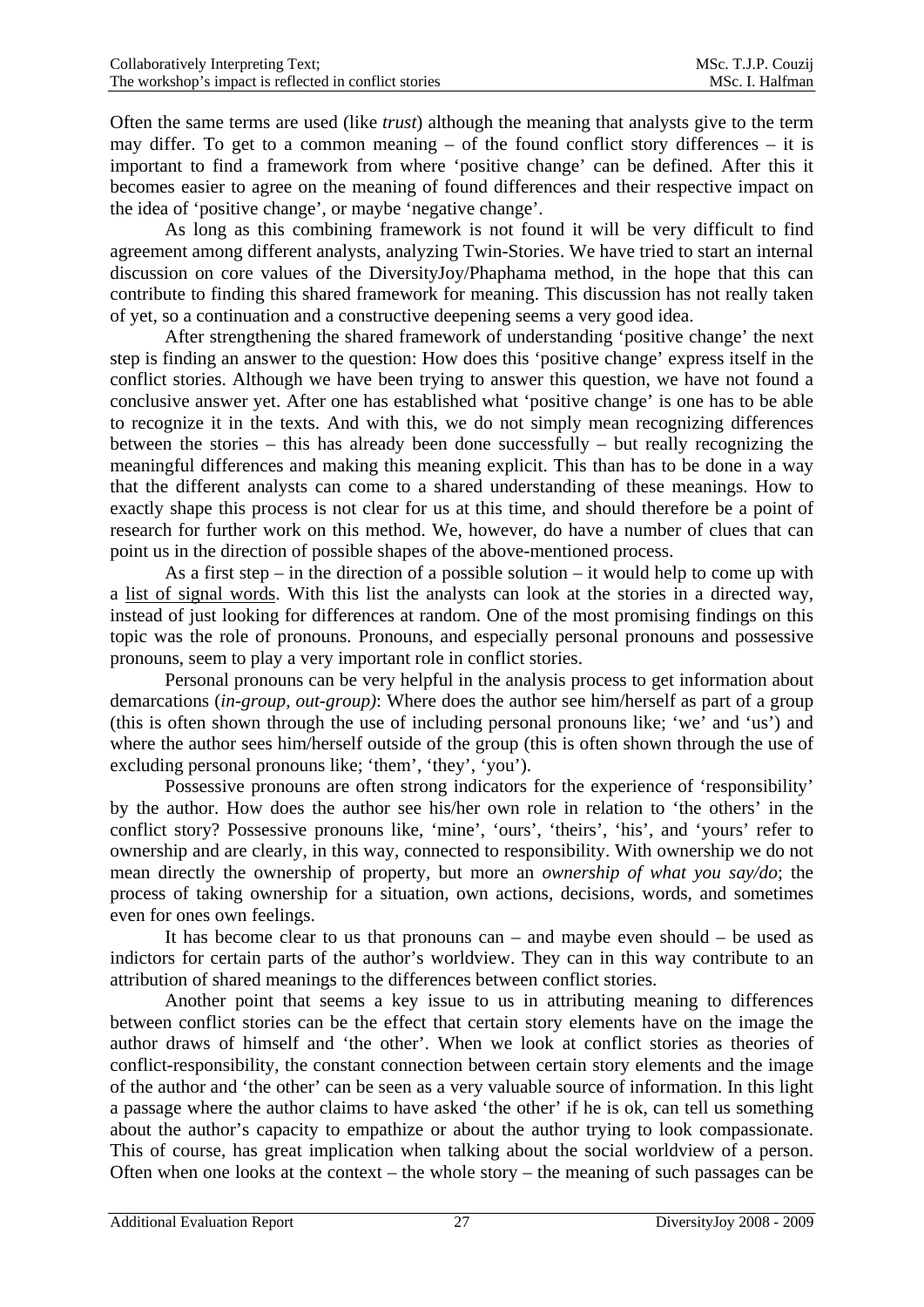<span id="page-28-0"></span>filtered out, but sometimes it's less clear. Therefore it is important that attention is paid to the relations between the context of the whole story and certain specific elements, and if these are compatible or mutually excluding.

Long story short, what the analysis method needs is a clear set of understandable and effective questions that can guide the annalist in the process, in order to get in a relative short time, to reasonably shared conclusions about the found differences between the Twin-Stories. After which the annalists can come to a conclusion about the development the participant, has gone through in the time between the writing of the first and the second conflict story.

## **5.3. Increasing the amount of analyzable Twin-Stories**

Although we see the current return of nine usable Twins-Stories from 39 participants as a glass that is quarter full (instead of quarter empty, which is a Dutch saying), we acknowledge that a higher return rate is desirable. When we for the sake of argument assume that the Twin-Stories mainly stay the same – one conflict story before and one written after participation to a workshop – a few challenges arise.

A first challenge is the vocal or written way of instructing the conflict-story-authors. Here a lot of improvement might be possible especially when sometimes Twin-Stories become unusable because the first and the second conflict stories are written about a different experienced conflict. These are clearly matters of instructions that fail to be clear enough. The solution to this can probably be found in fine-tuning the instructions to a point that everybody can and does understand them.

A different hurdle that has to be taken is the, what we have started to call 'second story tiredness' The instruction, to write down the personal conflict for the second time seems to be boring or even irritating to some. This, as been mentioned before, can also explain the fact that second stories are often shorter and sometimes are more like summaries that a new version of the same conflict story. When this 'second story tiredness' occurs it seems to influence the way people describe their story. Moreover, when the instructions for the second story are given directly after the workshop 'second story tiredness' may be even stronger, because people want to socialize outside the workshop setting or are tired and want to go home.

One of the great challenges concerning the increase in written-conflict-story return is making the task of writing the stories more interesting and exiting. This could be done in many ways. It is maybe an idea to give the process of writing/rethinking the conflict stories a more important part within the actual workshops. Which would make the whole thing part of the workshop in the eyes of the participants and would this way become more meaningful to them.

Next to this other ways of trying to increase the return can be thought. Fore instance one can change the way the stories are collected by making the participants tell the stories while they are recorded on tape or video. Changing these things has also implication for the way the material can be analyzed. With sound and video images one can think of a broad spectrum of interpretations through voice intonations and body language. These could help in the analyzing process by providing more angles to extract meaning from the stories. On the other hand adding new material in these ways can also severely slow the process down and create so much information that it would only complicate the analyzing process, instead of helping it.

## **5.4. What do we know about what we do not know**

When we zoom out to the look at bigger picture of the evaluation method as a whole, we can see that some of the elements of the method seem to be on odds with some of the methods goals. On the one hand we want to develop a method that is easy to implement (in order to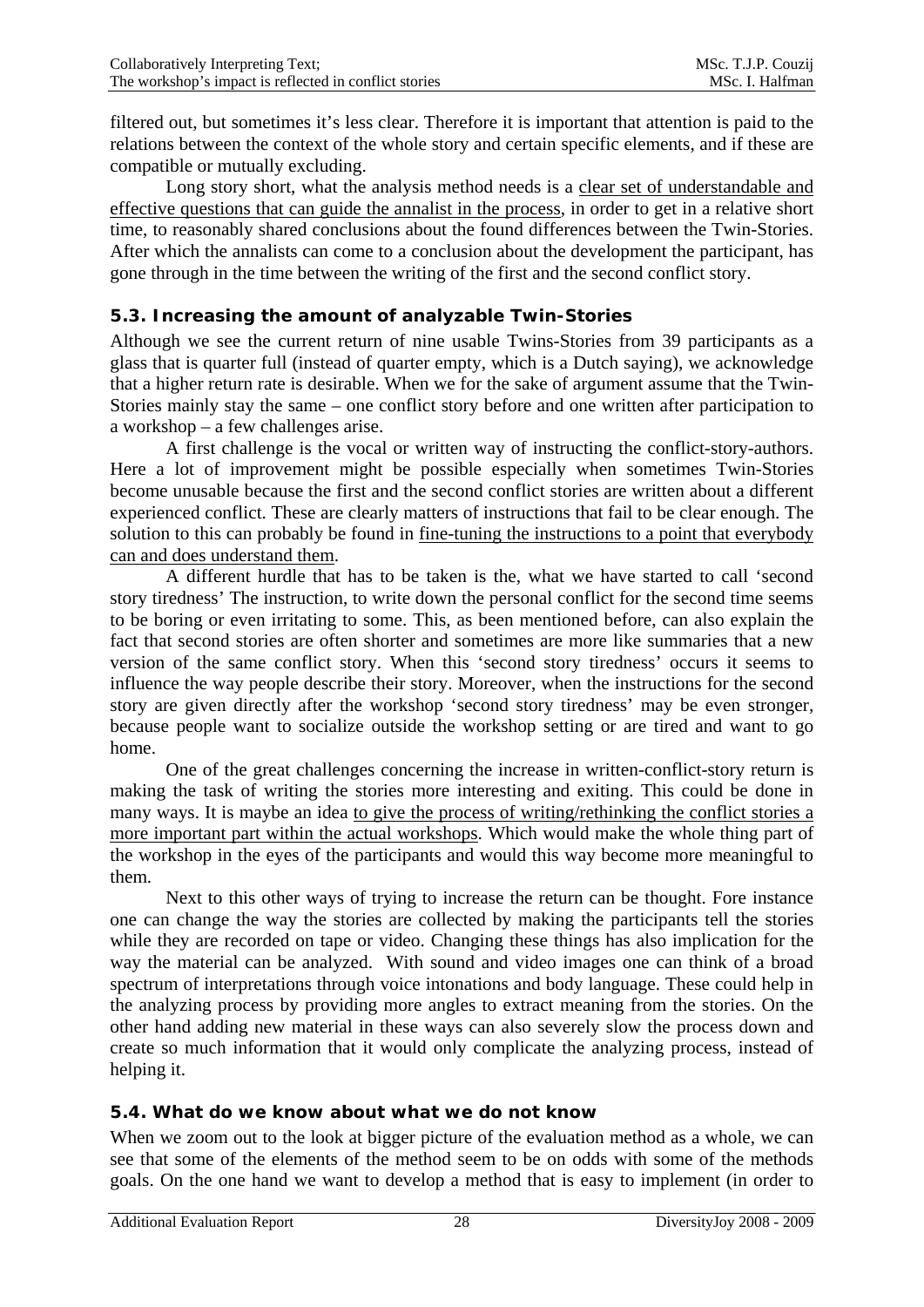<span id="page-29-0"></span>make it usable for the organizations we develop it for) and shows fast results. On the other hand we want the evaluation method to be able to pick up on very broad-social-psychological changes in participants. Is it even possible to do this sort of evaluation in a fast and easy way without blinding ourselves to broad-social-psychological processes that we are looking for? Maybe we have to comprehend these two sides as a pair of scales; when one side goes up the other goes down. When one focuses more closely on one element in the story a faster and more accurate interpretation can be made, but the chances grow exponentially that one misses other, maybe just as or even more important processes. This all sounds plausible but maybe this image of a pair of scale is misleading and obstructs our way of thinking in our search for the write evaluation method in which no concessions have to be made.

However, the current method – the analyses of conflict stories – seems to be capable of delivering a way of getting insights into the social understandings of participants, in other words; into their worldview. No other practical evaluation method (working and structured) that we know of has generated similar understanding of subtle changes in peoples' worldviews. This originates partly in the fact that we have tried to find a way of looking beyond the self-observations of people. To add a deeper perspective on what people learn from social skills programs. This is also why we have started to believe strongly in the value of narrative analysis of conflict stories. And because it concentrates on very broad social understandings of people, it seems important to keep the method as open-minded and flexible, in order to try to keep broadest possible spectrum of social-psychological changes, into our scope.

## **5.5. Experiments and suggestions for additional research**

Here we want to give some practical ideas concerning possible additional research. A few of these ideas go past the use of Twin-Stories as we have used them in our evaluation attempts. We also want to stress that the ideas that written down below, will most likely imply new challenges and hurdles.

Control groups. Up till now we have not used a control group. We think though that this can be a valuable addition to the existing data. An important argument is the possible influence that writing a conflict story might have on the perception of that conflict. After all, writing a personally experienced conflict story down is immediately a moment of reflection on ones own version of the story. It is plausible that this works as a form of self-reflection and in itself creates changes in the perception. Moreover, data from control groups could give a meaningful understanding that could be used to develop the analysis and interpretation conflict stories.

Closely related to the use of control groups is the idea, not to let all the participants of one workshop write both before and after the workshop, but only half before and the other half after. This way it would be possible to look at impact of the workshops more on a group level instead of on an individual level as we have done up till now. On top of this it could prove to be helpful in increasing the amount of usable conflict stories that can be collected. It is, however, very important that first a very structured way has to be decided upon, because this it will prove impossible to compare different stories of different participants with one another.

Next to writing conflict stories it could be beneficial to record oral versions of conflict stories. It is a fact that some people can talk much easier than write, for these people writing a conflict story can result in a story that does not have as many valuable pieces of information as would be possible. Meaning that we might well miss out on valuable insights.

Another interesting option for additional research would be to give participants back their first conflict story, which they wrote before participating, and let them reflect on their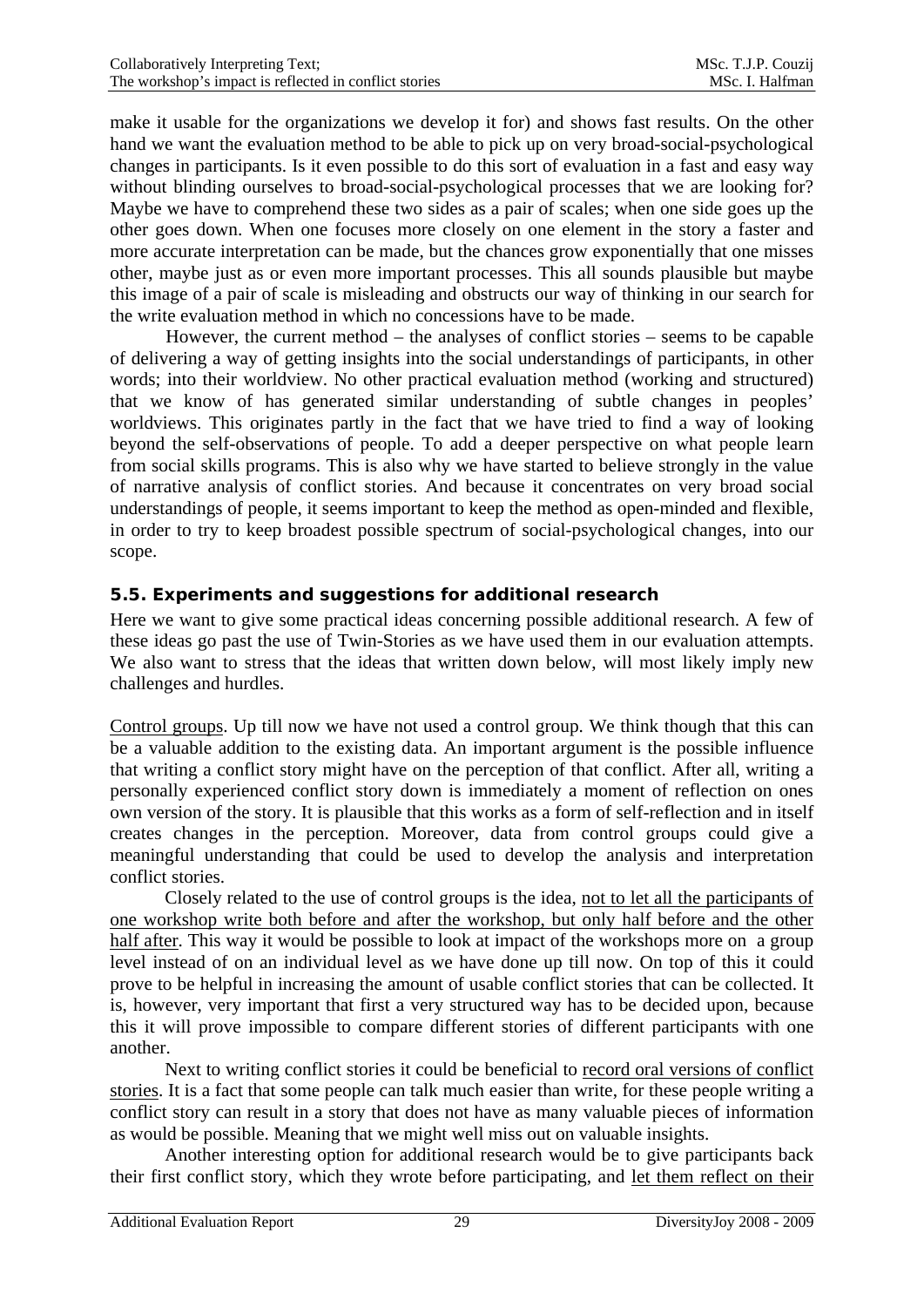<span id="page-30-0"></span>own story. Questions like; 'does anything strike you in particular about your own story?' and 'when you were allowed to change something, what would you change?' and 'can you tell what the reason is that you want to change your first story?' Or 'write down you thoughts and feelings about your own story'. In this way the differences between the two measuring moments are very clear, and on top of this the participant has already provided some of the meaning. This could give an important contribution to the interpretation process.

Yet, another possibility would be to use two standardized conflict stories on which the participants have to comment before and after their participation in the workshop. The idea behind this is that the worldview of a person can not only be observed through his/her own conflict stories, but also in his/her interpretation of other conflict stories. This is one of the ideas that came forward after a long session with a few annalists that could not agree on the order in which the two versions of the conflict story were written. From this experience it became clear that the assumptions of an annalist strongly influences the meaning they attribute to the differences he/she finds. This is the earlier mentioned problem of multiple interpretations of differences.

To be able to measure anything like 'negative impact' it seems interesting to experiment with the most significant technique.<sup>[32](#page-30-1)</sup> Trying to come, with a group of facilitators, to a shared understanding of the Twin-Stories that best reflect 'positive change' and Twinstories that reflect the least change or even 'negative change'.

To get to a deeper understanding of conflict stories and their reflecting characteristics, it might be a good idea to include some professional psychologists, sociologists, and experienced people from the field of psycho-analysis in the analysis process and see if together with them more standardized methods can be applied or developed.

Further more, a study has been conducted by Oudenhoven, J.P. van & Hofstra, J,. This study is about *Hechtingsstijlen*<sup>[33](#page-30-2)</sup> which means as much as 'attachment styles'. This study looks at the way people see themselves in relation to others in terms of trust. These 'attachment styles' are developed mainly during the first years of childhood in the social interaction with the parents. Many of then things that AVP is concerned with in their workshop are being addressed in this theory about *Hechtingsstijlen*. This is why this study might give additional information of human social behavior or might even give rise to new way of trying to evaluate the changes in the understanding of the social world of the participants.

As a last remark we would like to present three 'out of the box' ideas. For the AVPorganizations it could be valuable to 1. Include in their education program, for their facilitators, the reading and analyzing of conflict stories. 2. To let participants in small groups play one of the versions of a Twin-Story and record this on video, and than compare this to a video recording of an other group playing the other version of the same Twin-Story. 3. To let a workshop group make drawings inspired by one Twin-Story version and compare these drawings to ones that are made inspired by the other version of the same Twin-Story.

## **5.6. Does this evaluation method have a future?**

The future of this method seems promising in our opinion. It depends, however, on a few important issues, which have been mentioned in the past chapter. A few big steps are needed to make this method reach its potential. For us this report is a conclusion to an important research in which we have looked for an alternative way of evaluating broad-aim programs. Whether we will continue this development of the method is not clear at this moment.

<sup>1</sup>  $32$  Dart & Davies (2003).

<span id="page-30-2"></span><span id="page-30-1"></span><sup>33</sup> Oudenhoven, J. P. van, & Hofstra, J. (2001). *De Hechtingsstijllijst (HSL); Handleiding,* Rijksuniversiteit Groningen.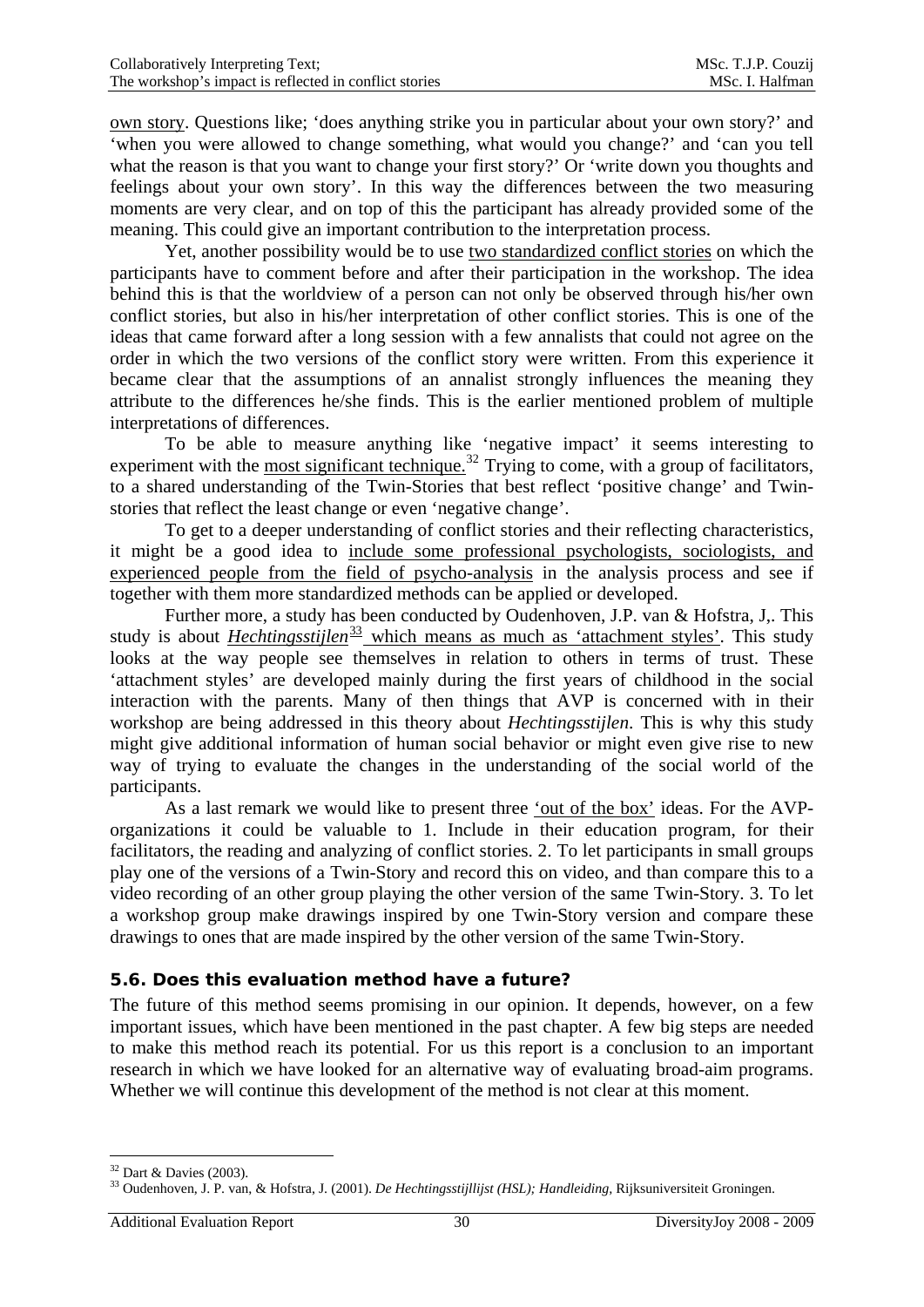With this, the further development and future of the method lies not exclusively in our hands. It now lies in the hands of colleague-researchers, students, and organizations with an interest in developing an evaluation method based on narrative analysis. We think that this method can be used in many fields, much uncovered ground can be explored and above all, this method seems to carry the promise of changing the way we perceive social qualitative evaluation research.

To conclude we would like to express our hope that others (maybe together with us) will take up the challenge and continue on the path that we have entered. We would like to invite everyone who works in the field of evaluation of personal and social development to give it a try; it will be worth the effort. Lots of success and we hope to hear from you soon.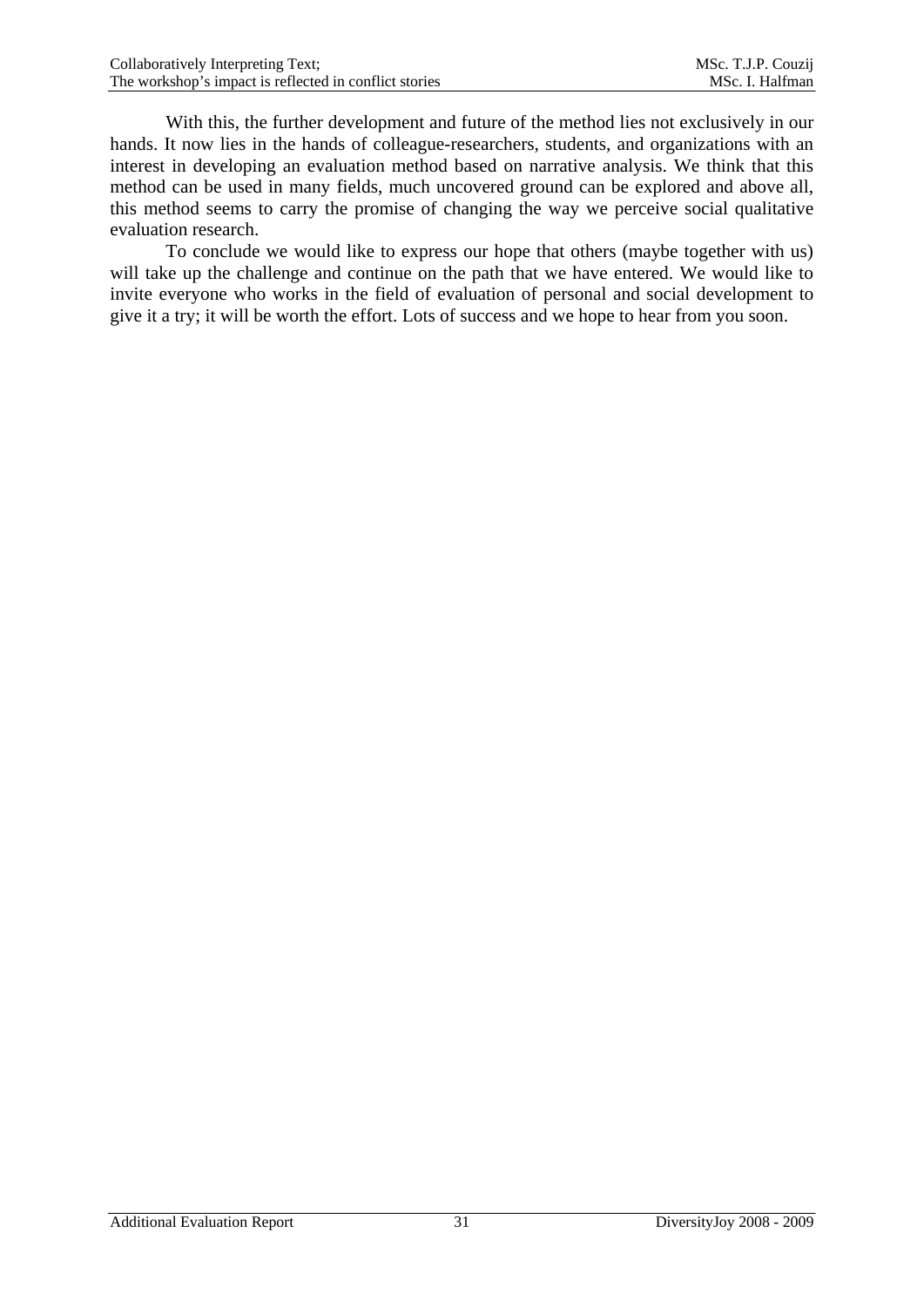## <span id="page-32-0"></span>**Bibliography**

AVP (2002). *Alternatives to Violence Project; Manual basic course*, revised 2002 by the education committee Alternatives to Violence Project / USA.

Blaak, G., Couzij, T., Deelen-Meeng, L. van, Halfman, I., Schram, T., Vroegop, I. (2009). *SAN Samenwerking Amsterdam Nijverdal; een burgerschapsproject over noaberschap / neighbourship*, Amsterdam/Nijverdal: SG Reigersbos, CSG Reggesteyn, Stichting DiversityJoy.<http://www.diversityjoy.nl/downloads/files/SAN-boekje%20juni%202009.pdf>

Couzij, T. & Halfman, I. (2009). *In gesprek over betekenis; De impact van workshops weerspiegelt in conflictverhalen,* Amsterdam: Stichting DiversityJoy.

Dart, J. & Davies, R. (2003). *A dialogical, Story-Based Evaluation Tool; The most significant change technique*, In: American Journal of Evaluation, Vol. 24, No. 2, 2003, p. 137-155.

Halfman, I. & Couzij, T. (2008). *Narrative Conflict & Evaluation*, Amsterdam: ISHSS, Conflict Resolution and Governance, University of Amsterdam. [http://74.125.77.132/search?q=cache:SXXRuoEk\\_lcJ:www.diversityjoy.nl/downloads/files/N](http://74.125.77.132/search?q=cache:SXXRuoEk_lcJ:www.diversityjoy.nl/downloads/files/Narritive%2520Conflict%2520%26%2520Evaluation.pdf+conflict,+evaluation+narrative+tijl+couzij&cd=3&hl=nl&ct=clnk&gl=nl&client=firefo) [arritive%2520Conflict%2520%26%2520Evaluation.pdf+conflict,+evaluation+narrative+tijl+](http://74.125.77.132/search?q=cache:SXXRuoEk_lcJ:www.diversityjoy.nl/downloads/files/Narritive%2520Conflict%2520%26%2520Evaluation.pdf+conflict,+evaluation+narrative+tijl+couzij&cd=3&hl=nl&ct=clnk&gl=nl&client=firefo) [couzij&cd=3&hl=nl&ct=clnk&gl=nl&client=firefo](http://74.125.77.132/search?q=cache:SXXRuoEk_lcJ:www.diversityjoy.nl/downloads/files/Narritive%2520Conflict%2520%26%2520Evaluation.pdf+conflict,+evaluation+narrative+tijl+couzij&cd=3&hl=nl&ct=clnk&gl=nl&client=firefo)

Hansen, T. (2003). *The Narrative Approach to Mediation*, http://www.mediate.com/articles/hansenT.cfm, accessed on 07/03, 2008.

Leary, K. (2004). *Critical Moments as Relational Moments; The centre for humanitarian dialogue and the conflict in Aceh, Indonesia,* In: Negotiation Journal, Vol.20, nr.2, pp. 311- 338.

Oudenhoven, J.P. van & Hofstra, J. (2001). *De Hechtingsstijllijst (HSL); Handleiding,* Groningen: Rijksuniversiteit Groningen.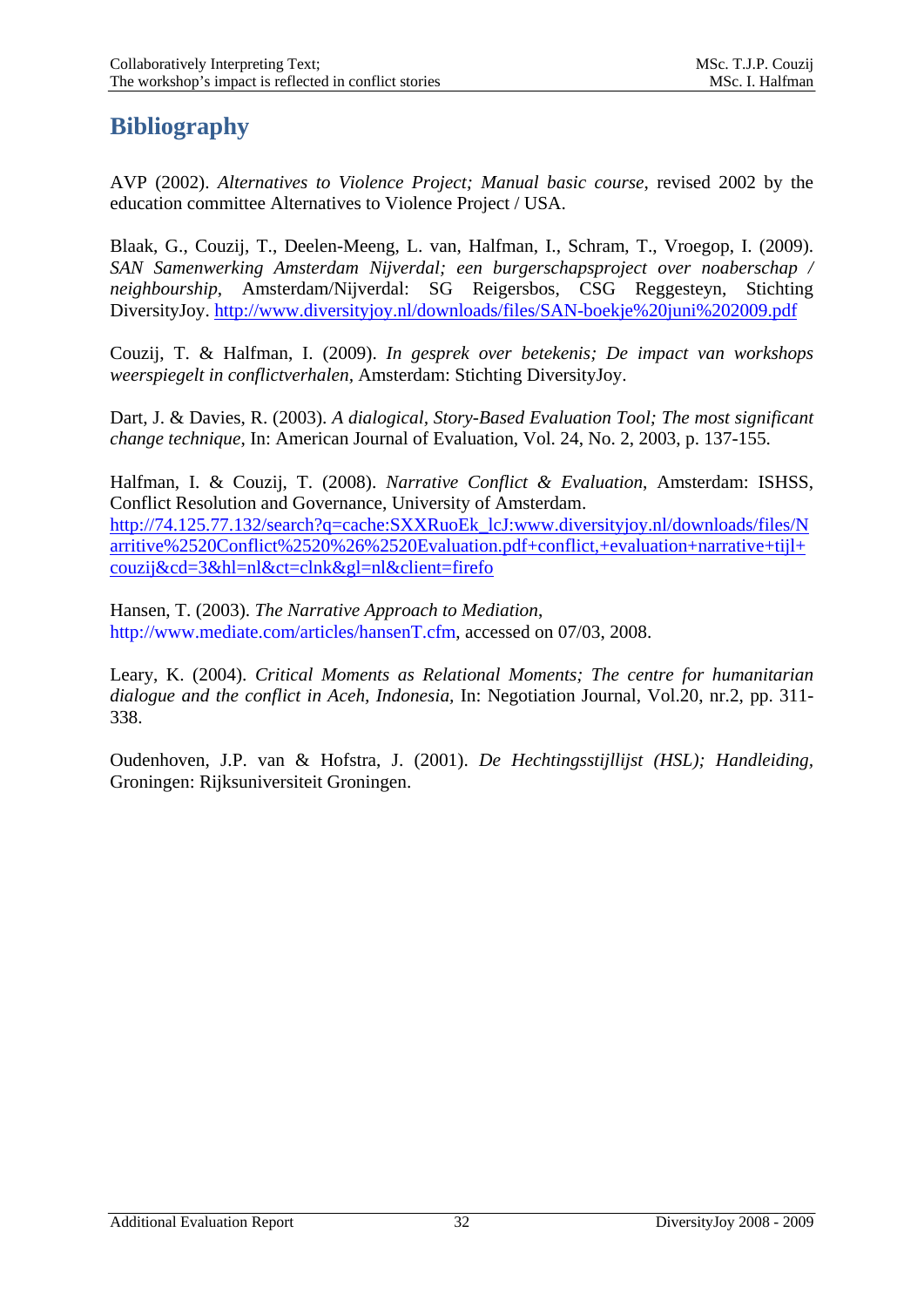## <span id="page-33-0"></span>**Appendices**

In these appendices the following items are included:

- 1. Original conflict stories.
- 2. The instructions used to obtain the conflict stories.
- 3. The questions that were used up till now to guide the analysis process.
- 4. Discussion on core values.

## **1. Original conflict stories**

Included are the original Dutch Twin-Stories and a translation of the Twin-Story 'Pesten' ('Bullying') because we have referred to this story in the main text.

#### *'Briefje van 50' verhaalversie 1*

In de zomervakantie werkte ik een schoenenwinkel [\*\*\*]. Op een dag kwam er een Afrikaanse vrouw binnen. Ze wou een schoen en vroeg haar maat. Ik pakte de schoen en liet haar passen. Toen ze het gepast had, besloot ze het te nemen. De schoen kostte € 30 en ze betaalde met een vaste € 50. Ik keek of hij echt was. Ze werd boos dat ik dat deed, maar die € 50 was nep. Ik riep mijn baas erbij om het nog eens te bekijken. Hij zei dat het nep was. De vrouw begon te stotteren en te zeggen dat ze het net gepind had. Toen we zeiden dat we de politie erbij moesten roepen, begon ze te schreeuwen. We probeerden rustig te praten. Het was ook nog eens moeilijk om te communiceren, want de vrouw schreeuwde en sprak in het engels. Even later kwam haar vriend die begon ook te schreeuwen. We zeiden dat we het konden oplossen, maar ze wouden niet luisteren en liepen heel snel de winkel uit (zowat rennen). Wij belden de politie en hebben de band laten zien. De rest hebben we aan de politie overgelaten.

#### *'Briefje van 50' verhaalversie 2*

Deze zomer werkte ik in een schoenenwinkel; [\*\*\*]. Op een dag kwam er een vrouw binnen. Ze koos een schoen uit en vroeg haar maat. Ik zocht haar goeie maat en liet het haar passen. Ze vond het mooi en wou hem. De schoen kost €30. Ze betaalde met een briefje van €50. Ik keek of het briefje echt was. De vrouw werd boos dat ik haar niet geloofde, maar het briefje bleek nep te zijn. Ik riep mijn baas om dubbel te checken. Hij zag ook dat het nep was. Die vrouw begon te stotteren en zei dat ze het net gepind had. We zeiden dat we de politie erbij moesten halen. Toen kwam ook haar vriend naar binnen en ze begonnen te schreeuwen. Wij spraken rustig. Uiteindelijk zijn ze heel snel wegelopen (weggerend). De politie heeft de band bekeken en de rest hebben we aan de politie overgelaten.

#### *'I.D.' verhaalversie 1*

Het is zaterdagavond. Ik heb een vermoeiende week gehad met genoeg aan mijn hoofd en ik heb nu zin om even helemaal los te gaan! Eerst zitten we gezellig met de vriendinnen bij iemand thuis om vervolgens uit te gaan naar een discotheek in de buurt.

Eenmaal bij de discotheek aangekomen merk ik dat ik mijn ID ben vergeten. Wat stom! Dat gebeurt nu net vanavond, terwijl ik lekker stoom af wou blazen. Maar we lopen gewoon door, hopelijk vraagt de uitsmijter gewoon niet naar mijn ID. Ik ben 16 en ik vind dat ik toch ook wel uitzie als 16. Maar blijkbaar dacht de uitsmijter daar anders over. Of ik keek te zenuwachtig…

"Ja, laat je ID maar is even zien", zegt de niet al te vriendelijk uitziende uitsmijter tegen mij. "Sorry meneer, ik vind het heel vervelend maar ik ben hem vergeten." probeer ik zo eerlijk mogelijk te zeggen. Ik weet zelf ook dat hij dat elke avond waarschijnlijk wel duizend keer om zijn oren krijgt, maar het is echt waar. Ik ben mijn ID vergeten, maar ik ben 16 dus ik vind dat hij me gewoon binnen moet laten. Maar ook hier dacht de uitsmijter anders over. "Ja ja, dat hoor ik vaker," zegt hij zoals ik precies had verwacht. Ik vertel hem dat ik weet dat hij dat vaker hoort, maar dat ik toch echt de waarheid spreekt. "Nou," zegt de uitsmijter erg chagrijnig, "hoe oud ben je dan?". Tja, ik ben 16, maar ik begin te twijfelen of hij mij zal geloven. Ik besluit heel verontwaardigd te zeggen: "Ja 16 natuurlijk. Ik kom hier veel vaker en dan word er nooit naar mijn ID gevraagd!" Dat was waarschijnlijk niet de goede aanpak. De uitsmijter begint wat geprikkelder te worden en legt mij vervolgens haarfijn uit hoe het zit met ID kaarten meenemen: "Wat is dat nou voor stom iets om je ID te vergeten. Wij controleren heel vaak op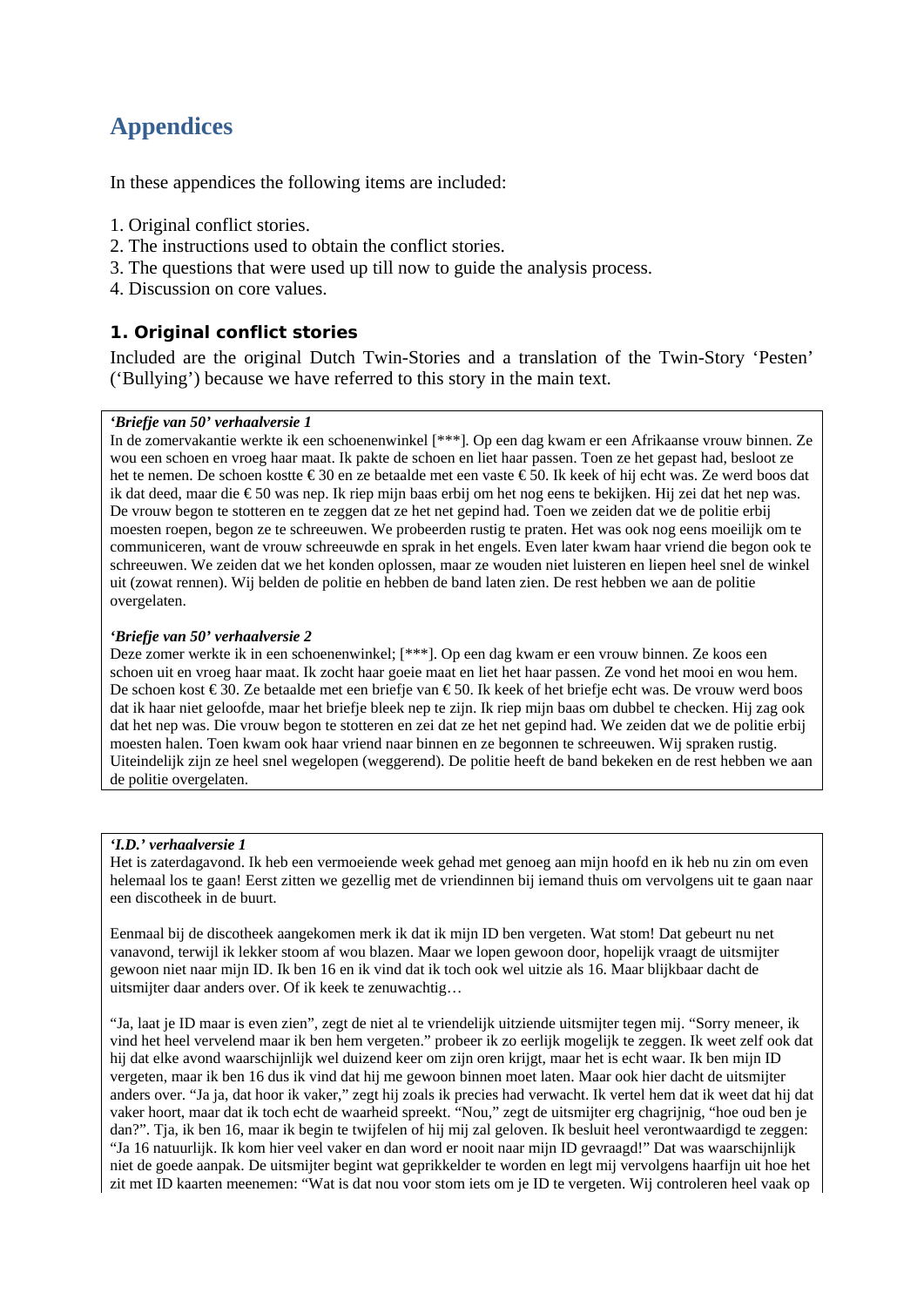ID kaarten en als er dan straks in de zaal aan je wordt gevraagd door een inspectie hoe oud je bent en er blijkt dan dat je geen ID kaart bij je hebt krijg jij ten eerste een hoge boete, maar de discotheek ook nog eens." En ja, wat moet ik daar nou op zeggen. Van die boetes wist ik niet eens, maar ik wil toch nog wel heel graag naar binnen. Terug naar huis om mijn legitimatie op te halen is ook geen optie, want ik moet een half uur fietsen. Dan ben ik een uur verder voor ik weer terug ben en dan worden er alleen nog mensen van 18+ toegelaten. Omdat ik niks weet te zeggen besluit ik het maar te doen met: "Ik weet het, maar ik ben echt 16 en ik ben echt mijn ID vergeten."

Volgens mij ziet de uitsmijter dat ik het meen en dat ik dat zal blijven herhalen. Of hij is gewoon het gezeur zat en wil weer doorgaan met andere mensen controleren. Dat denk ik eigenlijk eerder, want we stonden al wel zo'n 10 minuten met elkar te praten en de rij voor de discotheek werd er niet korter op. In ieder geval zegt hij – eindelijk maar toch- de magische woorden "Vooruit, loop maar door. Maar de volgende keer niet je ID vergeten!"

"Nee meneer, zal ik niet doen!"

#### *'I.D.' verhaalversie 2*

Het is zaterdagavond. Ik heb een vermoeiende week gehad met genoeg aan mijn hoofd en ik heb nu zin om even helemaal los te gaan! Eerst zitten we gezellig met de vriendinnen bij iemand thuis om vervolgens uit te gaan naar een discotheek in de buurt.

Eenmaal bij de discotheek aangekomen merk ik dat ik mijn ID ben vergeten. Wat stom! Dat gebeurt nu net vanavond, terwijl ik lekker stoom af wou blazen. Maar we lopen gewoon door, hopelijk vraagt de uitsmijter gewoon niet naar mijn ID. Ik ben 16 en ik dacht dat ik er ook wel uitzag als 16. Maar blijkbaar dacht de uitsmijter daar anders over. Of ik keek te zenuwachtig…

"Ja, laat je ID maar is even zien", zegt de niet al te vriendelijk uitziende uitsmijter tegen mij. "Sorry meneer, ik vind het heel vervelend maar ik ben hem vergeten. Ik kan me voorstellen dat u dat niet gelooft omdat iedereen dat zegt, maar het is echt waar." zeg ik. Ik denk ik ga gelijk eerlijk doen tegen de man, dan vertrouwt hij me hopelijk wat sneller. Maar zo makkelijk gaat het nou ook weer niet. De uitsmijter zegt: "Dat kan wel zijn meisje, maar ik kan nu niet controleren of jij wel 16 bent." "Gelooft u het wel als ik zeg dat ik 21 ben, of helpt dat niet echt?" probeer ik nog grappig te zeggen. Ik zie echter dat hij het niet zo grappig vind dus zeg ik vervolgens: "Meneer, ik weet dat het voor u heel erg vervelend is om uw werk nou goed te doen, maar ik hoop wel dat u mij vertrouwt als ik tegen u zeg dat ik 16 ben." Ik zie op dit moment de uitsmijter twijfelen wat hij nu met me moet. Ik denk niet dat hij dit heel vaak te horen krijgt. Uiteindelijk zegt hij dan ook: "Nou dame, ik geloof je maar anders had ik je zo weer terug laten fietsen naar huis. Loop deze keer maar door, maar vergeet je ID de volgende keer niet weer hè."

"Ik zal hem in mijn broek naaien, dan heb ik hem altijd bij me in het vervolg! Heel erg bedankt."

#### *'Ik ben geen lamp' verhaalversie 1*

Nou dit conflict heeft kort geleden plaats gevonden ik herinner me het conflict prima.

Op een zaterdagochtend sta ik vroeg op en bereid me voor om te gaan werken. Eenmaal aangekomen kom ik erachter dat ik pas in de avond moet werken. Ik baal er natuurlijk van maar ik accepteer het en kom later die avond terug.

De week daarop sta ik weer vroeg op om te gaan werken en is er weer sprake van een misverstand. Ik word natuurlijk ontzettend boos omdat ik afspraken die avond heb. Ik stond op het punt te ontploffen maar hield me in. Tot dat ik een uur later gebeld wordt of ik om tien uur wil beginnen. Ik kan het nu echt niet meer voor me houden e reageer "Luister dan! Ik ben niet van plan elke ochtend vroeg op te staan om naar huis gestuurd te worden en vervolgens op gebeld te worden om eerder te komen werken! Wat denken jullie wel niet dat ik ben!! Ik ben geen f\*cking lamp die je aanzet wanneer je die nodig hebt." Vervolgen hang ik op en vertel aan mijn moeder wat er gebeurd is en die zegt dat ik toch maar moet gaan en dat zulke dingen nou eenmaal gebeuren. Ik ga om tien uur werken en licht mijn collega's in over het probleem en vervolgens mijn afdelingshoofd. Zij kijkt er is misgegaan en sindsdien is het niet meer fout gegaan en werk ik nog steeds.

#### *'Ik ben geen lamp' verhaalversie 2*

Op een zaterdagochtend stond ik op en maakte me klaar om te gaan werken. Eenmaal aangekomen ontdekte ik dat ik pas in de avond moest werken. Ik baalde ontzettend maar ik keerde terug naar huis. Later die dag ben ik toen gaan werken.

De week daarop ging ik weer naar het werk en wat bleek dat ik pas in de middag moest. Dit vond ik heel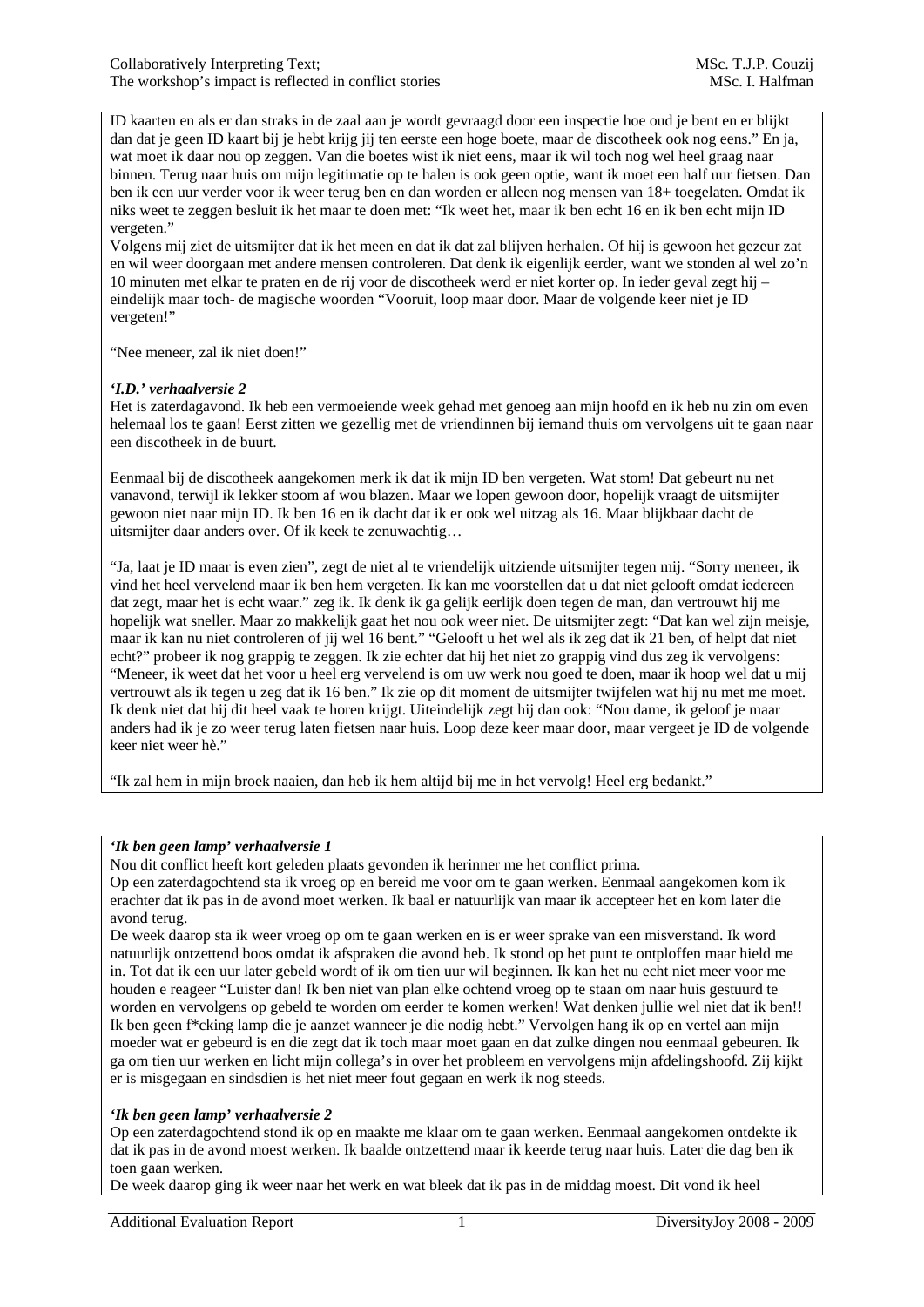vervelend omdat ik in de middag afspraken had. Ik vroeg aan de leiding van die dag hoe dit nou komt en zei antwoordde, " het is waarschijnlijk een communicatie fout maar ik heb je middag wel nodig". Dus ik ging naar huis. Later die ochtend belde ze me op en vroeg, " [\*\*\*] zou je misschien iets eerder kunnen beginnen want ik heb een ziekmelding". Waarop ik antwoordde, "Ik voel me een beetje in de maling genomen als ik telkens voor niks kom en jij me naar huis stuurt. Ik heb behoefte aan duidelijkheid en ik ga me niet telkens aanpassen aan jullie fouten."

"Ja, maar zo[u] je toch willen komen", antwoordde zei. "Ja ik zal kijken of ik het red en dan kom ik", zei ik. Op het werk vertelde ik een aantal collega's over het incident en ze gaven mij het advies de leiding moest aanspreken. Zo gezegd zo gedaan enzo is het probleem opgelost.

#### *'Ommen' verhaalversie 1*

In de zomer ben ik met vriendinnen op vakantie gegaan. We logeerden in een stacaravan in Ommen. Het begon allemaal leuk, we deden gezellige dingen en we hebben erg gek gedaan.

Na een paar dagen begon het al, er kwam een soort van spanning in de groep. Een van de meisjes vond dat we ons als 'aso's' gedroegen. Natuurlijk vond de groep het niet zo leuk, dat iemand dit over haar eigen vriendinnen kon zeggen. Het begon steeds slechter te lopen, iedereen irriteerde zich aan het 'heilige boontjes' gedrag van haar.

Er zijn natuurlijk meer dingen gebeurd, een van die dingen was het volgende:Een van de dingen die je kan verwachten als je met zes vriendinnen op vakantie gaat is het praten over jongens, natuurlijk is hier niks verkeerds aan. Alleen door een van de meisjes werd dit als seksistisch gezien. Toen wij dezelfde avond een feestje organiseerde en het vriendje van het meisje ook kwam, zegt ze (waar al haar vriendinnen dus bij zitten) tegen hem 'sorry hoor, maar ik kan er ook niks aan doen dat ze zo hoerig doen en dat ze zo lomp zijn.' Als toppunt zegt haar vriendje dan ook nog: 'tja, dat had ik zo al kunnen zien.' Natuurlijk is dit niet leuk als er zoiets over je gezegd wordt. Maar om geen onnodige ruzie te schoppen hebben we er niks van gezegd.

Later die week betrapte we haar erop, dat ze bij de buurvrouw van ons zat, over ons te roddelen. Die avond aan het eten zegt ze dat de buurvrouw last van ons had en dat zij ook last van ons had, omdat wij niet normaal konden doen en dat we over haar roddelde. Toen wij zeiden dat we gehoord hadden wat ze tegen de buurvrouw en haar vriendje had gezegd en we zeiden dat we dit niet zo leuk vonden begon ze te huilen en zei dat we dat gewoon hadden verzonnen. (Toen wij 's avonds onze excuses aan de buurvrouw wilden geven, zei zij letterlijk, "waarom, ik heb niks geen last gehad').

Wij hadden hier natuurlijk genoeg van. Die avond kwam ze zelf met de mededeling dat ze naar huis ging. We gaven haar de sleutel van de caravan, want wij gingen zelf naar een volleybal toernooi op de camping. Tussen de wedstrijden door gingen wij nog snel even kijken of ze niet toevallig onze sleutel had, en ja hoor, ze had de sleutel in haar jaszak, van plan om die mee naar huis te nemen. Bij de caravan kwamen we er achter dat ze alle ramen en deuren dicht had gedaan, zodat wij 's avonds niet meer in de caravan konden komen, bij onze spullen en natuurlijk het bed waar wij die avond nog in moesten slapen. Dit was bij ons echt de druppel.

Ik heb na de vakantie nog een kwartier met haar gepraat over wat er nu gebeurt was, natuurlijk lag de hele schuld bij ons en zij had niks gedaan. Ik heb toen besloten dat ik met haar geen vriendschap meer wil, ze heeft kansen genoeg gehad om het bij te leggen.

#### *'Ommen' verhaalversie 2*

In de zomer ben ik met vriendinnen naar Ommen op vakantie geweest. We logeerden in een stacaravan in Ommen. Het begon allemaal leuk, we deden gezellige dingen en we hebben erg gek gedaan.

Na een paar dagen kwamen er wat meningsverschillen: Wij waren asociaal aan het doen volgens een meisje. Zelf hadden we dat helemaal niet zo door en vroegen haar wat we dan precies fout deden. Ze zij dat we te veel over jongens praatte en dat onze humor lomp was. Natuurlijk vonden wij het niet leuk dat ze dat over ons zei, want wees nou eerlijk, dat zijn de dingen die op een vriendinnen vakantie gebeuren.

Er zijn natuurlijk meer dingen gebeurd, een van die dingen was het volgende: We vierden 's avonds een feestje, gewoon omdat we er zin aan hadden. Het vriendje van het meisje dat ook zei dat wij asociaal waren kwam ook. We waren zelf een beetje banaal aan het praten en we waren natuurlijk een beetje gek aan het doen. Ze zei toen tegen haar vriendje: "Ik zei toch, ze zijn een beetje seksistisch en 'hoerig'." waarop haar vriendje antwoordde: "Tja, dat had ik zo al wel kunnen zien." We voelden ons een beetje belazerd, maar we dachten bij ons zelf, laten we er niks van zeggen, straks komt er nog een ruzie dan zijn we er helemaal klaar mee.

Er zijn nog meer dingen gebeurt, die dingen heb ik allemaal beschreven in mijn vorige conflict verhaal. Toen hadden we de ruzie nog niet opgelost, maar nu wel, dat gebeurde als volgt:

We zagen haar op school en vroegen of ze even met ons wilde praten. We hebben ons uitgelegd hoe we ons voelden toen zei zo achteloos die dingen over ons zei. Ze zei dat ze ons wel begreep, maar dat wij wel moesten snappen hoe zij zich gevoeld heeft tijdens onze vakantie. We zeiden dat we haar begrepen. We hebben sorry tegen elkaar gezegd.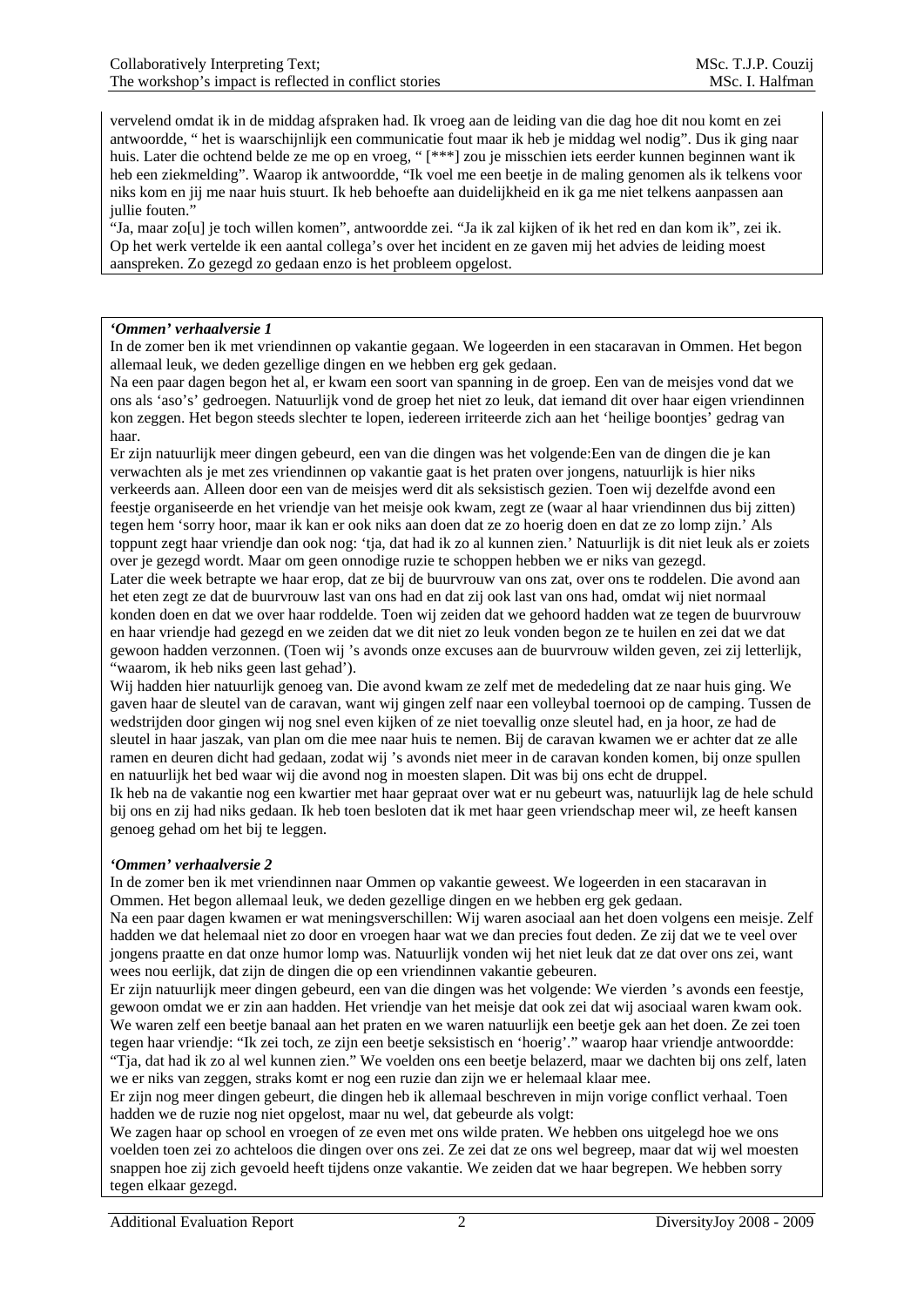Toch zijn we nog niet de vrienden die we waren van voor de tijd. Zelf denk ik ook niet dat het nog weer helemaal zoals voorheen zal gaan. Daarvoor is er te veel gebeurt en zijn we allemaal te verschillend.

#### *'Pesten' verhaalversie 1*

Ik ben niet een persoon die vaak ruzie heeft of vaak ruzie maakt, maar als je me eenmaal boos krijgt ben ik dan ook echt boos. Zo had ik laatst een conflict met een collega van mij. Hij was ongeveer in de zelfde periode als ik begonnen dus voelde ik een soort band met hem. Maar hij ging toch iets te ver. Het is zo'n jongen die best chill is wanneer je alleen met hem bent, maar zodra er andere mensen bij zijn hij anders gedraagd. Hij wil altijd macho zijn tegenover andere mensen, waarmee ik normaal geen probleem tegen heb maar als hij mij erbij betrekt of omlaag haalt moet hij oppassen. Anyway, een keer ging hij toch iets te ver, hij bleef me pesten. Het begon met expres 'gay' tegen me te gaan doen zoals zeggen van 'Hey \*\*\*, schattebout, gisteravond was lekker he'! Dat vond ik al irritant en dus zei ik hem te stoppen. Toen hield hij zich wel stil. De volgende werkdag begon hij weer met 'Hee \*\*\*, ouwe homo, alles goed'? Toen gaf ik toe aan mijn instinct en gaf hem een vuist recht op zijn kaak. Hij gooide ook een rechtse maar werd gestopt door een andere collega. Later had ik mezelf weer in de hand en vroeg hem of hij oke was. Verder hebben wij het uitgepraat en een paar weken later was hij ontslagen, omdat hij pennen meenam naar huis. Dat was dus mijn conflict.

#### *'Pesten' verhaalversie 2*

Nou ik ben geen gewelddadig persoon en maak ook bijna nooit ruzie, maar laatst had ik een conflict met een collega op werk. Het is zo'n jongen die aandacht tekort komt. Als je alleen met hem bent is hij best rustig en gedraagt hij zich normaal, maar gelijk zodra er andere mensen bij komen of zijn gaat hij zich kinderachtig gedragen en brengt hij personen naar beneden of iets dergelijks. Bij mij doet hij dat dus ook. Bij mij gedraagt hij zich als een homo om ermee te suggereren dat ik homo ben of iets dergelijks. Dat vond ik niet fijn dus heb ik hem enkele keren gevraagd te stoppen. Dat deed hij dan ook, maar ging hij de volgende werkdag weer verder. Daar werd ik nogal moe van en voelde de woede opborrelen. Op gegeven moment kon ik mezelf niet meer onder controle houden en gaf ik hem een stoot in het gezicht, het was nogal onverwachts dus deed hij een paar passen achteruit. Toen was hij van plan mij terug te slaan maar hij werd tegengehouden door een andere collega. Verder hebben we het nog uitgepraat en dat was mijn conflict.

#### English translation

#### 'Bullying' story version 1

I am not a person who quarrels a lot, but once you have made me angry, I am really angry. So, the other day I had a conflict with a colleague of mine. He had started in the same period as I had and due to that I felt some sort a connection with him. But he went a little too far. It's one of those guys who is rather 'chill' when you're alone with him, but as soon as other people are involved he behaves differently. He always wants to be 'macho' to other people, and normally I don't have any problems with that, but as soon as he involves me or when he brings me down he should watch out. Anyway, at one point he went a little too far, he kept on bullying me. It all started by purposely acting 'gay' to me like saying 'Hey \*\*\*, sweetheart, yesterday was really good aye!' I found this already annoying, so I told him to quit. Then he kept quiet. The next day however, he started again with: 'Hey \*\*\*, old faggot, all is well?' Then I gave in to my instinct and gave him a blow to the jaw. He threw a right one as well but he was stopped by another colleague. A little later I had regained control over myself and asked him if he was alright. Moreover, we have settled things during a little talk and a few weeks later he was fired for taking pencils. So, that was my conflict.

#### 'Bullying' story version 2

Well, I am not a violent person and I am not often involved in arguments, but the other day I had a conflict with a colleague at work. It's one of those guys who suffer a shortage of attention. When you're alone with him he is quit calm and he behaves normal. But as soon as other people get involved he starts acting childish and he brings people down or something like that. With me he does the same. With me he acts as if he is gay to suggest that I am gay or something like that. I did not like that so I asked him several times to quit. And he did, but the next day at work he continued. It tired me and I felt the anger rise. At one point I could no longer control myself and I hit him in the face. It was quite unexpected so he did a few steps backwards. Then he wanted to hit me in return but he was stopped by another colleague. Moreover, we have settled things during a little talk and that was my conflict.

#### *'[\*R\*] en [\*T\*]' verhaalversie 1*

Ongeveer een jaartje geleden zat ik nog op basketbal. Ik zat in een team waar ik me goed thuis voelde. Maar, zoals meestal bij teams, was er een "buitenbeentje". Hij kon niet goed meekomen met de rest, was altijd stil en was snel geïrriteerd (wat dit met het verhaal te maken heeft, volgt later).

Op een normale dinsdagavond hadden we training. Deze liep goed voor mij en de rest van het team, op twee na. Het buitenbeentje genaamd [\*R\*] en m'n vriend [\*T\*].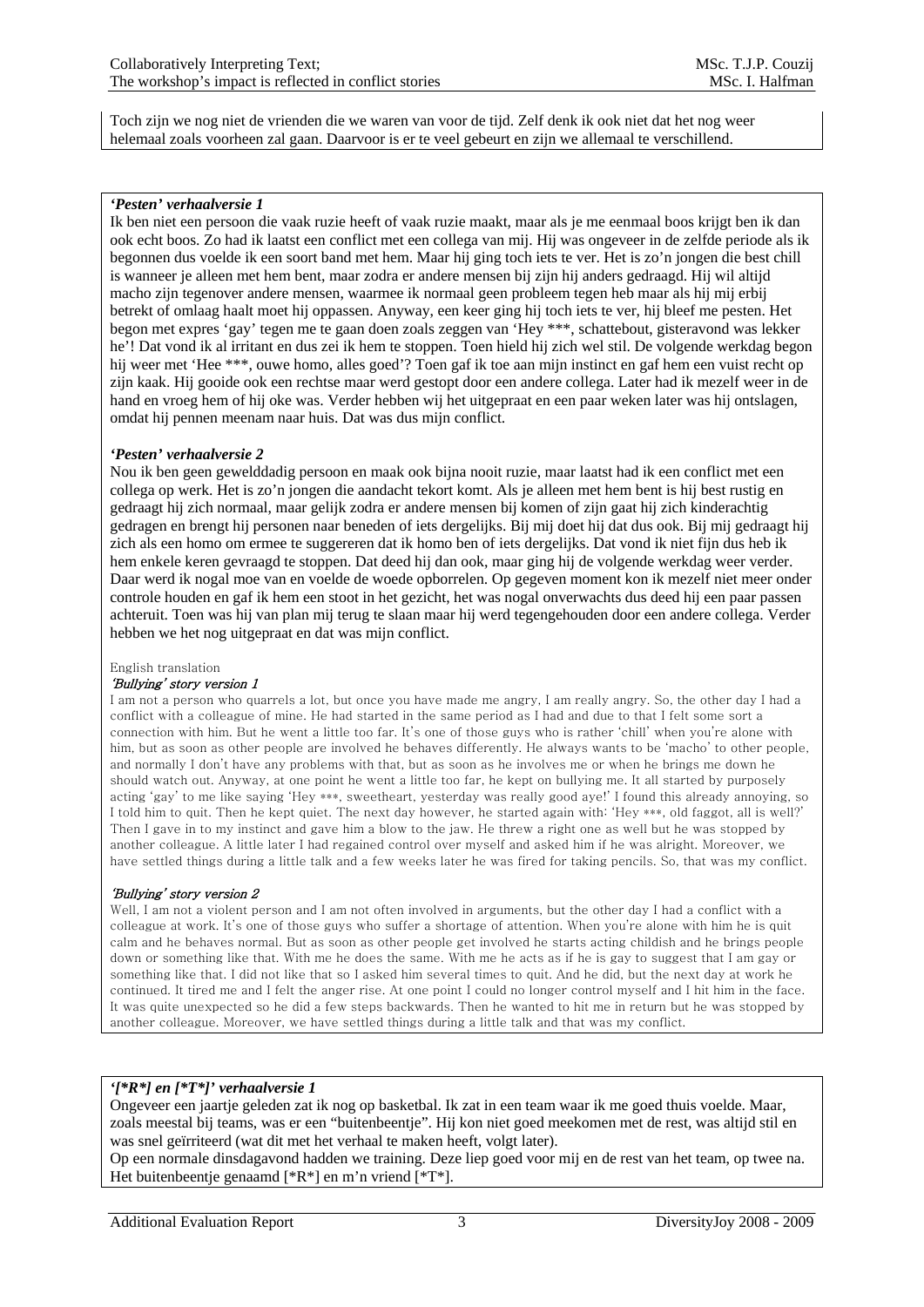Er waren spanningen ontstaan, met als gevolg een kleine ruzie met woorden tussen de twee. Deze is goed opgelost door de trainer, en de training verliep verder goed, maar zwaar.

De training was afgelopen, en we gingen met het hele team naar de kleedkamer. Van de 9 man uit het team, douchten er altijd maar een stuk of 4 in de kleedkamers. Waaronder ik, een vriend, [\*T\*] en [\*R\*]. [\*T\*] begon heel vervelend te doen tegen [\*R\*]. M'n andere vriend en ik probeerden [\*T\*] te sussen, want [\*T\*] was boos omdat [\*R\*] hem tijdens de training zou moeten hebben geslagen. Toen begon [\*T\*] te schreeuwen tegen [\*R\*]: "[\*R\*], ga gewoon zitten met je dikke reet, zodat je dikke lichaam kan uitrusten van een zware training voor dikerds". [\*R\*] pikte dit niet en stormde op [\*T\*] af, en gaf hem een schop tegen zijn hoofd. [\*T\*] knalde met zijn hoofd tegen de muur en bleef even versuft op het bankje zitten. Dat was m'n teken om in te grijpen. Ik rende naar [\*T\*] om te kijken of alles goed was. Het ging wel weer want hij begon te schreeuwen tegen [\*R\*]. Ik liep op [\*R\*] af om hem te bedaren. Hij begon ook tegen mij te schreeuwen omdat ik een vriend van [\*T\*] ben. Ik zei dat ik er niets mee te maken wilde hebben, maar dat ik wel wilde dat [\*R\*] even rustig zou doen. Hij haalde naar mij uit, maar ik kon gelukkig net op tijd bukken. Ik greep [\*R\*] vast, en zei in z'n oor: "rustig, ik ben hier niet om jou ook nog een pak slaag te geven ... even rustig!" Gelukkig werd [\*R\*] weer een beetje rustig, en ik m'n vriend nam het van me over.

Hierdoor kreeg ik de tijd naar de trainer te lopen en het verhaal uit te leggen. Hij kwam de kleedkamer binnen, en kreeg de rest onder controle.

Gelukkig is alles goed afgelopen, en heeft niemand blijvende schade van dit "avontuurtje" opgelopen!

#### *'[\*R\*] en [\*T\*]' verhaalversie 2*

Zoals mijn vorige verhaal te lezen is, zat ik ongeveer een jaar geleden op basketbal. Het team beviel me goed. Maar 1 jongen, [\*R\*], lag het team niet zo ... Hij was eigenlijk te hoog ingedeeld. Hij vond ons, de rest van het team, ook niet echt aardig, en was daardoor vaak stil en snel geïrriteerd.

Het is dinsdagavond. Dit is onze trainingsavond. De training ging zoals velen: gewoon goed en soepel. Toch kregen [\*R\*] en, een vriend van mij [\*T\*], een meningsverschil die niet zo erg had hoeven zijn. De trainer kwam tussenbeide, maar je merkte dat er toch een sfeer hing die vijandig was.

De training was afgelopen, en iedereen ging de kleedkamer in. Toen de niet-douchers naar huis waren gegaan, bleven ik, [\*T\*], [\*R\*] en nog een kameraad over om te gaan douchen. Hier ging het mis.

[\*T\*] werd boos op [\*R\*] om dat [\*R\*] [\*T\*] zou moeten hebben geslagen tijdens de training. M'n andere kameraad, die tevens de broer van [\*T\*] is, probeerde [\*T\*] te sussen; zonder succes.

[\*T\*] werd nu helemaal boos omdat [\*R\*] ontkende dat hij hem geschopt zou hebben. [\*T\*] zei: "Waarom ga je niet gewoon zitten met je dikke reet, want dan kan je dikke lichaam eventjes uitrusten van de zware training voor dikkerds". Het zal misschien niet gek overkomen als ik vertel dat [\*R\*] dit niet pikte. [\*R\*] riep zoiets als: "Nu ben je ECHT te ver gegaan!!". [\*R\*] rende op [\*T\*] af en schopte tegen [\*T\*]'s hoofd. [\*T\*] knalde keihard met z'n hoofd tegen de muur en het leek eventjes alsof ie ging flauwvallen. Gelukkig ging het goed. Vanaf dit moment wist ik dat ik iets moest doen.

Ik ging direct naar [\*T\*] om te kijken of het goed met hem ging. Dit werd bevestigd toen [\*T\*] weer begon te schreeuwen tegen [\*R\*]. Ik probeerde hem een beetje te sussen, maar m'n andere kameraad nam het over. Ik ging naar [\*R\*] toe om hem een beetje te sussen. Dit had eerst averechts effect want [\*R\*] begon tegen mij te schreeuwen. Hij dacht blijkbaar dat ik hem kwaad wilde doen omdat ik een vriend van [\*T\*] ben. Ik gebruikte gelukkig de goede woorden: "[\*R\*], rustig ... ik wil er niets mee te maken hebben, maar toch kun je beter rustig doen, want anders draait het nog op iets veel ergers uit." [\*R\*] snapte me, en begon rustig te worden. [\*T\*] was ook weer rustig ... maar had nog wel hoofdpijn. Ik fluisterde [\*R\*] in z'n oren dat hij maar beter even naar [\*T\*] kon gaan om het uit te praten. Dit deed [\*R\*] en [\*T\*] heeft hem vergeven. De trainer is verder niet meer nodig geweest.

(dit is de verandering van wat ik heb geleerd. Een kleine aanpassing, maar die wel belangrijk kan zijn ...)

#### *'Roddelen' verhaalversie 1* ('Gossiping')

Een paar dagen terug kreeg ik ruzie met één van me beste vrienden. Hij en ik zijn heel goed bevriend. Ik beschouw hem als een broer en hij mij als een zusje. Alhoewel bepaalde mensen soms denken dat we met elkaar hebben ofzo. Op een dag kwam wij erachter dat een jongen die we allebei kennen een roddel heeft verspreid dat wij met elkaar hebben. Dit had een meisje verteld die ook wij allebei kennen. Ze heet \*\*\*. Dus op een dag komt die jongen op msn tegen me praten die de roddel had verspreid. Hij vroeg aan mij van wat er precies is gebeurd want hij werd op msn aangevallen door me beste vriend (mijn zogenaamde broer :p). Dus ik vertelde hem alles van wat er precies is gebeurd. Toen zei hij mij dat hij die rodel helemaal niet heeft verspreid. Hij heeft dat nog nooit gezegd aan iemand. Zo gingen we door praten. En ik noemde de naam van \*\*\*, dat zij mijn beste vriend had gezegd dat jij die roddel had verspreid. Volgende dag kwam mijn (beste) vriend naar me toe en zei "waarom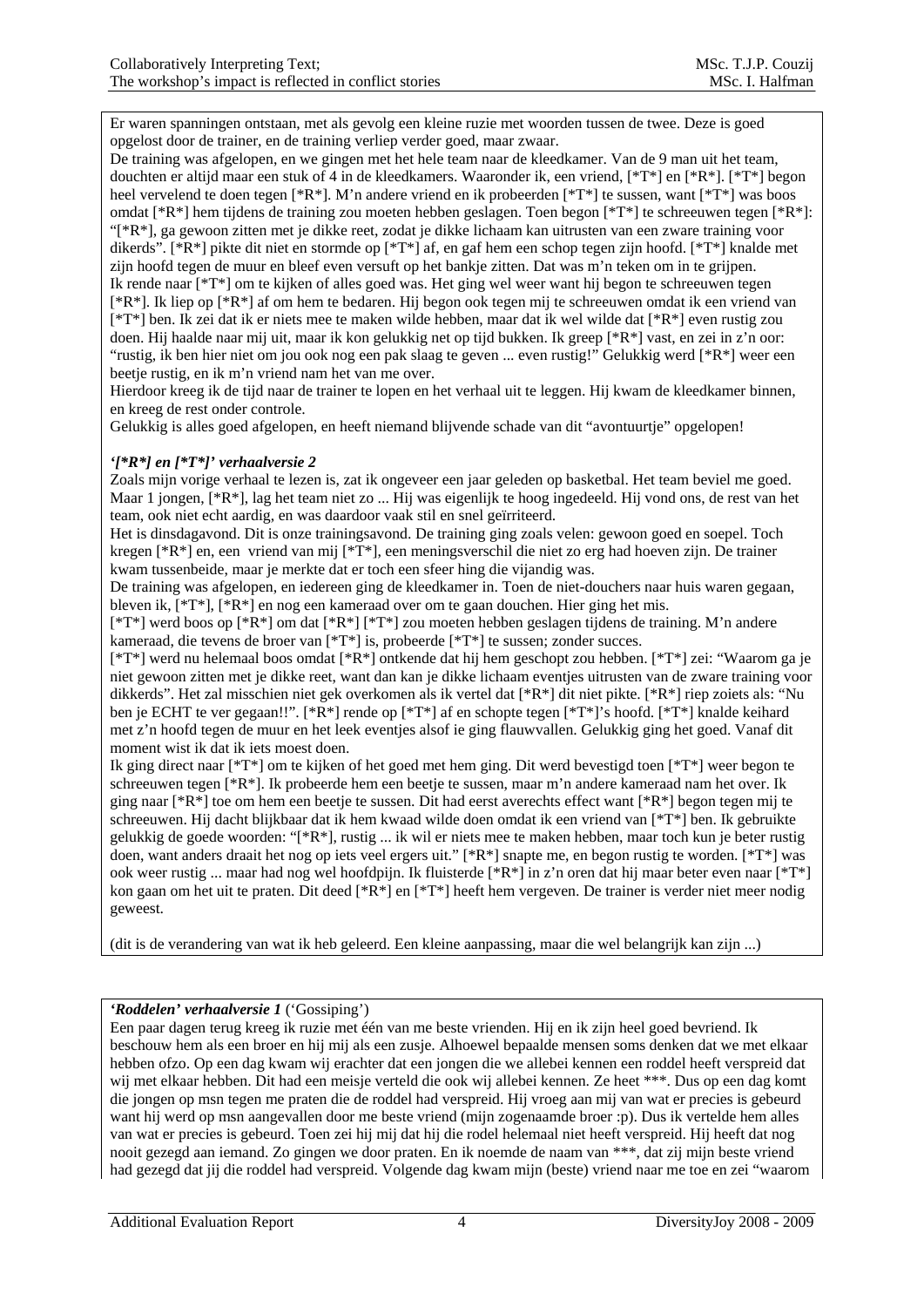heb je het doorverteld dat \*\*\* dat zei." Ik zei "omdat ik erover ging praten met die jongen." Toen zei hij "maar ik had hem geen naam gezegd. Ik had niet gezegd dat het \*\*\* is." Toen zei ik hem, "maar dat wist ik niet. Als je me dat eerder had gezegd had ik dat niet doorgezegd." Toen gingen wij gewoon weer normaal tegen elkaar praten. Maar opeens na de zomervakantie sprak hij niet meer tot me. Dus ik ging ook niet naar hem toe om te praten. En ik hoorde achteraf dat hij het niet goed wou maken en dat hij wel zonder mij kan leven. Dat vond ik echt hard aankomen. Ik was ook heel erg boos geworden. Een keer op de metero station gingen we bekvechten. Het raarste vond ik dat hij voor de vakantie nog wel met mij ging praten na de vakantie opeens niet meer, maar ja. Na 3 weken niet praten kwam hij zelf naar mij toe. Hij vroeg om iets en ik gaf hem dat. Zo gingen we weer met elkaar praten. Het lijkt nu alsof er nog nooit wat is gebeurd. We praten nu weer goed als vroeger. Xx-Eindexxx

#### *'Roddelen' verhaalversie 2* ('Gossiping')

Ik heb meerdere conflicten gehad, maar die zijn voor een groot aantal conflicten tussen mij en iemand van mijn familie. Daarom heb ik een conflict gekozen tussen mij een goede vriend P. De gebeurtenis vond plaats voor de zomervakantie.

P kwam naar mij toe om te zeggen dat een jongen over ons roddelt, dat wij met elkaar hebben. Terwijl dat helemaal niet zo is. Ik beschouw P als een broer en hij mij als een zusje. P had het gehoord van een meisje dat een jongen over mij en hem roddelt. Op een dag kwam die jongen online op msn. Toen vroeg hij mij wat er precies aan de hand was. Ik heb hem (X) dus alles verteld en ook bij verteld welk meisje het was, die zei dat X roddelt.

Achter af hebben P en X elkaar ook gesproken. De volgende dag komt P naar mij toe en begint heel hard te praten. Hij zei: 'Waarom heb je X verteld welk meisje mij alles heeft verteld.' Ik zei: 'Ow sorry, maar je hebt mij ook niet gezegd dat ik het niet mocht doorvertellen. Hoe moet ik nou weten dat je X niet hebt verteld welk meisje het is.' Toen zei P: 'Ja, maar je moet toch wel na gaan dat het kan dat ik het niet hebt verteld welk meisje het is. Ze gaat toch dan in problemen komen.' Ik: 'Ja sorry.' Na deze gesprek gingen we weer normaal tegen elkaar praten. In de zomervakantie had P mij een bericht gestuurd. Het ging weer over waarom ik dat meisje had verraden. Ik had hem toen geen bericht teruggestuurd. Ik wou hem gewoon alles weer persoonlijk uitleggen. Hele zomervakantie had ik P niet gesproken. Na de zomervakantie sprak hij niet met mij. Ik wist al waarom hij niet tot me sprak. Hij was nog boos. Ik voelde me gekwetst omdat hij mij had beschuldigd om iets, wat eigenlijk niet helemaal mijn fout was. Ik hoorde toen via anderen wat hij nog over mij dacht. En via anderen heeft hij ook gehoord dat ik heb gezegd dat ik wel vind het mijn schuld is maar ook die van hem, want P heeft mij niet gezegd dat ik het niet door mocht vertellen. En dat het me spijt. Na 3 weken niet gesproken te hebben had P mij opeens gebeld. Hij had een kortingspasje nodig. Ik ben dus in de pauze naar hem toe gegaan. Ik heb hem toen mijn kortingspasje gegeven van de filiaal waar ik werk. Zo hadden wij een klein gesprekje. Nadat gingen we weer als vroeger tegen elkaar praten. Het leek alsof er niks was gebeurd. Ik voelde me echt blij omdat het weer goed was tussen ons, want ik had behoefte aan een goede vriend.

#### *'Schoenlepel' verhaalversie 1* ('Shoehorn')

Ik werkte in de zomervakantie bij een schoenenzaak. Het was mijn eerste baantje, dus vond het best leuk om te leren werken. Ik leerde daar al vanaf dag één hoe je met klanten om moest gaan. De regels: 1 Begroet altijd de klant; 2 wanneer je iet dat de klant aan het passen is, vraag of de schoen goed zit. 3. Als de klant begint te zitten om te passen neem altijd een schoenlepel mee. Er komt dan een klant binnen. Een man, hij heeft best een eng koppie, maargoed. Ik doe wat er gevraagd wordt, haal de schoenen in zijn maat en neem een schoenlepel mee. Hij maakt gebruik van de schoenlepel. Hij past de schoenen en vindt dat ze goed staan. Hij wilt ze kopen. Dus zeg ik tegen hem 'Ik zet de schoenen alvast bij de kassa'. Waarop hij antwoordt 'Ja, is goed hoor'. Als hij eenmaal bij de kassa is, ik ben op dat moment in de magazijn, vraagt hij aan mijn collega 'Ik neem de schoenlepel mee, mag dat, okè?!' Mijn collega zegt 'Nee, dat geven wij niet zomaar weg, wij verkopen ze!' Hij antwoordt dan: 'Laat maar, ik vraag je andere collega wel, zij heeft mij ten slotte geholpen'. Ik kom weer terug bij de kassa en hij vraagt nu aan mij of hij de schoenlepel mag meenemen. Ik werk er natuurlijk pas en weet eigenlijk niet wat ik moet zeggen. Dan zeg ik: "Nee, sorry dat kunnen wij niet zomaar meegeven': Hij wordt steeds irritanter en zegt "Wat sorry? Ik neem het gewoon mee". Mijn collega wordt boos en zegt "Hoezo je neemt het mee?!" Waarop de man antwoordt "Ja, ik neem het gewoon mee ja!?". Mijn collega zegt dan: "Waarom doe je zo lullig!?". Ik: "Ja?!". Dan zegt hij: 'Ahahaha grapje! hoor ik neem het niet mee'". Ik zeg dan: "Okeey…. wat een raar grapje :s". Ik en mijn collega kijken heel boos naar hem en overhandigen de tas met zijn schoenen erin. We waren blij dat hij weg ging, rare, enge man.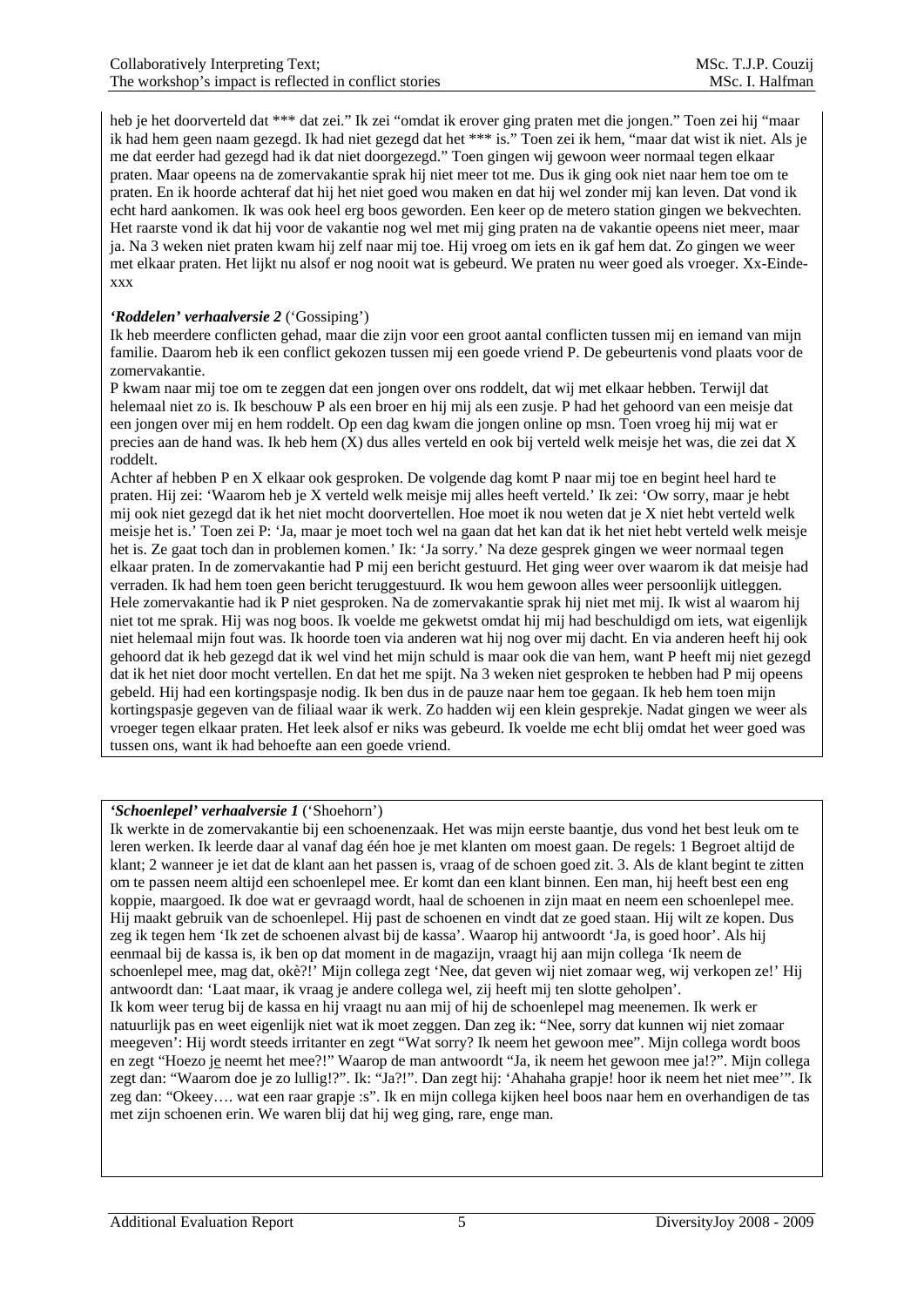#### *'Schoenlepel' verhaalversie 2* ('Shoehorn')

In de zomervakantie had ik mijn eerste baantje als verkoopmedewerker bij een schoenenzaak. Ik vond het best spannend allemaal, want ik wist niet echt wat ik precies moest doen en hoe ik met klanten moest communiceren. Na een paar dagen gewerkt te hebben, was ik wel gewend aan de –winkel– systeem.

Op een dag stond ik gewoon in de winkel om klanten te helpen met schoenen passen en de juiste maat. Er kwam een man naar me toe om te vragen of ik een bepaalde schoen in zijn maat had. Ik zei: "momentje, meneer ik zal voor u kijken.' Gelukkig was zijn maat er nog wel. Hij zat inmiddels op een stoel. Ik bracht hem de schoenen en bood hem een schoenlepel aan. Hij paste de schoenen en ik vroeg hoe het zat en of hij het mooi vond staan. Hij vond die schoenen perfect zitten en dus wilde hij ze kopen. Ik zei: 'goed, dan breng ik ze alvast naar de kassa'. Waarop hij antwoordde 'is goed hoor'. Ik ging eventjes naar de magazijn en toen kwam ik weer terug… wat bleek… dat hij en mijn collega wat discussie hadden. Ik vroeg aan mijn collega 'wat is er aan de hand?' Zij zei: 'Nou, die meneer wil die schoenlepel meenemen'. Ik zei toen 'Ja, dat kan toch, maar dat kost dan wel €2,-' Mijn collega antwoordde terug 'Ja, maar hij wilt het meenemen zonder te betalen'. Ik zei toen tegen de man 'Sorry meneer, maar dat kunnen wij niet doen, wij verkopen dat net als wij schoenen verkopen'. De man vond het natuurlijk niet leuk en zei 'Nee, hoor grapje, laat maar zitten'.

Mijn collega en ik zeiden 'Het is al goed hoor,' dus u wilt deze schoenen afrekenen?' Hij zei 'ja'.

Dus uiteindelijk kwam er toch een goed einde en niemand was gelukkig boos.

#### *'TV kijken' verhaalversie 1*

Een jaar geleden had ik ruzie met mijn broer. Ik zat TV te kijken en hij wilde gamen maar kon het spel niet vinden. Ik was de laatste die gespeeld had en hij vond dus dat ik het voor hem moest zoeken. Ik had het in de kast gelegd en zei dat ook tegen hem. Hij kon het nog steeds niet vinden. Ik zei dat het toch niet uitmaakte omdat ik TV zat te kijken, dus hij kon sowieso niet gaan gamen. Toen deed hij de TV uit en zei dat ik dat spel moest gaan zoeken. Toen weigerde ik en deed de TV weer aan.

Toen deed hij het opnieuw uit en ik werd boos, zei dat ik niet wist waar zijn spel was en liep naar boven. Hij vond zijn spel later toch nog, maar we hebben elkaar een paar dagen niet meer gesproken.

#### *'TV kijken' verhaalversie 2*

Een keer zat ik TV te kijken en mijn broer was zijn spel kwijt. Hij vroeg aan mij waar het lag want ik was de laatste die ermee had gespeeld. Ik zei dat het in de kast lag. Hij zocht maar kon het nog steeds niet vinden. Toen zei ik tegen hem dat het niet uit maakte omdat hij nu toch niet kon spelen, want ik keek TV. Toen deed hij de TV uit en zei dat ik het moest gaan zoeken. Ik weigerde en deed de TV weer aan. Toen deed hij het weer uit en werd ik boos. Ik zei dat ik niet wist waar zijn spel was en liep naar boven. Later vond hij het spel toch nog maar we hebben elkaar een paar dagen niet gesproken.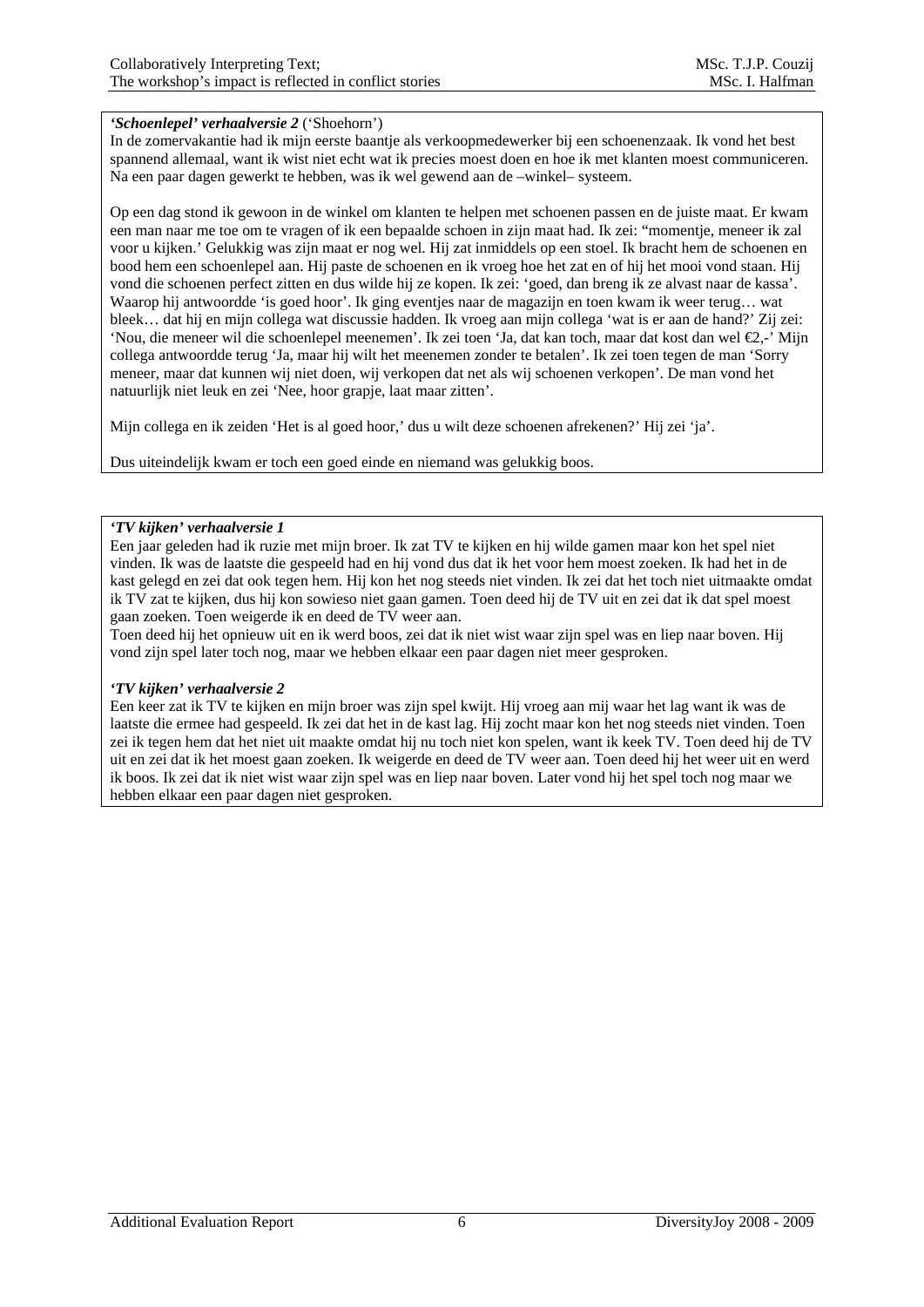## <span id="page-40-0"></span>**2. The instructions used to obtain the conflict stories**

*Form T1, meant for individual participants:* 

#### Dear Sir or Madam,

Soon you will participate in a workshop offered by Phaphama Initiatives. To prepare for the workshop we invite you to write a brief personal story. Our request serves two purposes. First it is a way of collecting information about the changes the workshop propels. Secondly, this exercise hopefully stimulates you to think about personally experienced conflict situations, which primes you in a way for the workshop. This exercise can help you quickly join the workshop process. Unless you choose to share your story, it will not be part of the workshop.

Now we ask you to write a personally experienced 'conflict'. With 'conflict' we refer to a simple difference of opinion, a disagreement, a labor dispute, and even a situation in which physical violence occurs. For example you can write about a conflict with a colleague, a conflict at home with a partner or family member. A 'conflict' does not always have to involve physical violence. We are interested in 'conflicts' in the broadest sense of the word. It is up to you to choose a situation you see as 'conflict'. It is however important that you write about a conflict that you personally experienced and in which you play (or have played) a central role.

#### **Exercise:**

**Describe a conflict that you personally experienced and in which you play (or have played) a central part. Try to describe the situation as specific as possible. What happened? What did you do? What were your thoughts? What did you feel? What did you want to achieve? Describe the situation as if you would tell it to someone. Your story need not be longer than 20 or 30 lines.** 

At the beginning of the workshop you can submit a copy of your story to one of the workshop facilitators. Please write your name above your story. And as a reminder, unless you choose to do so, your story will not be shared in the workshop.

#### Support for memorizing a suitable story of conflict:

From our experience we know that it may be difficult to remember a suitable conflict situation. Perhaps the support below is helpful.

*When was the last time you were angry or sad. What was the origin of those feelings? Is this a situation you can use for this exercise?* 

#### Confidentiality:

Your story may become part of an impact research of Phaphama Initiatives. If so, your story will be read and analyzed. In any case, the researchers will not know the author's identity. When parts of your story are included in an evaluation report, all names and references to the author are omitted.

Good luck with this exercise. We are looking forward to meeting you during the workshop. Should you have any questions regarding this exercise or the workshop, feel free to contact us.

Kind regards, Phaphama Initiatives.

Collin Judy Jabu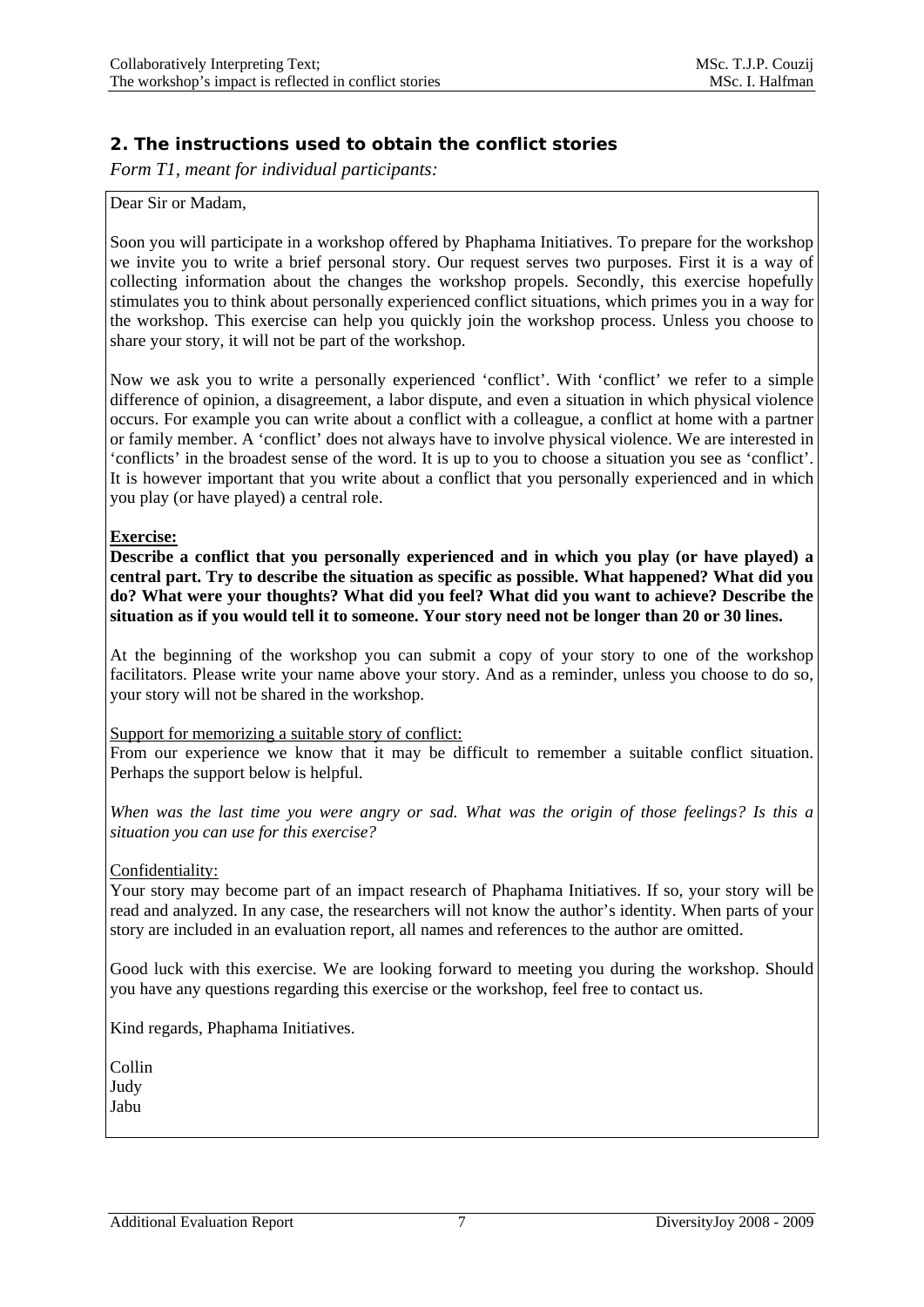*Form T1 with additional questions:* 

Name: Date: Place:

We would like to ask you to do the following exercise:

**Describe a conflict that you personally experienced and in which you play (or have played) a central part. Try to describe the situation as specific as possible in the way you understand it now. Think about: what happened? What did you do? What were your thoughts and feelings? Describe the situation as if you would tell it to someone. Your story need not be longer than 20 or 30 lines.** 

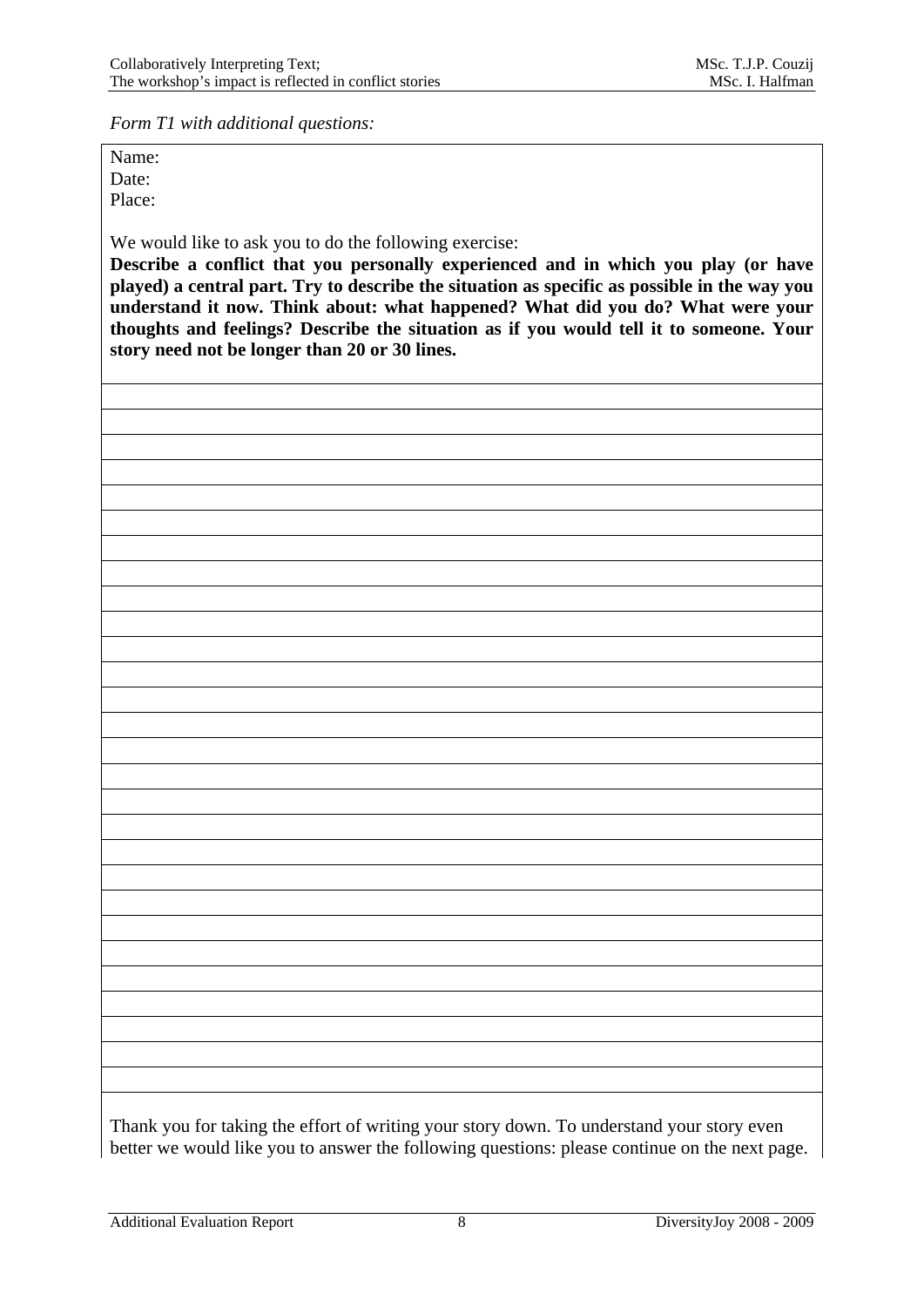1.What according to you is the cause of the conflict?

2. What is your opinion on 'the other' in your conflict story?

3. If you would encounter a similar conflict situation would you act the same way you did here? Please explain and use examples from your story.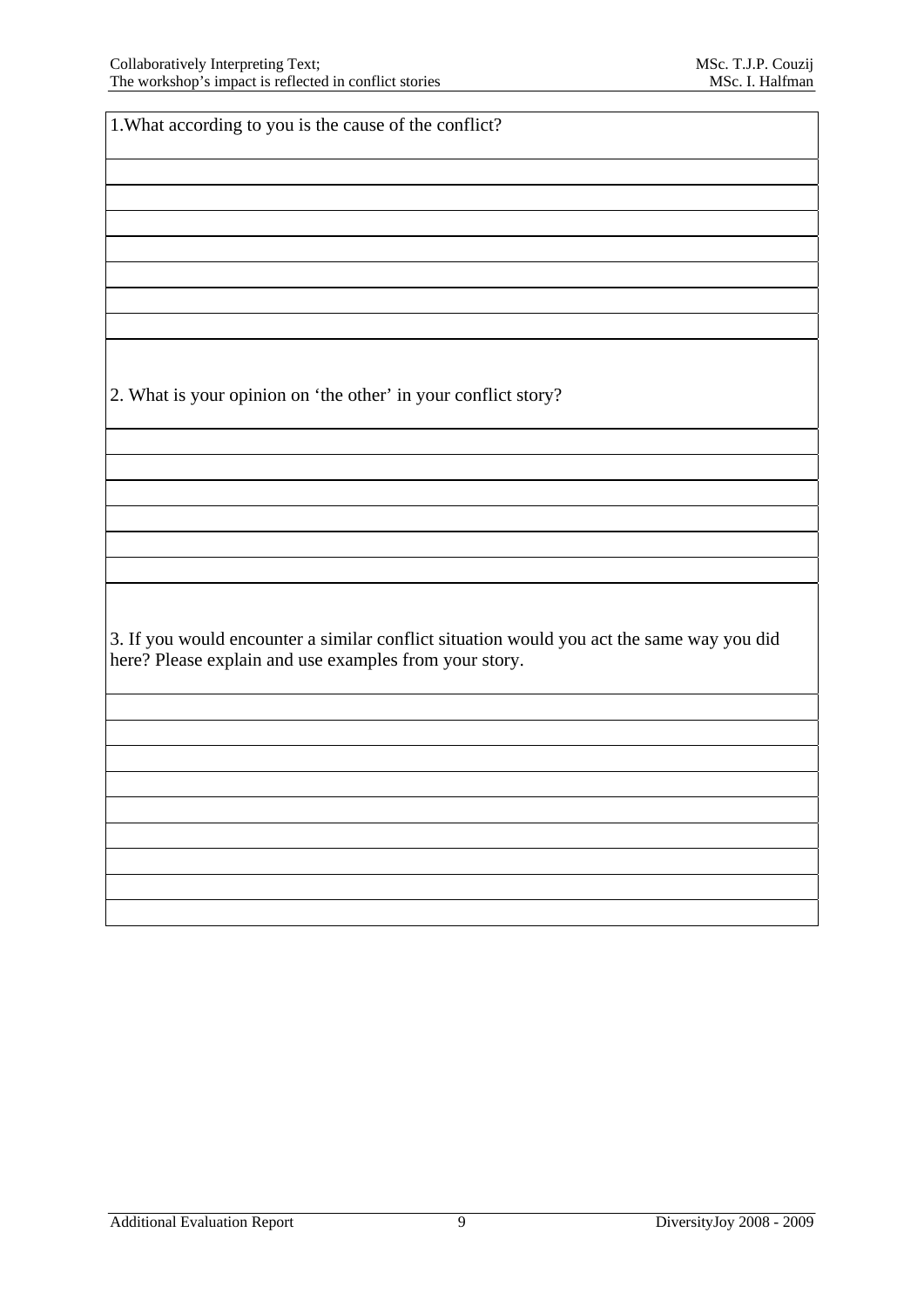*Form T1 with additional questions:* 

Name: Date: Place:

We would like to ask you to do the following exercise:

**Describe a conflict that you personally experienced and in which you play (or have played) a central part. Try to describe the situation as specific as possible in the way you understand it now. Think about: what happened? What did you do? What were your thoughts and feelings? Describe the situation as if you would tell it to someone. Your story need not be longer than 20 or 30 lines.** 

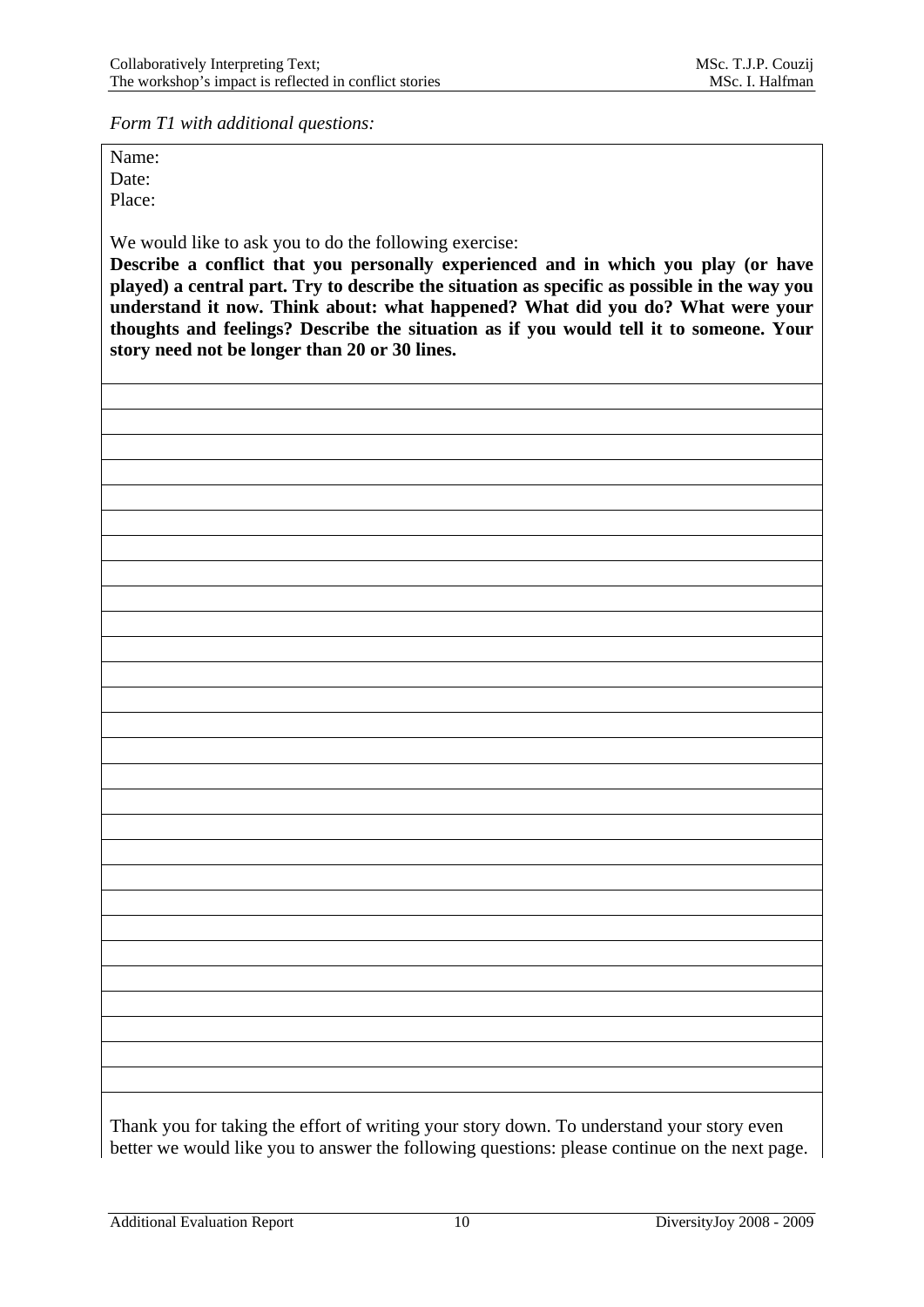1. What according to you is the cause of the conflict? 2. What is your opinion on 'the other' in your conflict story? 3. If you would encounter a similar conflict situation would you act the same way you did here? Please explain and use examples from your story.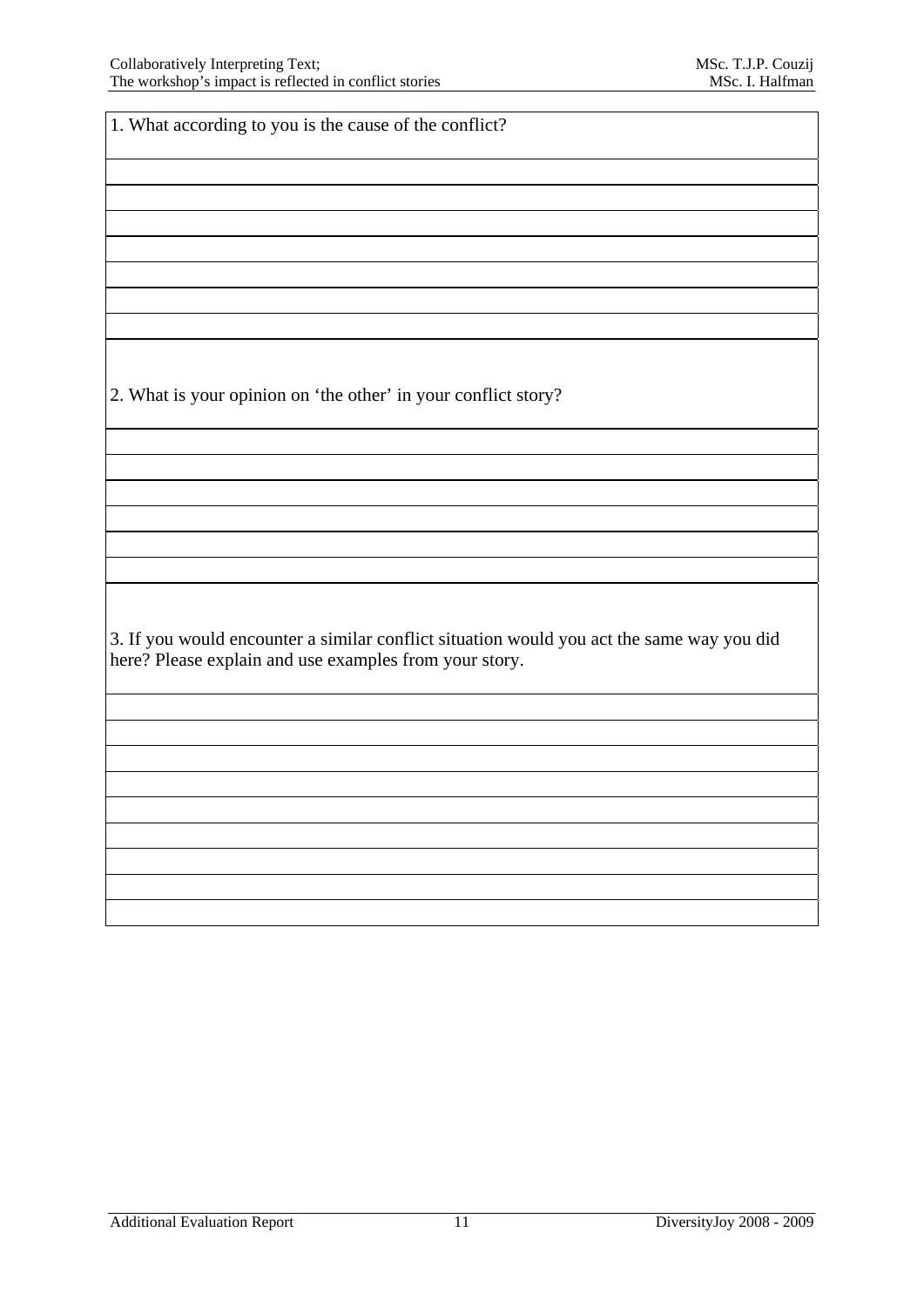*Form T2, meant for individual participants:* 

Dear participant,

You have recently taken part in a Phaphama workshop. We hope this has been a positive experience. We also hope that this experience continues to live on because it could support a sustained personal development. This development is important both for you as a person as for Phaphama Initiatives as a learning organization. It will help Phaphama to better understand the impact of the workshops and so enables opportunities to learn and make improvements in the workshop.

Telling and re-telling, stories of conflict, is one way to engage in personal and social development. The fact that conflict stories touch upon crucial aspects of these developments indicates that they can also provide valuable insights into these changes. For the reasons mentioned above we want to ask you – as a final exercise of the workshop – to write a second version of the conflict you have described at the beginning of the workshop.

It is important to understand that this is not a test. It is not about "how you would have acted if you had known what you know now", it is about re-describing the conflict you have described beforehand as you remember it NOW.

## **Exercise:**

*Describe the conflict, difference of opinion, or quarrel you have described before taking part in the workshop. Try to remember the situation and re-describe it as specific as possible. Describe the situation as if you would tell the story to someone else. What happened? What did you do? What were your thoughts? What did you feel? What did you wish to achieve? Your story need not be longer than 20 or 30 lines.* 

When you are done writing, we would like to ask you to either send the story by e-mail to *...(address)...* or by regular mail to *...(address)...*

The research in which the stories are read keeps the highest standards of confidentiality. Your story will be dealt with respectfully. When elements of your story appear to be helpful in Phaphama's evaluation reports, these elements are inserted without disclosing the author's identity and any possible references to the author are omitted or changed.

Again, we wish you the best of luck with this exercise and we look forward to your story. If you have remaining questions, please feel free to contact us.

With the kindest of regards,

Phaphama Initiatives.

| Judy   |
|--------|
| Jabu   |
| Collin |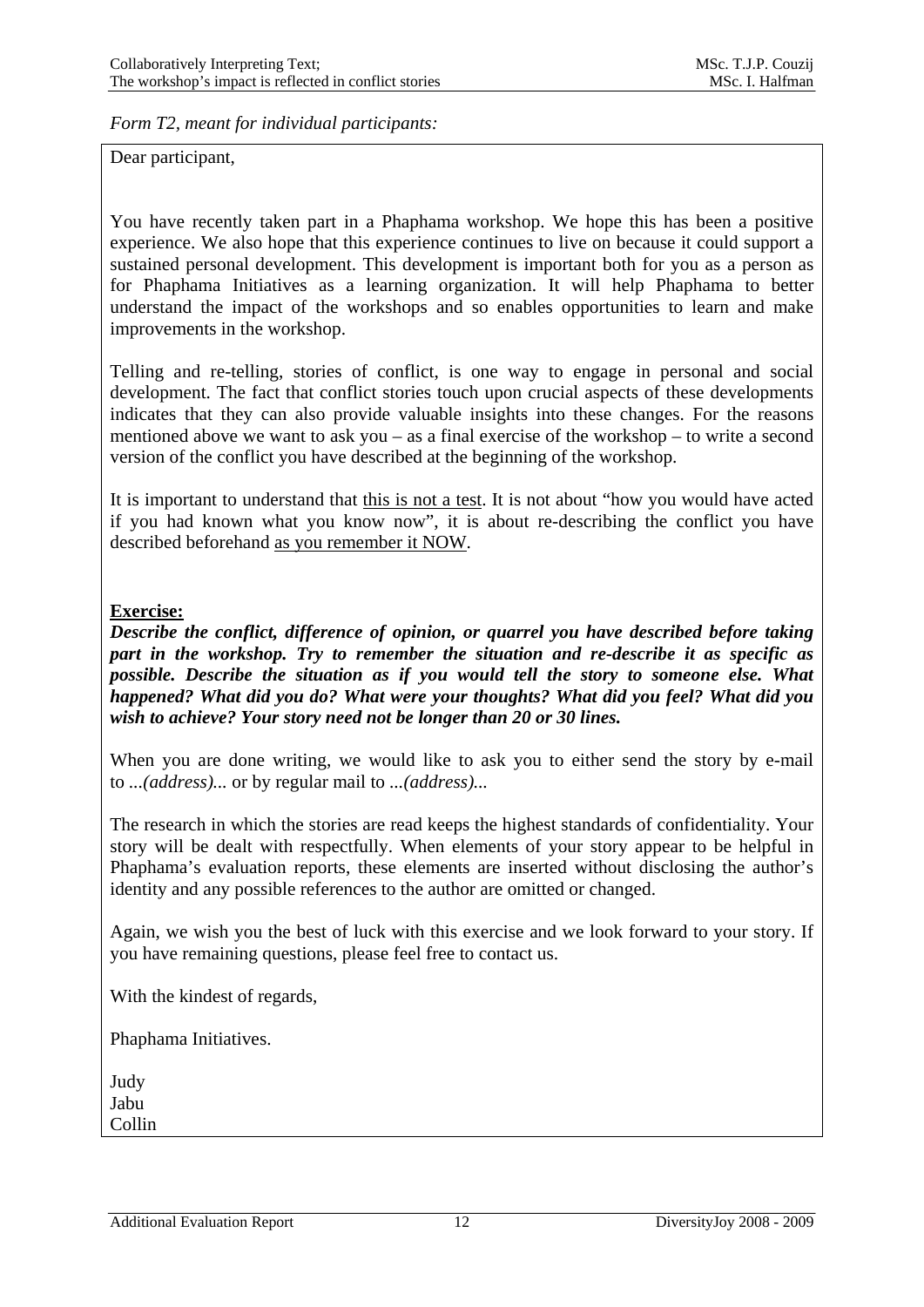*Form T2 with additional questions:* 

Name: Date: Place:

Everything we experience influences our ideas about our selves, about others and about our relations with others. The impact of these influences may vary and we may not always be aware of the impact. Your participation in the workshop of DiversityJoy can be seen as such an influential experience. We are trying to establish a new perspective on the various ways in which workshop participation affects people's ideas about social interaction. Conflict stories reflect these ideas.

As you will probably remember, you have already described a personally experienced conflict. We would now like to ask you to write a new story about this same conflict. You may wonder about the usefulness of re-describing the same conflict. This may seem strange at first glace but writing a new story on the same conflict, actually involves reconstructing the conflict in a new way. In this process of reconstruction, the story changes in subtle ways that might not even occur to you. These small changes are exactly the things that interest us because they represent the impact of workshop participation.

**Re-describe the story about the earlier conflict in a way that you understand it now. Try to be as specific as. Think about: what happened? What did you do? What were your thoughts and feelings? Describe the situation as if you would tell it to someone. Your story need not be longer than 20 or 30 lines.** 

Thank you for taking the effort of writing your story down. To understand your story even better we would like you to answer the following questions: please continue on the next page.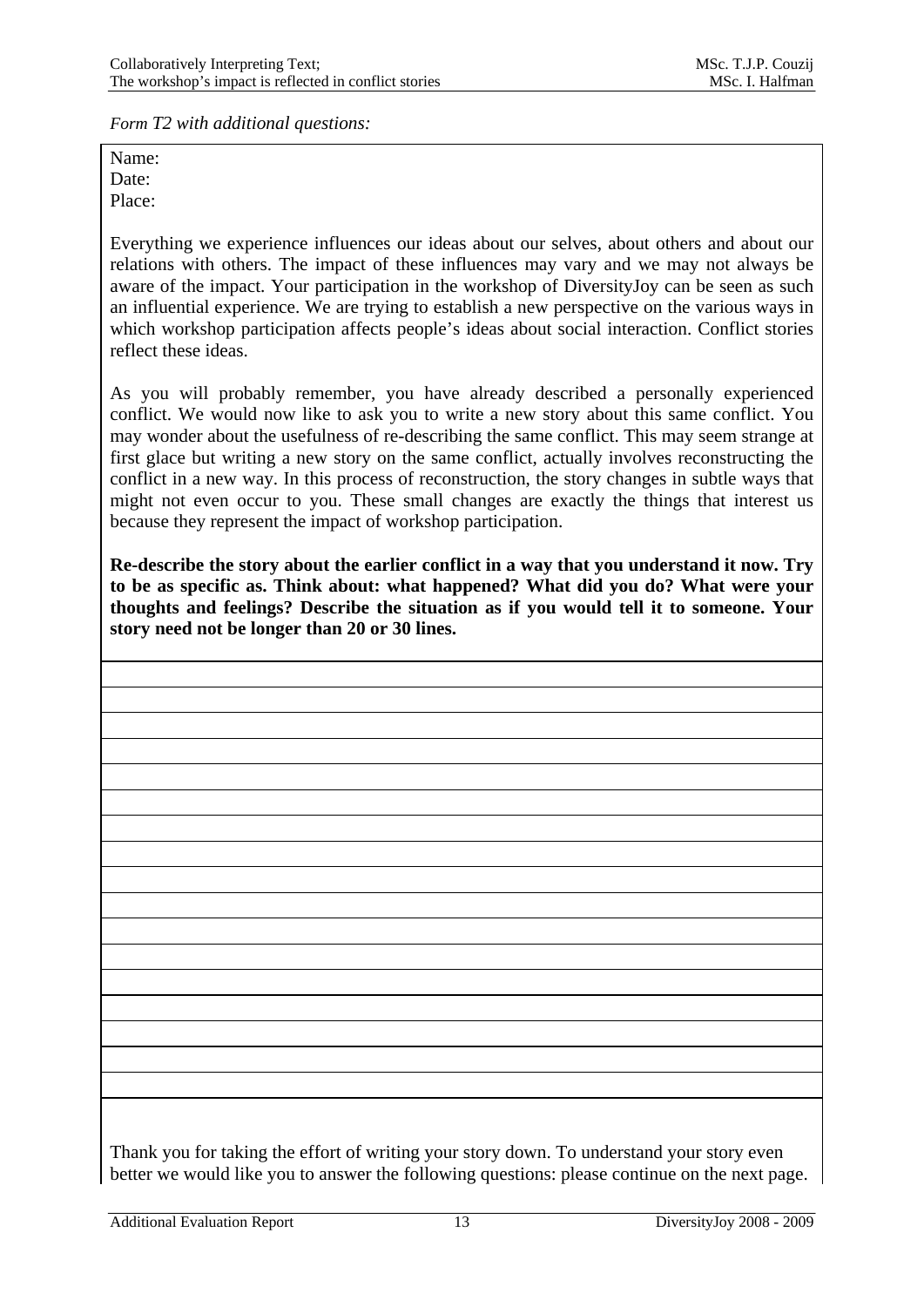1. What according to you is the cause of the conflict? 2. What is your opinion on 'the other' in your conflict story? 3. If you would encounter a similar conflict situation would you act the same way you did here? Please explain and use examples from your story.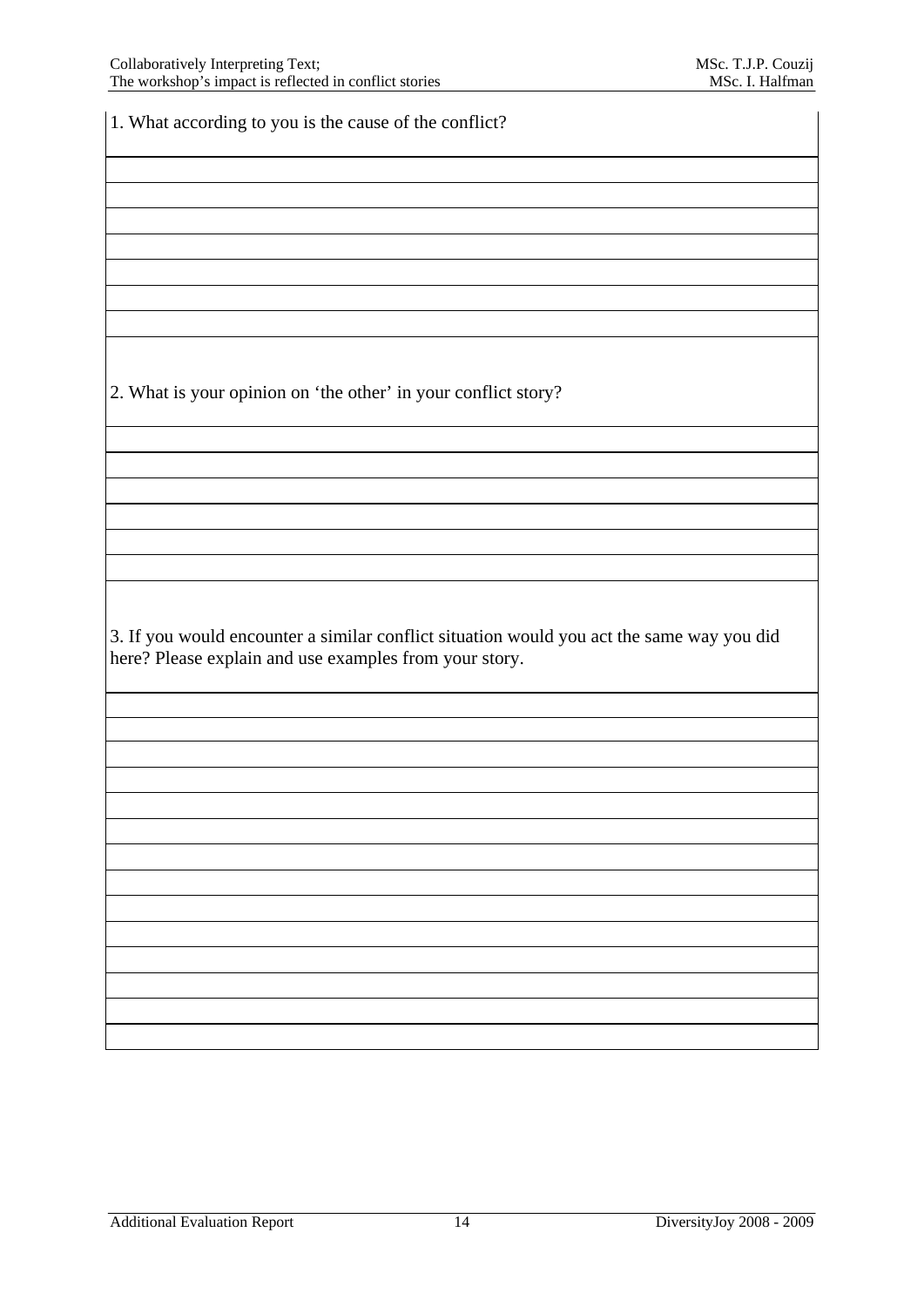## <span id="page-48-0"></span>**3. The questions that were used up till now to guide the analysis process**

|                                                                                                                                                                                                                                                                                                                                                                                                                                                                                                                                                                                                                                                                          | Individual Analysis Questions 'Twin Story' |  |  |  |  |
|--------------------------------------------------------------------------------------------------------------------------------------------------------------------------------------------------------------------------------------------------------------------------------------------------------------------------------------------------------------------------------------------------------------------------------------------------------------------------------------------------------------------------------------------------------------------------------------------------------------------------------------------------------------------------|--------------------------------------------|--|--|--|--|
|                                                                                                                                                                                                                                                                                                                                                                                                                                                                                                                                                                                                                                                                          |                                            |  |  |  |  |
| <b>Version (encircle):</b> $\blacksquare$ of $\star$                                                                                                                                                                                                                                                                                                                                                                                                                                                                                                                                                                                                                     |                                            |  |  |  |  |
|                                                                                                                                                                                                                                                                                                                                                                                                                                                                                                                                                                                                                                                                          |                                            |  |  |  |  |
|                                                                                                                                                                                                                                                                                                                                                                                                                                                                                                                                                                                                                                                                          |                                            |  |  |  |  |
| This Individual part of the story analysis is, so to say, a preparatory part. It is meant as a catalyst for<br>your analytical skills, as a memory aid, and a source of reverence for the last part of the evaluation.<br>In this part of the analysis we try to prompt you to critical reading and rereading of the text. Answer<br>the questions below, as you understand them. And by the way, it is allowed to enjoy the analysis<br>process; enjoyment is not by definition unscientific. A tip before you start: write clearly so you can<br>read your own thoughts back in the later part of this evaluation. And finally we wish you lots of<br>success and joy. |                                            |  |  |  |  |
| Concepts explained:<br>In the analysis questions below we use a few terms, which may need some explanation. With 'the<br>author' we mean the one who has written the conflict story, not the one who is now writing/reading<br>(you). With 'the other' we mean the character that is described (by 'the author') as the 'opponent', the<br>'opposing' party, or just simply 'the other' within the conflict story.                                                                                                                                                                                                                                                       |                                            |  |  |  |  |
|                                                                                                                                                                                                                                                                                                                                                                                                                                                                                                                                                                                                                                                                          |                                            |  |  |  |  |
| <i><u><b>Responsibility:</b></u></i>                                                                                                                                                                                                                                                                                                                                                                                                                                                                                                                                                                                                                                     |                                            |  |  |  |  |
| 1. Does the author take responsibility for his/her part in the conflict? If so, where do you read<br>this in the text, use quotations and line numbers.                                                                                                                                                                                                                                                                                                                                                                                                                                                                                                                  |                                            |  |  |  |  |
|                                                                                                                                                                                                                                                                                                                                                                                                                                                                                                                                                                                                                                                                          |                                            |  |  |  |  |
|                                                                                                                                                                                                                                                                                                                                                                                                                                                                                                                                                                                                                                                                          |                                            |  |  |  |  |
|                                                                                                                                                                                                                                                                                                                                                                                                                                                                                                                                                                                                                                                                          |                                            |  |  |  |  |
|                                                                                                                                                                                                                                                                                                                                                                                                                                                                                                                                                                                                                                                                          |                                            |  |  |  |  |
|                                                                                                                                                                                                                                                                                                                                                                                                                                                                                                                                                                                                                                                                          |                                            |  |  |  |  |
|                                                                                                                                                                                                                                                                                                                                                                                                                                                                                                                                                                                                                                                                          |                                            |  |  |  |  |
| <u>Agency:</u>                                                                                                                                                                                                                                                                                                                                                                                                                                                                                                                                                                                                                                                           |                                            |  |  |  |  |
| 2. Are there any indications in the text that the author is aware of his own influence on the<br>conflict situation? If so, where do you read this in the text, use quotations and line numbers.                                                                                                                                                                                                                                                                                                                                                                                                                                                                         |                                            |  |  |  |  |
|                                                                                                                                                                                                                                                                                                                                                                                                                                                                                                                                                                                                                                                                          |                                            |  |  |  |  |
|                                                                                                                                                                                                                                                                                                                                                                                                                                                                                                                                                                                                                                                                          |                                            |  |  |  |  |
|                                                                                                                                                                                                                                                                                                                                                                                                                                                                                                                                                                                                                                                                          |                                            |  |  |  |  |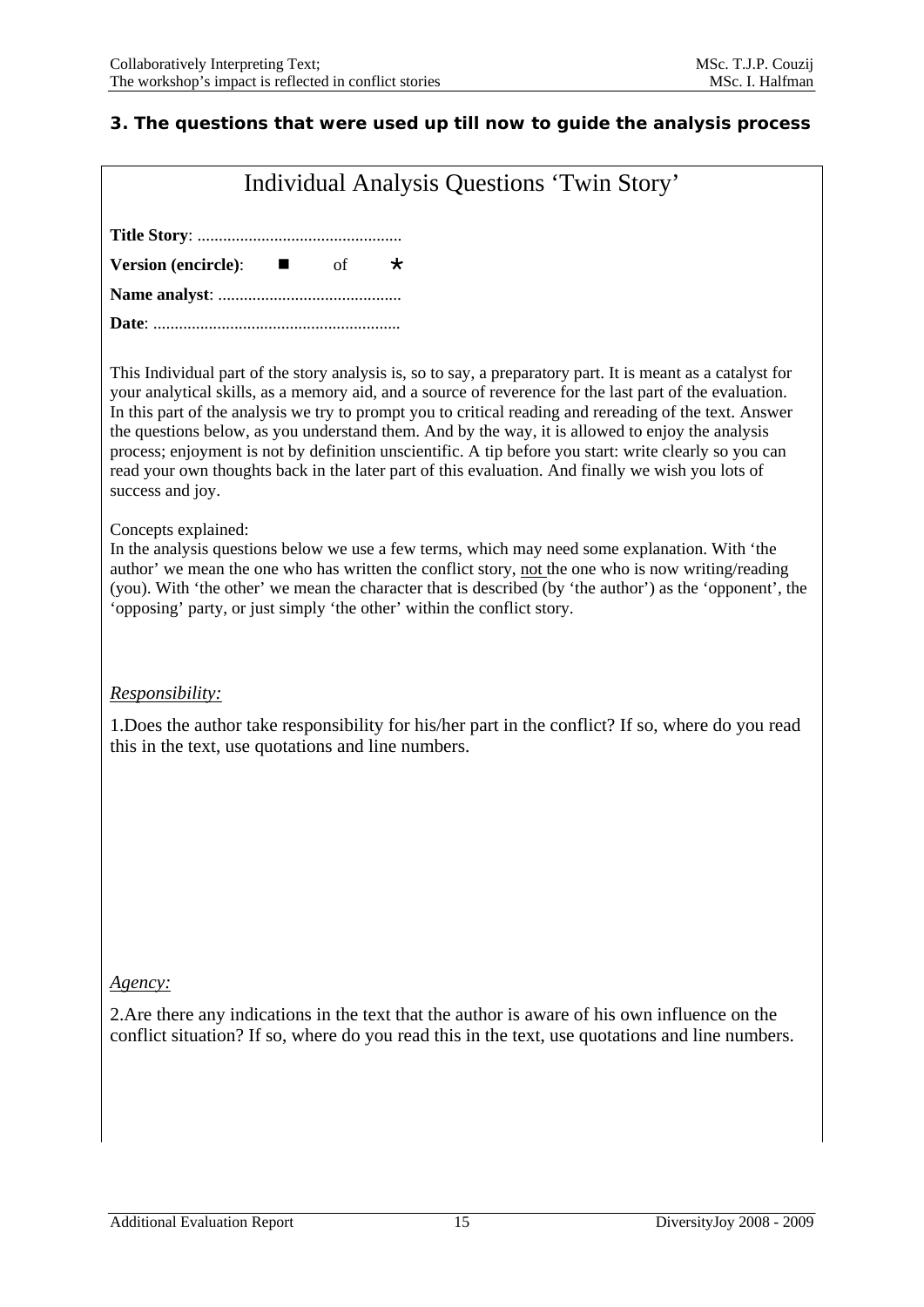## *Reflection, empathy, respect:*

3.Does the author try to explain the needs, feelings, and actions of the characters, including those of the author him/herself? If so, where do you read this in the text, use quotations and line numbers.

## *Trust, respect, reflection:*

4.Does the author describe the conflict problems as inherent or external to the characters in the story? If so, where do you read this in the text, use quotations and line numbers.

## *Trust, respect, reflection:*

5.How does the author present him/herself and the other? Where do you read this in the text, use quotations and line numbers.

**Self**:

**Other**:

*Reflection, empathy, respect:*

6.Does the author describe feelings, needs, and thoughts? If so, where do you read this in the text, use quotations and line numbers.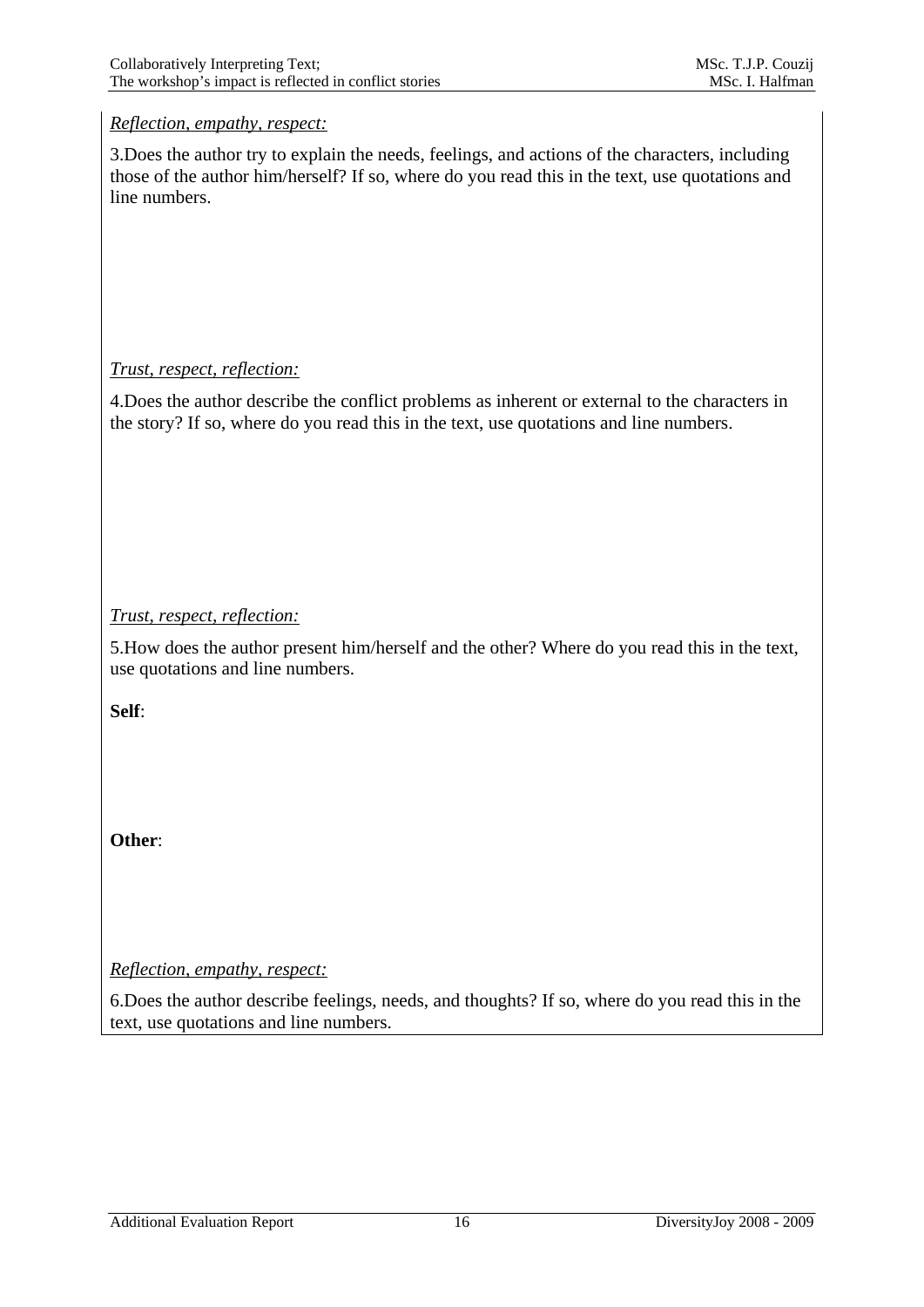## Individual Analysis Questions 'Twin-story': The Differences

## *Important differences:*

Choose the, according to you, most important (3 to 5) differences (these can also be story aspects that have not been mentioned yet). Where do you see these differences, use quotations and line numbers. And why did you choose these differences?

1.

2.

3.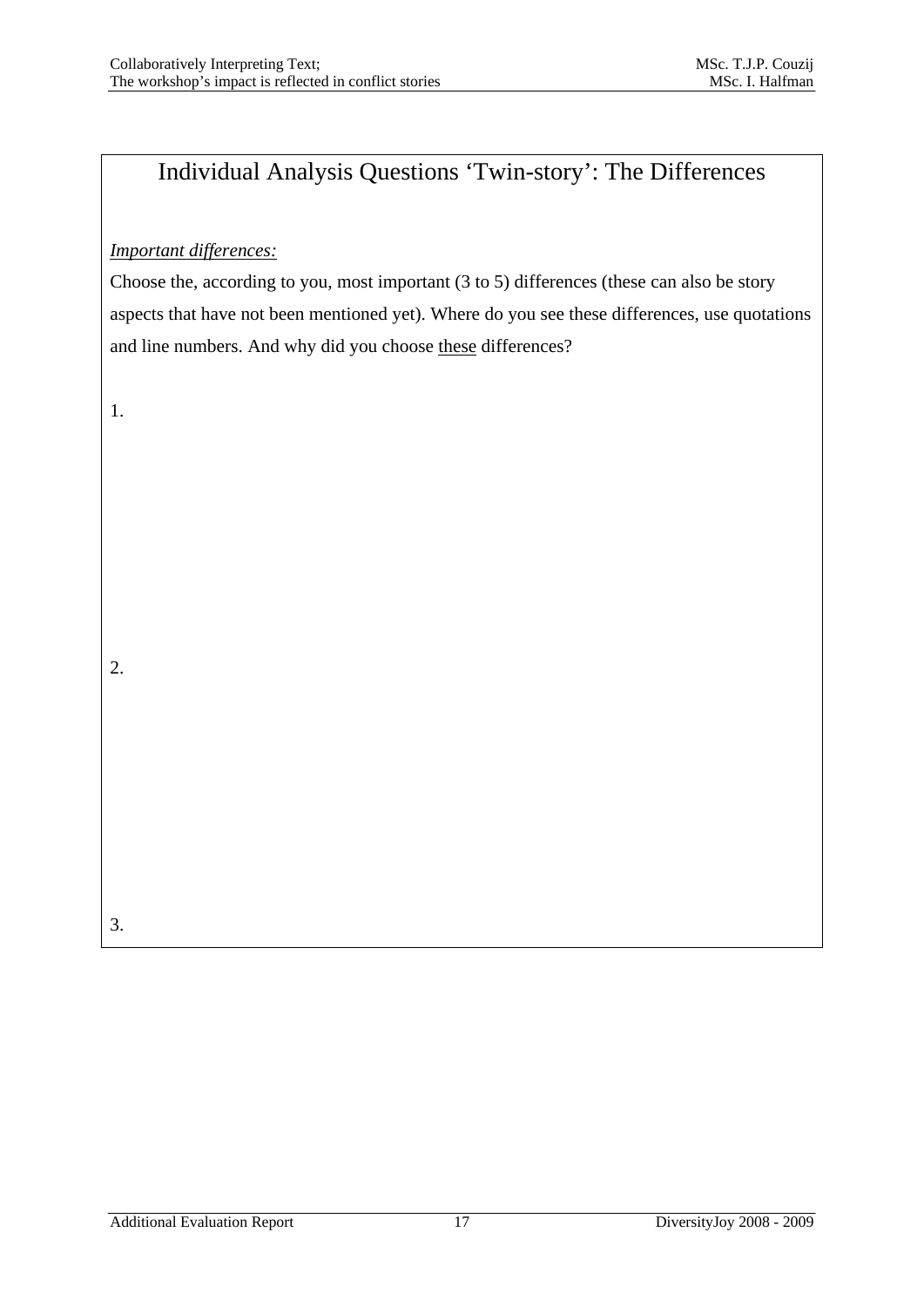| Individual Analysis Questions 'Twin Story'                                                                                                                                                              |  |         |                                                                                                                                                                                                                                                                                                                                                                                                                                                                                                                                                                                                                                                      |  |
|---------------------------------------------------------------------------------------------------------------------------------------------------------------------------------------------------------|--|---------|------------------------------------------------------------------------------------------------------------------------------------------------------------------------------------------------------------------------------------------------------------------------------------------------------------------------------------------------------------------------------------------------------------------------------------------------------------------------------------------------------------------------------------------------------------------------------------------------------------------------------------------------------|--|
|                                                                                                                                                                                                         |  |         |                                                                                                                                                                                                                                                                                                                                                                                                                                                                                                                                                                                                                                                      |  |
| <b>Version (encircle):</b> $\blacksquare$ of                                                                                                                                                            |  | $\star$ |                                                                                                                                                                                                                                                                                                                                                                                                                                                                                                                                                                                                                                                      |  |
|                                                                                                                                                                                                         |  |         |                                                                                                                                                                                                                                                                                                                                                                                                                                                                                                                                                                                                                                                      |  |
|                                                                                                                                                                                                         |  |         |                                                                                                                                                                                                                                                                                                                                                                                                                                                                                                                                                                                                                                                      |  |
| success and joy.                                                                                                                                                                                        |  |         | This Individual part of the story analysis is, so to say, a preparatory part. It is meant as a catalyst for<br>your analytical skills, as a memory aid, and a source of reverence for the last part of the evaluation.<br>In this part of the analysis we try to prompt you to critical reading and rereading of the text. Answer<br>the questions below, as you understand them. And by the way, it is allowed to enjoy the analysis<br>process; enjoyment is not by definition unscientific. A tip before you start: write clearly so you can<br>read your own thoughts back in the later part of this evaluation. And finally we wish you lots of |  |
| Concepts explained:<br>'opposing' party, or just simply 'the other' within the conflict story.                                                                                                          |  |         | In the analysis questions below we use a few terms, which may need some explanation. With 'the<br>author' we mean the one who has written the conflict story, not the one who is now writing/reading<br>(you). With 'the other' we mean the character that is described (by 'the author') as the 'opponent', the                                                                                                                                                                                                                                                                                                                                     |  |
| <u>Agency:</u>                                                                                                                                                                                          |  |         |                                                                                                                                                                                                                                                                                                                                                                                                                                                                                                                                                                                                                                                      |  |
| 1. Are there any indications in the text that the author is aware of his <b>own influence</b> on the conflict<br>situation? If so, where do you read this in the text, use quotations and line numbers. |  |         |                                                                                                                                                                                                                                                                                                                                                                                                                                                                                                                                                                                                                                                      |  |
|                                                                                                                                                                                                         |  |         |                                                                                                                                                                                                                                                                                                                                                                                                                                                                                                                                                                                                                                                      |  |
| Responsibility:                                                                                                                                                                                         |  |         |                                                                                                                                                                                                                                                                                                                                                                                                                                                                                                                                                                                                                                                      |  |
|                                                                                                                                                                                                         |  |         | 2. Does the author take responsibility for his/her part in the conflict, i.e. in the cause management and<br>resolution of the conflict? If so, where do you read this in the text, use quotations and line numbers.                                                                                                                                                                                                                                                                                                                                                                                                                                 |  |
|                                                                                                                                                                                                         |  |         |                                                                                                                                                                                                                                                                                                                                                                                                                                                                                                                                                                                                                                                      |  |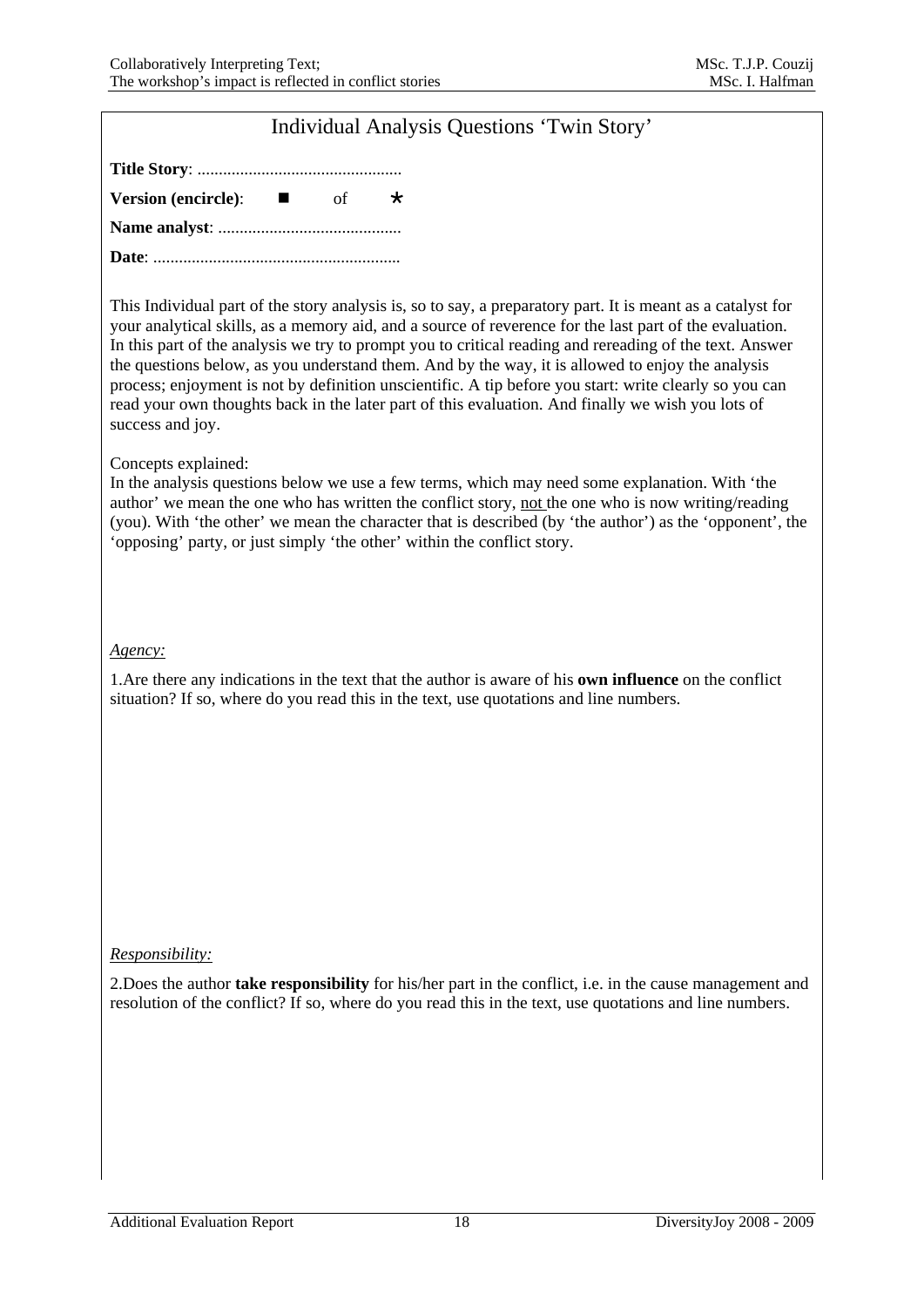*Reflection, empathy, respect:*

3.A) Does the author **describe feelings, needs, and thoughts**? If so, where do you read this in the text, use quotations and line numbers.

3.B) Does the author try to give **reasons/explanations for feelings, thoughts, and actions**? If so, where do you read this in the text, use quotations and line numbers.

*Trust, respect, reflection:*

4.Does the author see the problems as part of the characters' **identities** or as part of their **behavior**, i.e. as bad persons or as persons behaving in a bad way? If so, where do you read this in the text, use quotations and line numbers.

**Behavior:** 

**Identity:** 

*Trust, respect, reflection, relational:*

5.How does the author **describe him/herself, the others, and their relations**? Where do you read this in the text, use quotations and line numbers. **Self**:

**Other**:

**Relations:**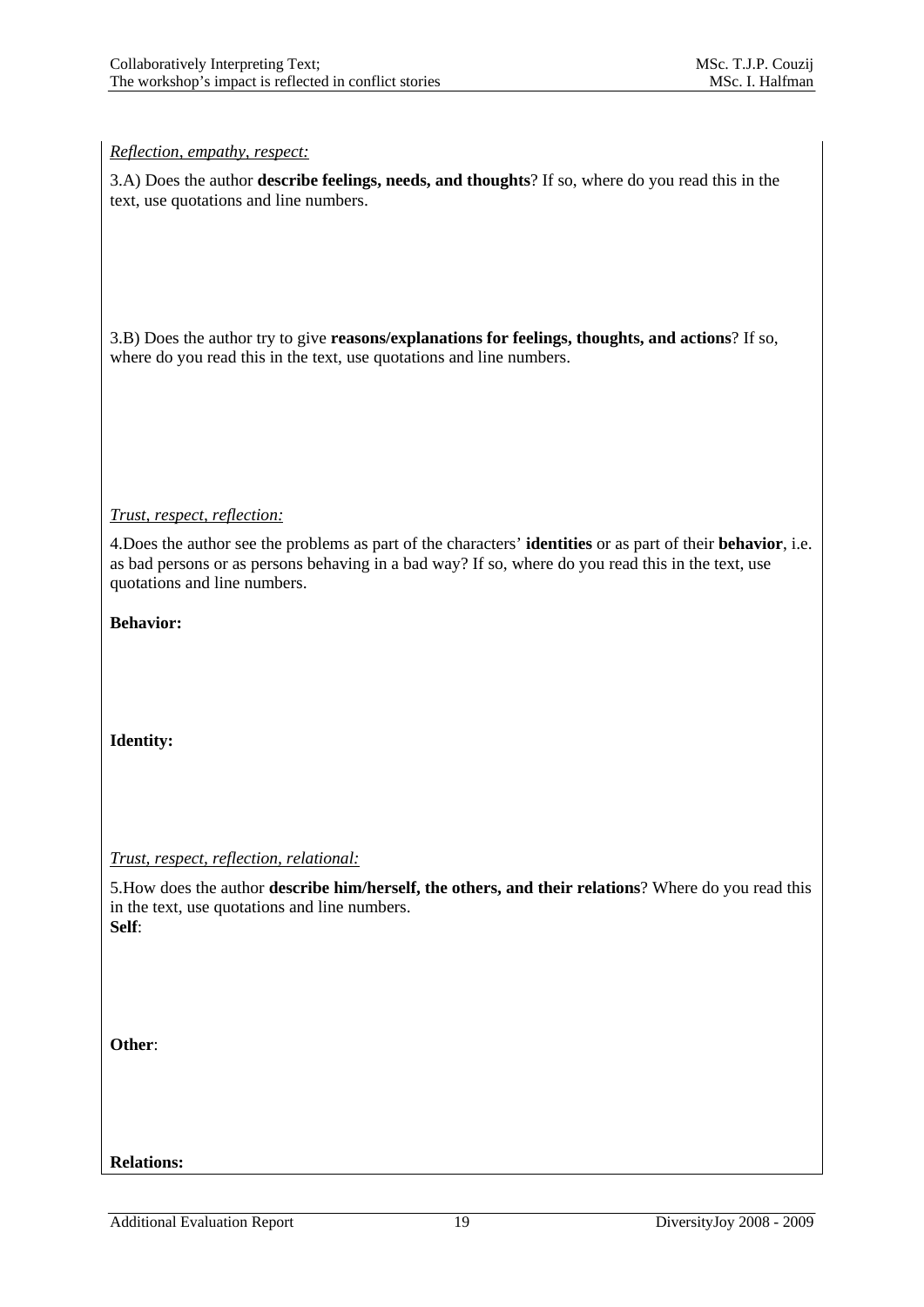## <span id="page-53-0"></span>**4. Discussion on core values**

In this initial discussion, we (the researchers) have asked some of the most experienced facilitators of both DiversityJoy and Phaphama to take part and write down what they think are the core values of the AVP program. We have started ourselves with three core values of that we think are important. The others have started from these three. The mentioned core values in the list below are connected to themes from the workshop.

With this discussion we tried to make a start with building a framework that can make the theory behind the program more explicit. Although the program is both rationally and emotionally very well developed there is no real theory written down anywhere. This makes it difficult for an evaluation to make claims about impact if one doesn't know exactly what the goals for instance are (except for very broad goals like helping people). That is why it seemed good to start this discussion within the organizations. Also we hoped that people within the organizations can get a better view of their own basic values, which can than tell a lot about what for instance 'positive change' could mean or what it is exactly that others within the organization see as core values.

### Tijl Couzy and Ivar Halfman

### **1. Trust/Confidence in oneself, and others**

(expect the best, communication, cooperation, community, thinking before acting, etc)

**2. Responsibility for own actions (feelings and needs) and for relations with others**  (cooperation, community, thinking before acting, etc)

## **3. Respect for self and for others**

(equality, looking for a non-violent solution, cooperation, community, thinking before acting, etc)

## Judy and Jabu

**4. Seeing good in all (including self!)** - which would find expression in the "Affirmation" pillar that we use, and which would form a basis for trusting and respecting self and other. **5. "Recognizing our interconnectedness"** 

## Tom

**6. Non-judgmental and non-accusing** in our communication, as counterpart to taking responsibility for own feelings

and needs.

- **7. "Openness" to other perspectives**
- **8. Sensitivity (to other people's perspectives and needs)**
- **9. Compassion**
- **10. Trust / safety**

### Mirjana

- **11. Self relativisation, self reflectiveness.**
- **12. Seeing alternatives**
- **13. Care for yourself and the other.**
- **14. Willingness to examine own assumptions**

This is what came out of our first inquisitive round on 'core values'. What we want with these core values is to assemble a framework. A grouping of social values that function as a catalyst to Constructive Social Interaction. In other words, values, which the AVP community believes, contribute to an increase in Constructive Social Interaction.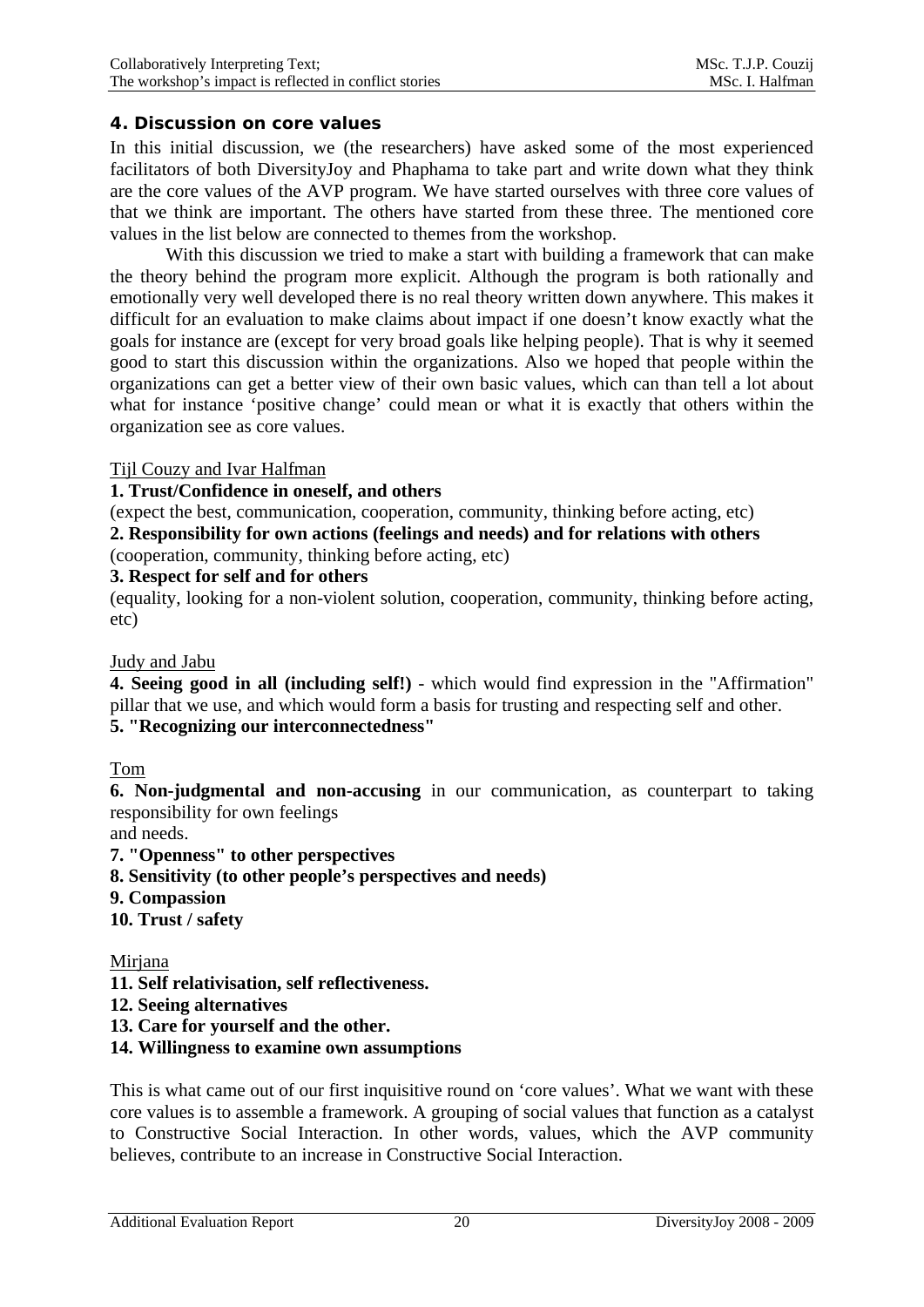## What is Constructive Social Interaction?

It is a concept that we came up with to solidify a goal for AVP, and to give this goal a name. 'Constructive Social Interaction' is a concept that has no hard-edged borders, however it has clear qualities and objectives. This form of social interaction focuses on win-win situations, finding non-violent solutions, and aiming for the connection of people, instead of their separation. It tries to supply both individuals and groups with a way of expressing and contributing to their communities and societies. It creates a discourse through which people can feel respected, valued, and affirmed for who they are, Constructive Social Interaction is about making individuals and communities interested in- instead of afraid of 'others'. Words like community, group, nationality, and ethnicity shift from words that are mainly used for exclusion to words that are used for inclusion.

'Constructive' refers to building relationships in which both the interests of 'the other' and of 'the self' are equally represented and weighted. Relationships that enable people to learn from and enjoy interaction with others. Constructive Social Interaction strives for social relations of trust, responsibility, respect and openness.

In our attempts, to assemble the list of mentioned AVP core values to a sensible whole, we came to the following short list of core values and their respective places in a possible framework.

## Possible start of a theoretical framework

The two main principles of, the AVP way of thinking, seem to be: '**Seeing good in al**l', '**Inter connectedness**'. These two principles are believed to be implicitly present in every human being.

*From this it becomes clear that to better cope – in a constructive way – with an increasingly modernizing world (a world that is rapidly becoming more interdependent and divers; religiously, ethnicity wise, culturally, and socio-economically) one needs to start to be aware of these to basic human principles.* 

The most effective way of making people aware of these principles is believed to be, letting them experience them first hand.

The experience of these two principles is – within the AVP program – achieved by the use of workshops in which these two principles are made explicit through exercises. These exercises make the participants engage in personal interaction with each other. These interactions are guided through the use of different basic psychological themes. Now, these psychological guiding themes seem to be the following ones:

**Trust** (in self and others) Confidence Safety **Responsibility** (for own actions) Reflection Control **Respect** (for self and others) Non-judgmental **Openness**  Sensitivity **Creativity** (finding alternative solutions)